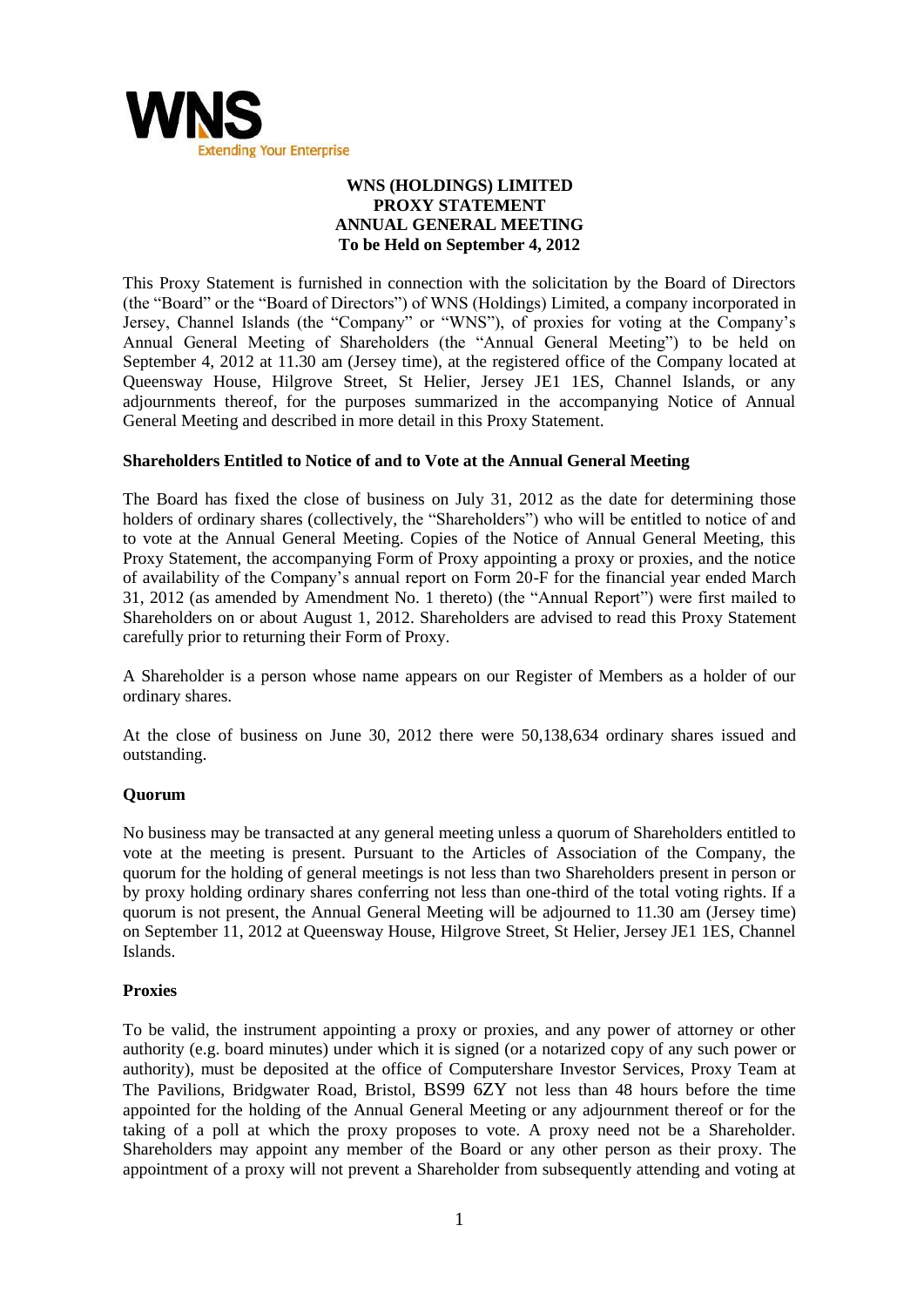the meeting in person.

A Shareholder may appoint more than one person to act as his proxy and each such person shall act as proxy for the Shareholder for the number of ordinary shares specified in the instrument appointing the person as proxy. If a Shareholder appoints more than one person to act as his proxy, each instrument appointing a proxy shall specify the number of ordinary shares held by the Shareholder for which the relevant person is appointed his proxy. Each duly appointed proxy has the same rights as the Shareholder by whom he was appointed to speak at a meeting and vote at a meeting in respect of the number of ordinary shares held by the Shareholder for which he was appointed as proxy.

A proxy may be revoked by: (i) giving the Company notice in writing deposited at the office of Computershare Investor Services, Proxy Team at The Pavilions, Bridgwater Road, Bristol, BS99 6ZY before the commencement of the Annual General Meeting or any adjournment thereof or for the taking of a poll at which the proxy proposes to vote; (ii) depositing a new Form of Proxy with the Company Secretary before the commencement of the Annual General Meeting or any adjournment thereof or for the taking of a poll at which the proxy proposes to vote (although it should be noted that the new form of proxy will only be a valid proxy, as opposed to being capable of revoking an earlier Form of Proxy, if deposited not less than 48 hours before the time appointed for the Annual General Meeting or any adjournment thereof or for the taking of a poll at which the proxy proposes to vote); or (iii) attending in person and voting on a poll. No instrument appointing a proxy shall be revoked by the appointing Shareholder attending and participating in a meeting, unless the appointing Shareholder votes on a poll at the meeting in respect of the ordinary shares for which the relevant proxy is appointed his proxy.

## **Voting**

On a show of hands, every Shareholder present in person or by proxy shall have one vote and on a poll, every Shareholder present in person or by proxy shall have one vote for each ordinary share held or represented. On a poll, a Shareholder entitled to more than one vote need not use all his votes or cast all the votes he uses in the same way. A resolution put to the vote of Shareholders at the Annual General Meeting will be decided on a show of hands unless a poll is demanded by the Chairman of the Annual General Meeting or a Shareholder present in person or by proxy and entitled to vote at the Annual General Meeting. In the case of joint holders only one of them may vote and in the absence of election as to who is to vote, the vote of the holder whose name appears first in order in the Register of Members, whether in person or by proxy will be accepted to the exclusion of the votes of the other joint holders.

Ordinary shares represented by a duly executed instrument appointing a proxy or proxies that is deposited with the Company at the office of Computershare Investor Services, Proxy Team at The Pavilions, Bridgwater Road, Bristol, BS99 6ZY (at least 48 hours before the time appointed for the Annual General Meeting) will be voted at the Annual General Meeting in accordance with Shareholders' instructions contained in the instrument.

Resolutions 1 to 6 are proposed as ordinary resolutions. On a show of hands, each of the ordinary resolutions to be proposed at the Annual General Meeting will be duly passed by the affirmative vote of a simple majority of Shareholders present in person or by proxy and voting at the Annual General Meeting. If a poll is demanded in the manner described above, each of the ordinary resolution(s) to be proposed at the Annual General Meeting for which voting by poll is demanded will be duly passed by the affirmative vote of a simple majority of votes cast at the Annual General Meeting for each ordinary share held or represented, with each Shareholder present in person or by proxy having one vote for each ordinary share held or represented. In the event of an equality of votes, whether upon a show of hands or on a poll, the Chairman of the Annual General Meeting shall not be entitled to a second or casting vote.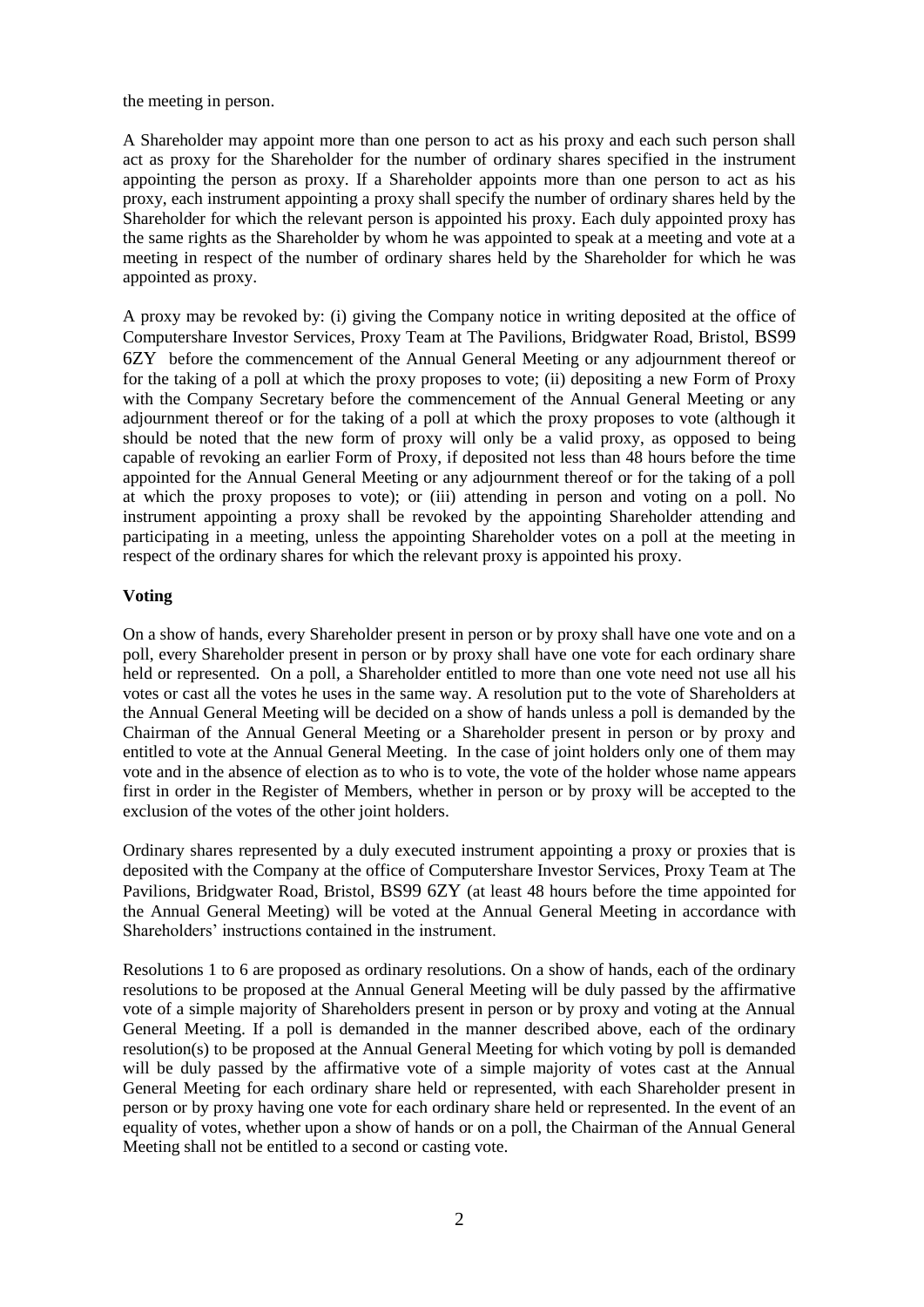### **General Information**

The entire cost of the solicitation of proxies for the Annual General Meeting will be borne by WNS.

In this Proxy Statement, references to "\$" or "US\$" mean United States dollars, the legal currency of the United States.

# **SUMMARY OF PROPOSALS**

Shareholders will be requested to vote on the following proposals at the Annual General Meeting:

- 1. Adoption of the annual audited accounts of the Company for the financial year ended March 31, 2012, together with the auditors' report;
- 2. Re-appointment of Grant Thornton India LLP as the auditors of the Company;
- 3. Approval of auditors' remuneration for the financial year ending March 31, 2013;
- 4. Re-election of the Class III Director, Mr. Jeremy Young;
- 5. Re-election of the Class III Director, Mr. Eric Herr;<sup>1</sup> and
- 6. Approval of Directors' remuneration for the period from the Annual General Meeting until the next annual general meeting of the Company to be held in respect of the financial year ending March 31, 2013.

### **PROPOSAL NO. 1**

 $\overline{a}$ 

## **THAT the audited accounts of the Company for the financial year ended March 31, 2012, including the report of the auditors, be and hereby are adopted.**

A company's auditors are required by the Companies (Jersey) Law 1991 (the "Jersey Companies" Act") to make a report to the company's shareholders on the accounts examined by them. The auditors' report must state whether in their opinion the accounts have been properly prepared in accordance with the law and in particular whether either a true and fair view is given or the accounts are presented fairly in all materials respects.

The Company's financial statements included in the Annual Report have been prepared in conformity with United States generally accepted accounting principles and are accompanied by the auditors' report from Grant Thornton India LLP. Shareholders are requested to adopt the audited accounts of the Company for the year ended March 31, 2012, together with the auditors' report.

## **The Board recommends a vote "FOR" the adoption of the audited accounts of WNS for the financial year ended March 31, 2012, together with the auditors" report.**

<sup>&</sup>lt;sup>1</sup> One of our Class III directors, Mr. Deepak Parekh, has chosen not to stand for re-election and hence his term of directorship will expire at this Annual General Meeting.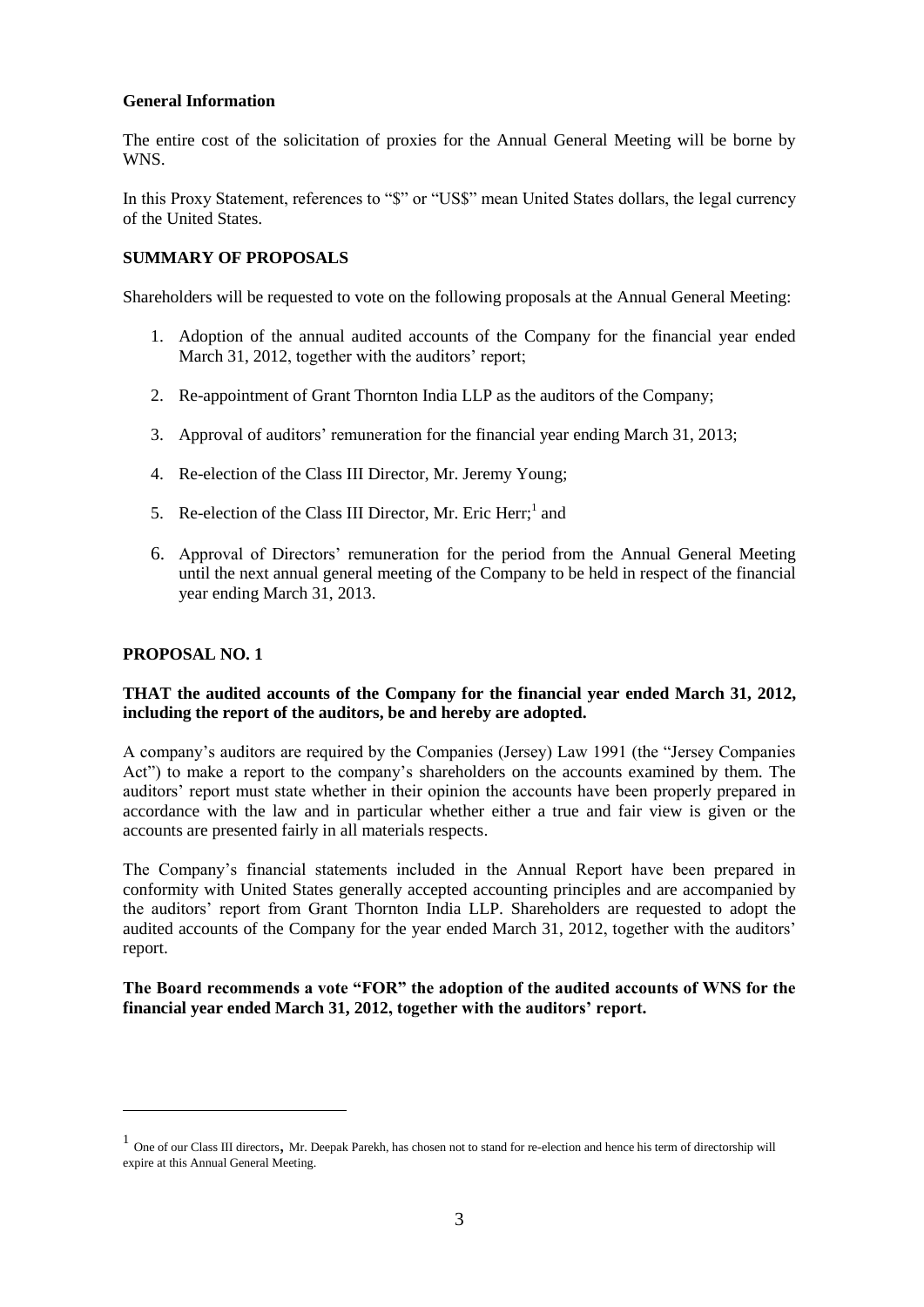#### **PROPOSAL NO. 2**

### **THAT Grant Thornton India LLP be and hereby is re-appointed as the Company"s independent auditors until the next annual general meeting of the Company to be held in respect of the financial year ending March 31, 2013.**

A public company incorporated under the laws of Jersey, Channel Islands, is required by the Jersey Companies Act at each annual general meeting to obtain shareholders' approval to appoint an auditor to hold office from the conclusion of that meeting to the conclusion of the next annual general meeting.

Shareholders are requested to approve the re-appointment of Grant Thornton India LLP as the Company's auditors in respect of the financial year ending March 31, 2013 and until the annual general meeting of the Company to be held in 2013.

**The Board, upon the recommendation of the Audit Committee of the Board, recommends a vote "FOR" a re-appointment of Grant Thornton India LLP as the Company"s auditors until the next annual general meeting of the Company to be held in respect of financial year ending March 31, 2013.**

#### **PROPOSAL NO. 3**

**THAT a maximum sum of US\$405,000 (excluding VAT/GST and out of pocket expenses) be and hereby is approved as being available for the payment of the remuneration of Grant Thornton India LLP as the Company"s independent auditors for their audit services to be rendered in respect of the financial year ending March 31, 2013 and that the Board of Directors or a committee thereof is authorized to determine the remuneration payable from time to time to the auditors during this period subject to the maximum sum stipulated.** 

Under the Articles of Association of the Company, the shareholders in a general meeting fix the remuneration of the auditors. The level of fees to be charged by the auditors for audit services to be rendered in respect of the financial year ending March 31, 2013 is not known. Consequently, the approval of the Shareholders in a general meeting is sought for a maximum sum of US\$405,000 (excluding VAT/GST and out of pocket expenses) to be available for payment of remuneration of the auditors for audit services to be rendered during the financial year ending March 31, 2013. The precise amount to be paid to the auditors for audit services, subject to a maximum fee of US\$405,000 (excluding VAT/GST and out of pocket expenses), will be determined by the Board or a committee thereof.

**The Board upon the recommendation of the audit committee recommends a vote "FOR" the fixing of the auditors" remuneration for the audit services to be rendered in respect of the financial year ending March 31, 2013.**

#### **PROPOSAL NO. 4**

### **THAT Mr. Jeremy Young be and hereby is re-elected to hold office as a Class III Director from the date of the Annual General Meeting.**

Mr. Jeremy Young is currently a Class III Director of the Company. The period of office of a Class III Director expires at this Annual General Meeting. Accordingly, it is proposed that Mr. Jeremy Young be re-elected as a Class III Director.

The biography of Mr. Jeremy Young and a complete listing of all our Directors are provided in this Proxy Statement.

#### **The Board recommends a vote "FOR" the re-election of Mr. Jeremy Young to the Board of**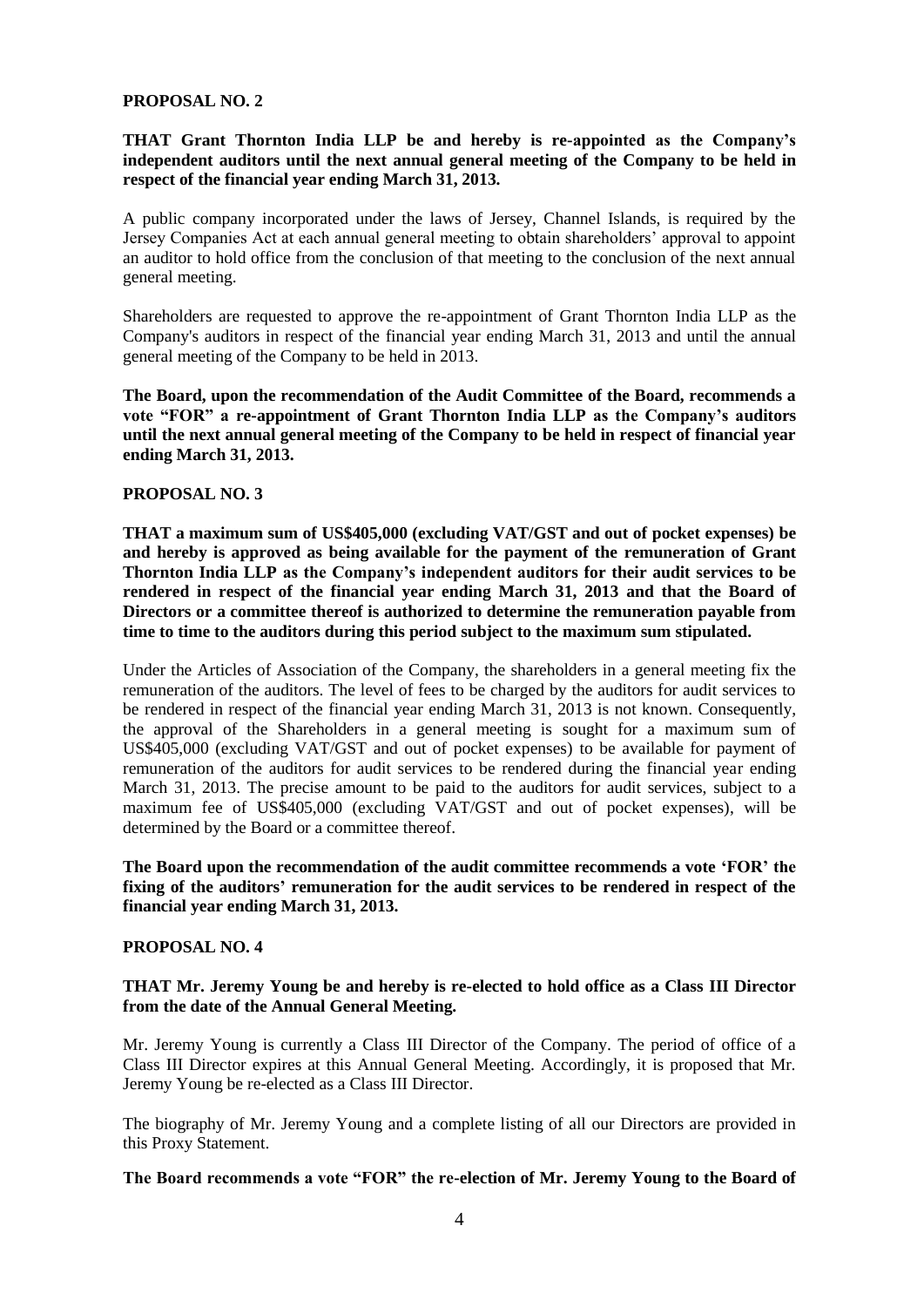#### **Directors.**

### **PROPOSAL NO. 5**

### **THAT Mr. Eric Herr be and hereby is re-elected to hold office as a Class III Director from the date of the Annual General Meeting**

Mr. Eric Herr is currently a Class III Director of the Company. The period of office of a Class III Director expires at this Annual General Meeting. Accordingly, it is proposed that Mr. Eric Herr be re-elected as a Class III Director.

The biography of Mr. Eric Herr and a complete listing of all our Directors are provided in this Proxy Statement.

### **The Board recommends a vote "FOR" the re-election of Mr. Eric Herr to the Board of Directors.**

#### **PROPOSAL NO. 6**

### **THAT:**

- **(a) an aggregate sum of US\$3 million be and hereby is approved as being available for the payment of remuneration and other benefits (excluding the making of awards of options and restricted share units referred to in (b) below) to the Directors of the Company, to be applied as the Directors may decide in their discretion, for the period from the Annual General Meeting until the next annual general meeting of the Company to be held in respect of the financial year ending March 31, 2013; and**
- **(b) as a further part of the Directors" remuneration, the making of awards of options and restricted share units ("Awards") under the Second Amended and Restated 2006 Incentive Award Plan (as so amended and restated) (the "Plan") to Directors by the compensation committee of the Board of Directors in its discretion for the period from the Annual General Meeting until the next annual general meeting of the Company to be held in respect of the financial year ending March 31, 2013 be and hereby is approved, provided that the maximum aggregate number of ordinary shares in the capital of the Company that may be issued or transferred pursuant to any Awards made or to be made to the Directors pursuant to the Plan is limited to 6.2 million.**

In accordance with Article 102 of the Articles of Association of the Company, the Company is requesting shareholders' approval for an aggregate sum of US\$3 million to be available for the payment of remuneration and other benefits (excluding the making of Awards pursuant to the Plan). Further, as part of the Directors' remuneration, the Company is also requesting for Awards to be granted by the compensation committee of the Board in its discretion (subject to a limit of 6.2 million) in accordance with the Plan to the Directors of the Company for the period from the Annual General Meeting until the next annual general meeting of the Company to be held in respect of the financial year ending March 31, 2013. The aggregate sum of remuneration and other benefits (excluding the making of Awards pursuant to the Plan which were made in accordance thereof) paid to the Directors for their services rendered during the financial year ended March 31, 2012 was US\$1.41 million. Our Directors were granted 255,264 restricted share units during the financial year ended March 31, 2012.

**The Board recommends a vote "FOR" the approval of (a) a maximum sum of US\$3 million as being available for the payment of Directors" remuneration and other benefits (excluding the making of Awards ) and (b) the making of Awards under the Plan to Directors by the compensation committee of the Board in its discretion (subject to a limit of 6.2 million) for the period from the Annual General Meeting until the next annual general meeting of the**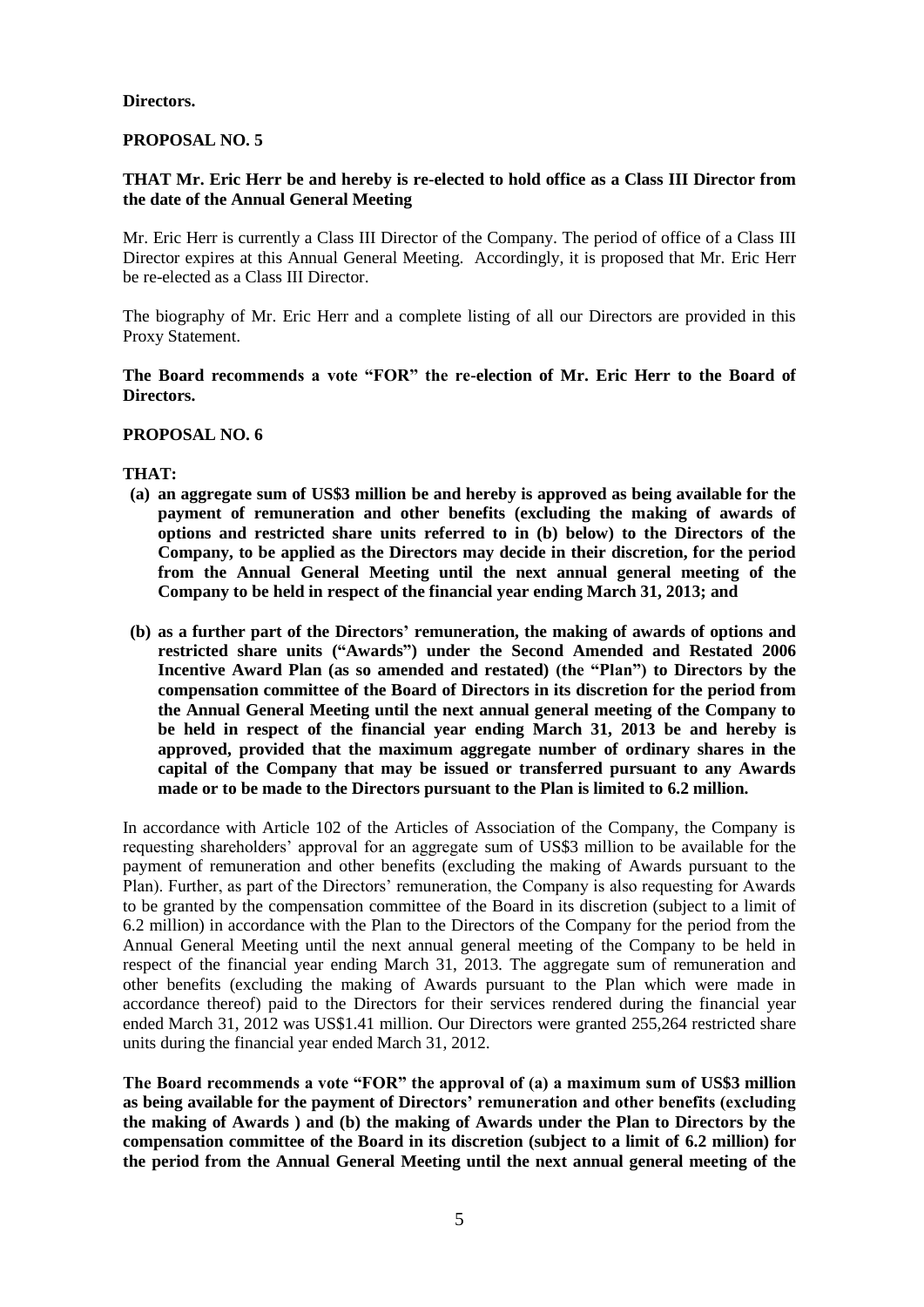### **Company to be held in respect of the financial year ending March 31, 2013.**

#### **OTHER BUSINESS**

The Board does not presently intend to bring any other business before the Annual General Meeting, and so far as is known to the Board, no matters will be brought before the Annual General Meeting except as is specified in this Proxy Statement. As to any business that may properly come before the Annual General Meeting, however, it is intended that proxies, in the form enclosed, will be voted in respect thereof in accordance with the judgment of those persons voting such proxies.

### **INCORPORATION BY REFERENCE**

The Securities and Exchange Commission (the "Commission") allows the Company to "incorporate by reference" into this Proxy Statement the information in documents the Company files with or submits to the SEC. This means that the Company can disclose important information to you by referring you to those documents. Each document incorporated by reference is current only as of the date of such document, and the incorporation by reference of such documents shall not create any implication that there has been no change in the Company's affairs since the date thereof or that the information contained therein is current as of any time subsequent to its date. The information incorporated by reference is considered to be a part of this Proxy Statement and should be read with the same care. When the Company updates the information contained in documents that have been incorporated by reference by making future filings with the SEC, the information incorporated by reference in this Proxy Statement is considered to be automatically updated and superseded. In other words, in the case of a conflict or inconsistency between information contained in this Proxy Statement and information incorporated by reference into this Proxy Statement, you should rely on the information contained in the document that was filed later. The Company incorporates by reference the documents listed below and any future filings or submissions that it makes with the Commission (except for our future submissions on Form 6-K which will only be incorporated by reference into this document if it states in such submissions that they are being incorporated by reference into this Proxy Statement) after the date of this Proxy Statement and before the date of this Annual General Meeting:

- 1. The Company's annual report on Form 20-F (File No. 001-32945) for the fiscal year ended March 31, 2012 filed with the Commission on April 26, 2012, as amended by Amendment No.1 thereto filed with the Commission on July 20, 2012; and
- 2. The Company's report on Form 6-K (File No. 001-32945), containing its unaudited condensed consolidated financial statements as of June 30, 2012 and for the three months ended June 30, 2012 and 2011, submitted to the Commission on July 18, 2012.

The Company will provide, without charge, at the written or oral request of anyone, including any beneficial owner, to whom this Proxy Statement is delivered, copies of the documents incorporated by reference in this Proxy Statement, other than exhibits to those documents which are not specifically incorporated by reference. Requests should be directed to: WNS (Holdings) Limited, Gate 4, Godrej & Boyce Complex, Pirojshanagar, Vikhroli (W), Mumbai 400 079, India, Attention: Ronald D'Mello; telephone number: +91 22 40952633.

The Company's filings with the Commission are available to the public over the Internet at the Commission's website at http://www.sec.gov. You also may read and copy any document that the Company files with the Commission at the Commission's public reference room in Washington, D.C. Please call the Commission at 1-800-732-0330 for further information about the public reference room.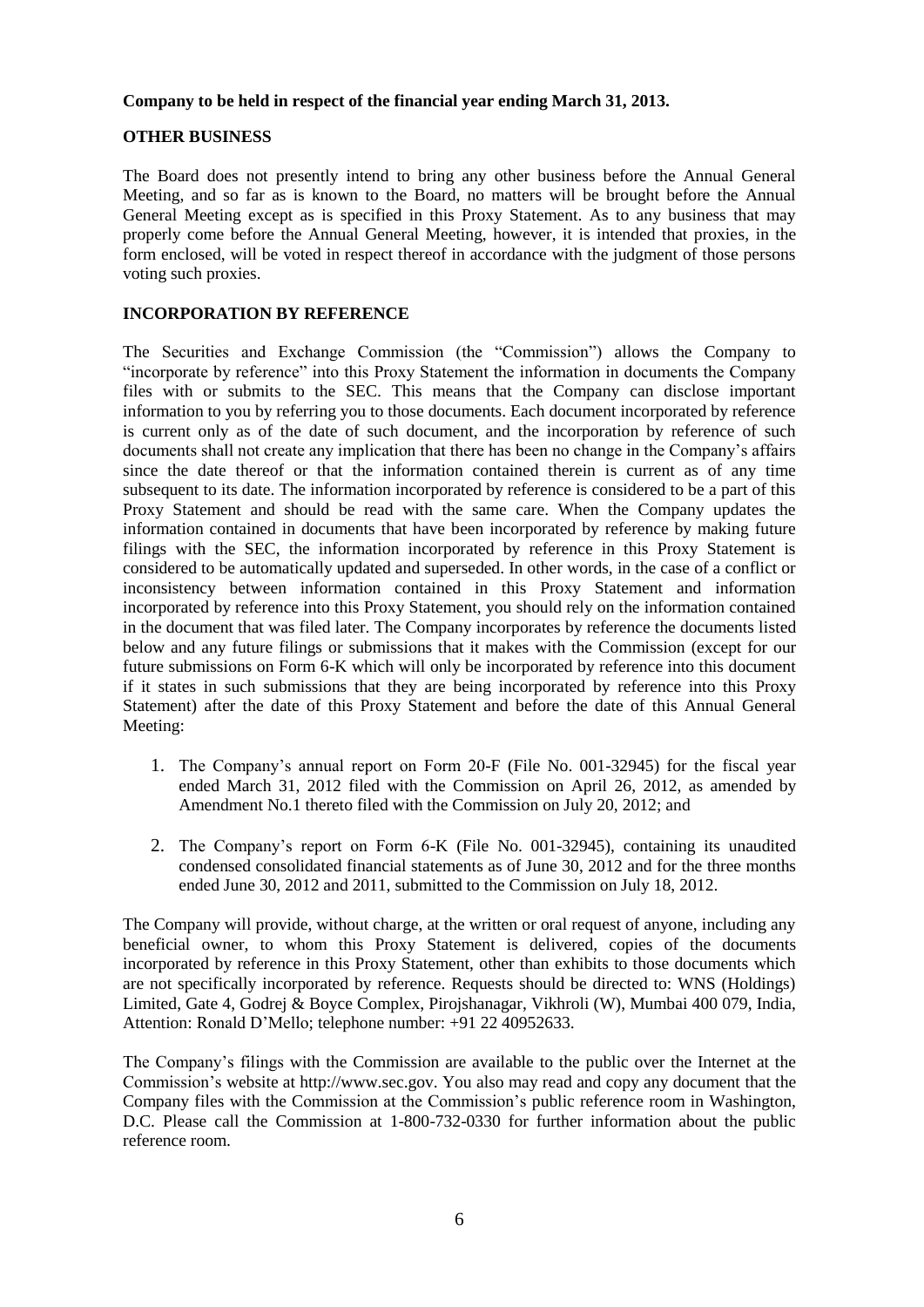### **DIRECTORS, SENIOR MANAGEMENT AND EMPLOYEES**

**A. Directors and Executive Officers**

Our Board of Directors consists of seven directors.

The following table sets forth the name, age (as at June 30, 2012) and position of each of our directors and executive officers as at the date hereof.

| <b>Name</b>                                          | Age | <b>Designation</b>                         |
|------------------------------------------------------|-----|--------------------------------------------|
| <b>Directors</b>                                     |     |                                            |
| Eric B. Herr <sup>(1)(2)(3)</sup>                    | 64  | Non-Executive Chairman                     |
| Keshav R. Murugesh                                   | 48  | Director and Group Chief Executive Officer |
| Jeremy Young                                         | 47  | Director                                   |
| Deepak S. Parekh <sup>(2)(4)</sup>                   | 67  | Director                                   |
| Richard O. Bernays <sup><math>(1)(3)(5)</math></sup> | 69  | Director                                   |
| Anthony A. Greener <sup>(1)(2)(3)</sup>              | 72  | Director                                   |
| Albert Aboody <sup><math>(6)</math></sup>            | 65  | Director                                   |
| <b>Executive Officers</b>                            |     |                                            |
| Keshav R. Murugesh                                   | 48  | Group Chief Executive Officer              |
| Alok Misra                                           | 45  | Group Chief Financial Officer              |
| Johnson J. Selvadurai                                | 53  | Managing Director – Europe                 |
| <b>Michael Garber</b>                                | 56  | Chief Sales and Marketing Officer          |
| Swaminathan Rajamani                                 | 36  | <b>Chief People Officer</b>                |

### **Notes:**

- (1) Member of our Nominating and Corporate Governance Committee.
- (2) Member of our Compensation Committee.<br>  $\frac{1}{2}$  Momber of our Audit Committee.
- Member of our Audit Committee.
- (4) Chairman of our Nominating and Corporate Governance Committee.
- (5) Chairman of our Compensation Committee.
- $(6)$  Chairman of our Audit Committee.

On July 18, 2012, Alok Misra, our Chief Financial Officer, had announced his resignation in order to return with his family to Bangalore, India. Mr. Misra will continue to be an officer and employee of our company through August 16, 2012, and thereafter will continue with our company in a consulting role to ensure a smooth transition. Kumar Subramaniam, our Corporate Senior Vice President, Finance, will assume the role of interim Chief Financial Officer from August 17, 2012. We have initiated a search for a new Chief Financial Officer.

Further, Ronald Strout, formerly our Chief of Staff and Head Americas, resigned as an officer and employee of our company with effect from June 28, 2012.

Summarized below is relevant biographical information covering at least the past five years for each of our directors and executive officers.

### **Directors**

*Eric B. Herr* was appointed to our Board of Directors in July 2006. On December 17, 2009 Mr. Herr was appointed as the Non-Executive Chairman of the Board. Mr. Herr is based in the United States. He currently serves on the board of directors of Edgar Online (since 2011),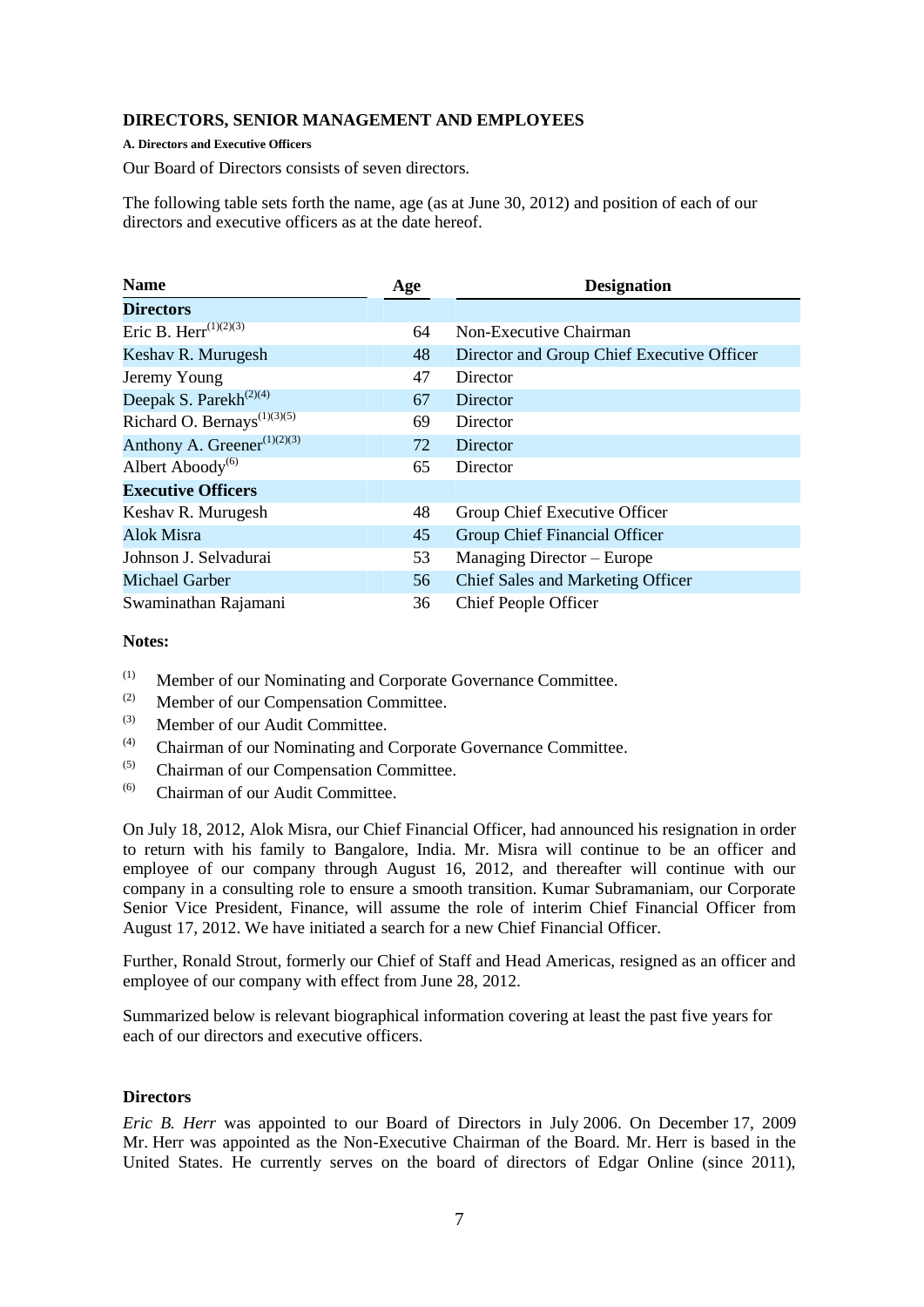Regulatory Data Corporation (since 2009) and two not-for-profit organizations, New Hampshire Center for Public Policy Studies (since 2011) and New Hampshire Charitable Foundation (Since 2010). He was a director of Taleo Corporation and Starcite Private Limited until 2010 and of Workscape from 2005 to 2008. From 1992 to 1999, Mr. Herr served first as Chief Financial Officer and then President and Chief Operating Officer of Autodesk, Inc. Mr. Herr received a Master of Arts degree in Economics from Indiana University and a Bachelor of Arts degree in Economics from Kenyon College. The business address for Mr. Herr is P.O. Box 719, Bristol, NH 03222, USA.

*Keshav R. Murugesh* was appointed as our Group Chief Executive Officer and director in February 2010. Mr. Murugesh is based out of Mumbai. Prior to joining WNS, Mr. Murugesh was the Chief Executive Officer of Syntel Inc., a Nasdaq -listed information technology company, and was a director of Syntel Limited and Syntel Global Private Limited. He holds a Bachelor of Commerce degree and is a Fellow of The Institute of Chartered Accountants of India. Prior to Syntel, he worked in various capacities with ITC Limited, an affiliate of BAT Plc. between 1989 and 2002. He is on the Board of WNS Cares Foundation, a company that focuses on sustainability initiatives. He was the Chairman of SIFE (Students in Free Enterprise) India, which is a global organization involved in educational outreach projects in partnership with businesses across the globe, from 2005 to 2011. The business address for Mr. Murugesh is Gate 4, Godrej & Boyce Complex, Pirojshanagar, Vikhroli West, Mumbai 400 079, India.

*Jeremy Young* was appointed to our Board of Directors as a nominee of Warburg Pincus, the principal shareholder of our company, in May 2004. During his 20 years at Warburg Pincus, he has run the firm's Healthcare, Internet and Business Services sectors in Europe, headed the German office and been responsible for fundraising in Europe and the Middle East. Prior to joining Warburg Pincus in 1992, Mr. Young held various positions at Baxter Healthcare International, Booz, Allen & Hamilton International and Cellular Transplant/Cytotherapeutics. He received a Bachelor of Arts degree from Cambridge University and a Master of Business Administration degree from Harvard Business School. He is currently also a director of Warburg Pincus Roaming II S.A as well as Vice Chairman of The Haemophilia Society. The business address for Mr. Young is Warburg Pincus International LLC, Almack House, 28 King Street, St. James, London SW1Y 6QW, England.

*Deepak S. Parekh* was appointed to our Board of Directors in July 2006. Mr. Parekh is based in Mumbai, India. He currently serves as the Chairman (since 1993) of Housing Development Finance Corporation Limited, a housing finance company in India which he joined in 1978. Mr. Parekh is the non-executive Chairman (since 1994) of GlaxoSmithKline Pharmaceuticals Limited. Mr. Parekh is also a director of several Indian public companies such as Siemens Limited (since 2003), HDFC Ergo General Insurance Co. Limited (since 2002), Exide Industries Limited (since 2001), HDFC Standard Life Insurance Co. Limited (since 2000), HDFC Asset Management Co. Limited (since 2000), The Indian Hotels Co. Limited (since 2000), Infrastructure Development Finance Co. Limited (since 1997), Zodiac Clothing Company Limited (since 1994) Mahindra & Mahindra Limited (since 1990) and D P World, Dubai (since 2011). He was a director of Singapore Telecommunications Limited from 2004 to 2010. He was also a director of Airport Authority of India, Castrol India Limited, Hindustan Unilever Limited, Borax Morarji Limited, Bharat Bijlee Limited, Hindustan Oil Exploration Corporation Limited, Lafarge India Private Limited and GIC Special Investments Pte. Limited until 2011. He was appointed special director by the Government of India of Satyam Computer Services Limited during 2009 to resolve the crisis at Satyam. Mr. Parekh received a Bachelor of Commerce degree from the Bombay University and holds a Chartered Accountant degree from the Institute of Chartered Accountants in England & Wales (ICAEW). The business address for Mr. Parekh is Housing Development Finance Corporation Limited, Ramon House, H.T. Parekh Marg, 169 Backbay Reclamation, Churchgate, Mumbai 400 020, India.

*Richard O. Bernays* was appointed to our Board of Directors in November 2006 and is based in London. Prior to his retirement in 2001, Mr. Bernays held various senior positions at Old Mutual,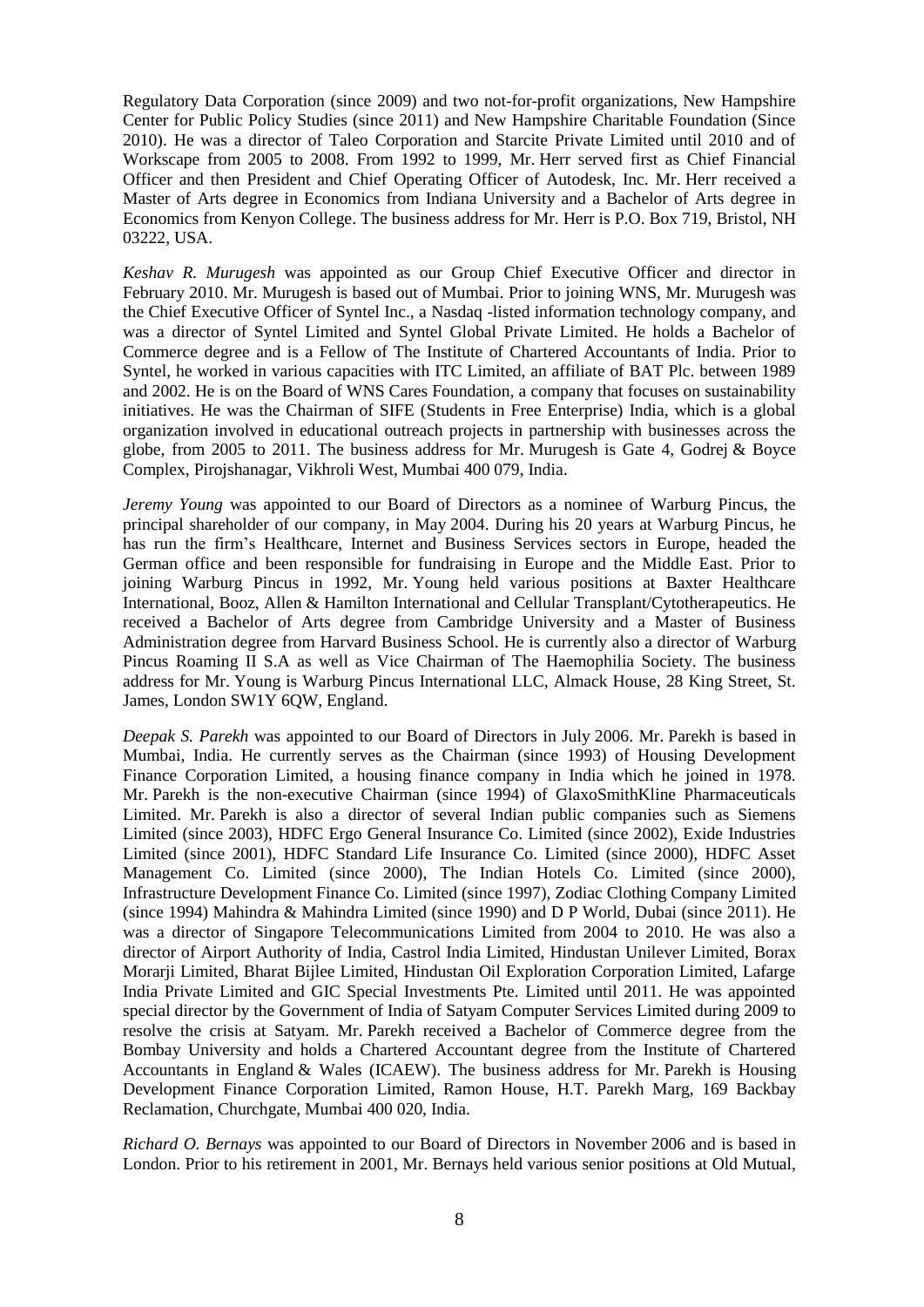plc, a London-based international financial services company, and most recently served as Chief Executive Officer of Old Mutual International. Prior to that, he was with Jupiter Asset Management in 1996, Hill Samuel Asset Management from 1991 to 1996, and Mercury Asset Management from 1971 to 1992. Mr. Bernays currently serves on the Boards of several public companies, including The NMR Pension Trustee Limited (since 2009), The American Museum in Britain (since 2008), Beltone MENA Equity Fund Limited (since 2007), Impax Environmental Markets Trust plc (since 2002), Taikoo Developments Limited (since 1997), MAF Trust (since 2005), and GFM Cossack Bond Company Limited (since 1997). Mr. Bernays retired from Charter Pan European, Trust plc, Henderson Global Trust (since 2001) and The Throgmorton Trust in 2012. He was a director of Hermes Pension Management from 2005 to 2007, Singer and Friendlander from 2003 to 2005 and Martin Curie Income and Growth Trust from 1997 to 2008. Mr. Bernays was a member of the Supervisory Board of the National Provident Life until 2010. He received a Masters of Arts degree from Trinity College, Oxford University. The business address of Mr. Bernays is E72 Montevetro, 100 Battersea Church Road, London SW11 3YL.

*Sir Anthony A. Greener* was appointed to our Board of Directors in June 2007. Sir Anthony is based in London. He was the Deputy Chairman of British Telecom from 2001 to 2006 and the Chairman of the Qualifications and Curriculum Authority from 2002 to 2008 and Diageo plc from 1997 to 2000. Prior to that, Sir Anthony was the Chairman and Chief Executive of Guinness plc from 1992 to 1997 and the Chief Executive Officer of Dunhill Holdings from 1974 to 1986. Sir Anthony is presently a Chairman of St. Giles Trust (since 2011), Oy Nautor AB (since 2009), Williams-Sonoma Inc. (since 2007), Minton Trust (since 2007) and United Church Schools (since 2005). He was a director of Robert Mondavi from 2000 to 2005. Sir Anthony was honored with a knighthood in 1999 for his services to the beverage industry and is also a Fellow Member of the Chartered Institute of Management Accountants. The business address of Sir Anthony is the Minton Trust, 26 Hamilton House, Vicarage Gate, London W8 4HL.

*Albert Aboody* was appointed to our Board of Directors in June 2010 and also serves as the chairman of our Audit Committee. Mr. Aboody is based in the US. Prior to his appointment as our director, he was a partner with KPMG, US. In this role, he served on the Board of KPMG, India, including as Deputy Chairman and as head of its audit department. He also co-authored chapters on the Commission's reporting requirements in the 2001-2008 annual editions of the Corporate Controller's Manual. Mr. Aboody is a member of the American Institute of Certified Public Accountants. He was a post-graduate research scholar at Cambridge University and received a Bachelor of Arts degree from Princeton University. The business address of Mr. Aboody is 424 East 57th Street # 3D, New York, NY 10022, USA.

Our Board believes that each of our company's directors is highly skilled, experienced and qualified to serve as a member of the Board and its committees. Each of the directors, because of their diverse business experience and background, contribute significantly in managing the affairs of our company. The Board of Directors has not adopted any formal policy with respect to diversity, however, our Board of Directors believes that it is important for its members to represent diverse viewpoints and contribute in the Board's decision making process. Our Board evaluates candidates for election to the Board; the Board seeks candidates with certain qualities that it believes are important, including experience, integrity, an objective perspective, business acumen and leadership skills. The continuing service by our directors promotes stability and continuity in the boardroom and gives us the benefit of their familiarity and insights into our business.

#### **Executive Officers**

*Keshav R. Murugesh* is our Group Chief Executive Officer. Please see "— Directors" above for Mr. Murugesh's biographical information.

*Alok Misra* serves as our Group Chief Financial Officer. Mr. Misra is based in Mumbai, India and joined WNS in February 2008. Mr. Misra's responsibilities as Group Chief Financial Officer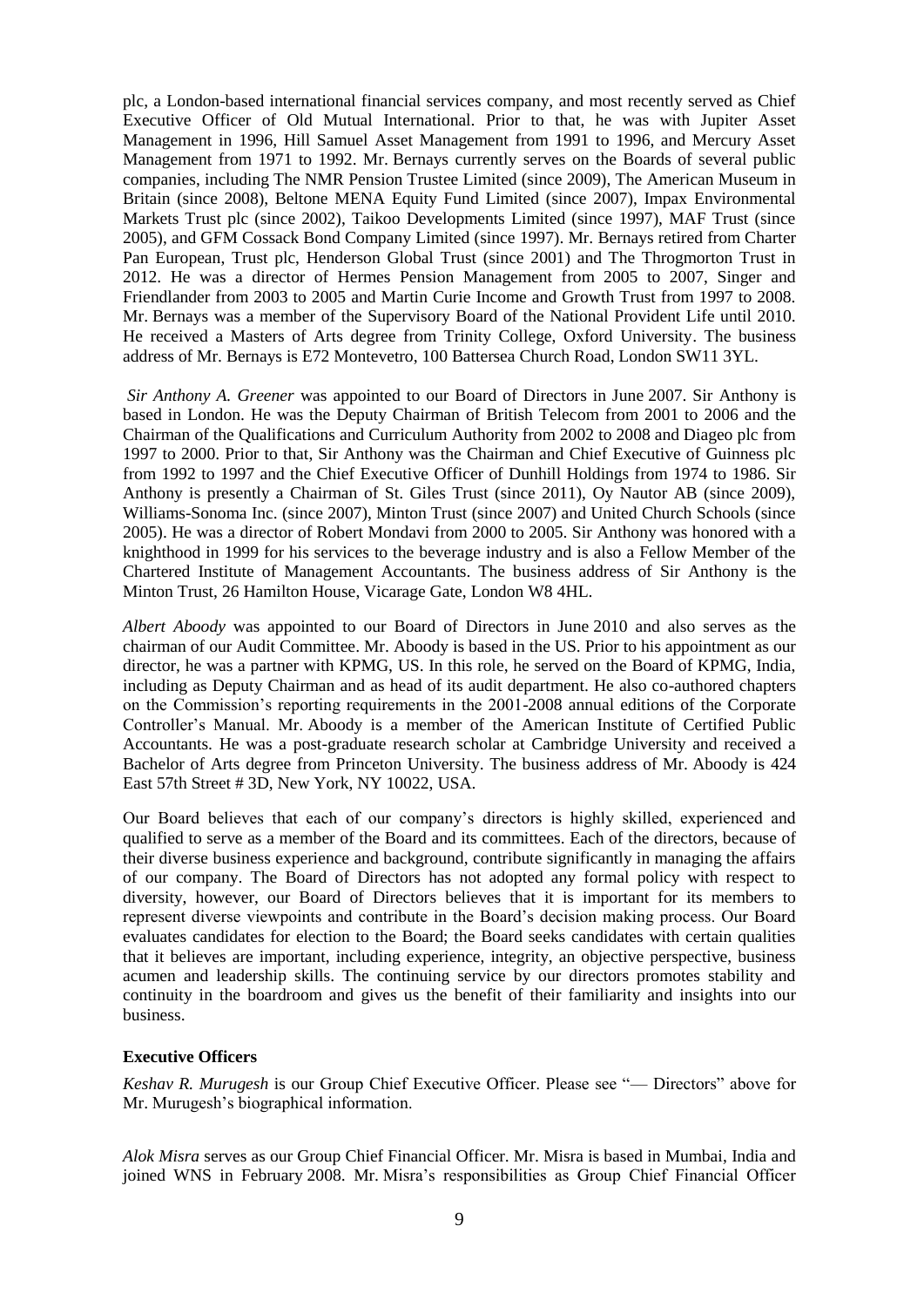include corporate finance, corporate development and strategy, legal and secretarial and information technology. Prior to joining WNS, Mr. Misra was group chief financial officer at MphasiS Limited (a subsidiary of Electronic Data Systems, now a division of Hewlett-Packard) and financial controller at ITC Limited. Mr. Misra is presently director of Value and Budget Housing Corporation (India) Private Limited (since 2009). He is a Fellow of the Institute of Chartered Accountants in India. Mr. Misra received an honors degree in commerce from Calcutta University. The business address for Mr. Misra is Gate 4, Godrej & Boyce Complex, Pirojshanagar, Vikhroli West, Mumbai 400 079, India.

*Johnson J. Selvadurai* is Managing Director of European Operations. Prior to joining WNS, he was the Chief Executive Officer of our enterprise services business unit until September 2007. Mr. Selvadurai is a business process outsourcing industry specialist with over 25 years of experience in offshore outsourcing. He pioneered such services in Sri Lanka and set up and managed many processing centers in the Philippines, India, Pakistan and the UK. Mr. Selvadurai is a certified electronic data management and processing trainer and is a member of the data processing institute. Prior to joining WNS in 2002, Mr. Selvadurai was Asia Managing Director (Business Process Outsourcing services) of Hays plc, a FTSE 100 B2B services company. Mr. Selvadurai is presently a director of Datacap Software Private Limited India (since 2000). He was a director of Business forms (Private) Limited, Sri Lanka from 1984 to 2011. The business address for Mr. Selvadurai is Malta House, 36-38 Piccadilly, London, W1J 0DP, UK.

*Michael Garber* is Chief Sales and Marketing Officer. He has rich experience with an accomplished career spanning 34 years in IT enabled services, marketing, consulting and general management, of which, over a decade has been in the outsourcing space leading global teams. Prior to joining WNS, he held senior positions in several prominent outsourcing companies such as President of the Americas for Birlasoft, Senior Vice President — Business Development at InSource (a Virtusa subsidiary) and Insurance Practice Lead at eFunds. He has also served as Vice President and Business Unit Head of the Insurance Practice at Cognizant Technology Solutions. After graduation from university, he spent 20 years with MassMutual Financial Group. He has a Bachelor of Arts degree in Mathematics from the Western New England University, Springfield, Massachusetts and an Associate of Arts degree in Marine Biology from the Roger Williams University, Bristol Rhode Island. He has also completed the Professional Management Practices Designation while working with MassMutual Financial Group and the Executive Management Development Program certification from the University of Michigan. The business address for Mr. Garber is 15 Exchange Place, Suite 310, Jersey City, New Jersey 07302, USA.

*Swaminathan Rajamani* is Chief People Officer. He leads WNS's Human Resources function, and is responsible for the entire gamut of people-oriented processes. Prior to joining WNS, he was with CA Technologies, where he served as Vice President — Human Resources and was the Country Head — HR for India. He has also served as Head of HR Operations at Syntel and thereafter, for a short while, was its Global HR Head. Prior to Syntel, he had a long tenure at GE spanning multiple roles such as Master Black Belt — HR and Assistant Vice President and Head — Operations for HR, Customer Research and Operational Analytics, apart from other roles in mergers and acquisitions. He is a certified Change Acceleration Coach and a keen practitioner of Six Sigma. Swaminathan has a Masters in Social Work (MSW) from the University of Madras. The business address of Mr. Rajamani is Gate 4, Godrej & Boyce Complex, Pirojshanagar, Vikhroli, (West) Mumbai 400 079, India.

#### **B. Compensation**

#### **Compensation Discussion and Analysis**

#### *Compensation Objectives*

Our compensation philosophy is to align employee compensation with our business objectives, so that compensation is used as a strategic tool that helps us recruit, motivate and retain highly talented individuals who are committed to our core values: clients first, integrity, respect, collaboration, learning and excellence. We believe that our compensation programs are integral to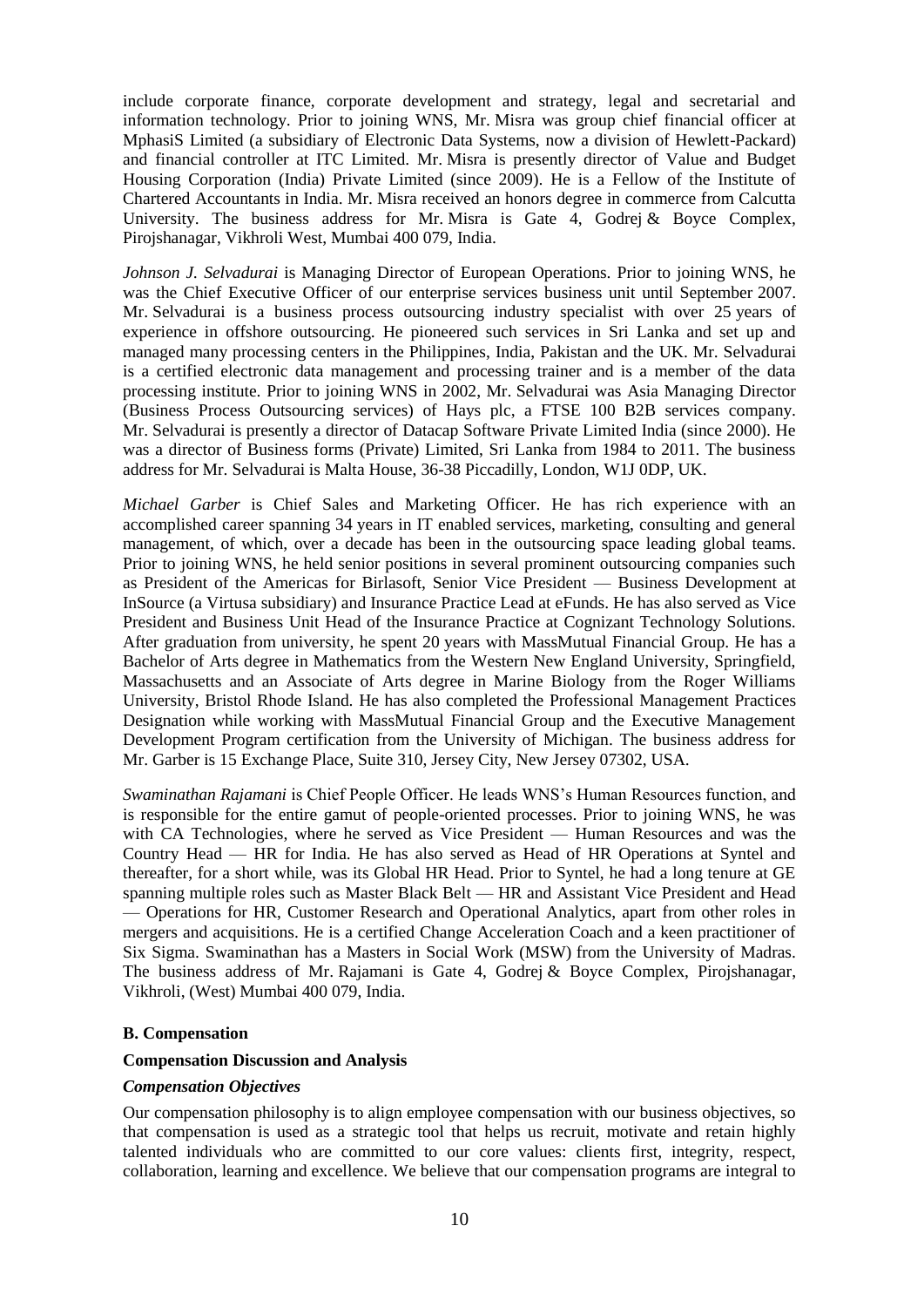achieving our goal of "One WNS One Goal — Outperform!"

Our Compensation Committee is responsible for reviewing the overall goals and objectives of our executive compensation programs, as well as our compensation plans, and making any changes to such goals, objectives and plans. Our Compensation Committee bases our executive compensation programs on the following objectives, which guide us in establishing and maintaining all of our compensation programs:

- *Pay Differentiation: Based on the Job Responsibility, Individual Performance and Company Performance***.** As employees progress to higher levels in our company, they are able to more directly affect our results and strategic initiatives. Therefore, as employees progress, an increasing proportion of their pay is linked to company performance and tied to creation of shareholder value.
- *Pay for Performance.* Our compensation is designed to pay for performance and thus we provide higher compensation for strong performance and, conversely, lower compensation for poor performance and/or where company performance falls short of expectations. Our compensation programs are designed to ensure that successful, high-performing employees remain motivated and committed during periods of temporary downturns in our performance.
- *Balanced in Focus on Long Term versus Short Term Goals***.** As part of our compensation philosophy, we believe that equity-based compensation should be higher for employees with greater levels of responsibility and influence on our long term results. Therefore, a significant portion of these individuals' total compensation is dependent on our long term share price appreciation. In addition, our compensation philosophy seeks to incentivize our management to focus on achieving short term performance goals in a manner that supports and encourages long term success and profitability.
- *Competitive Value of the Job in the Marketplace.* In order to attract and retain a highly skilled work force in a global market space, we remain competitive with the pay of other employers who compete with us for talent in relevant markets.
- *Easy to understand***.** We believe that all aspects of executive compensation should be clearly, comprehensibly and promptly disclosed to employees in order to effectively motivate them. Employees need to easily understand how their efforts can affect their pay, both directly through individual performance accomplishments and indirectly through contributions to achieving our strategic, financial and operational goals. We also believe that compensation for our employees should be administered uniformly across our company, with clear-cut objectives and performance metrics, to eliminate the potential for individual supervisor bias.

Our Compensation Committee also considers risk when developing our compensation programs and believes that the design of our compensation programs should not encourage excessive or inappropriate risk taking.

# *Components of Executive Compensation*

The compensation of our executive officers consists of the following five primary components:

• Base salary or, in the case of executive officers based in India, fixed compensation;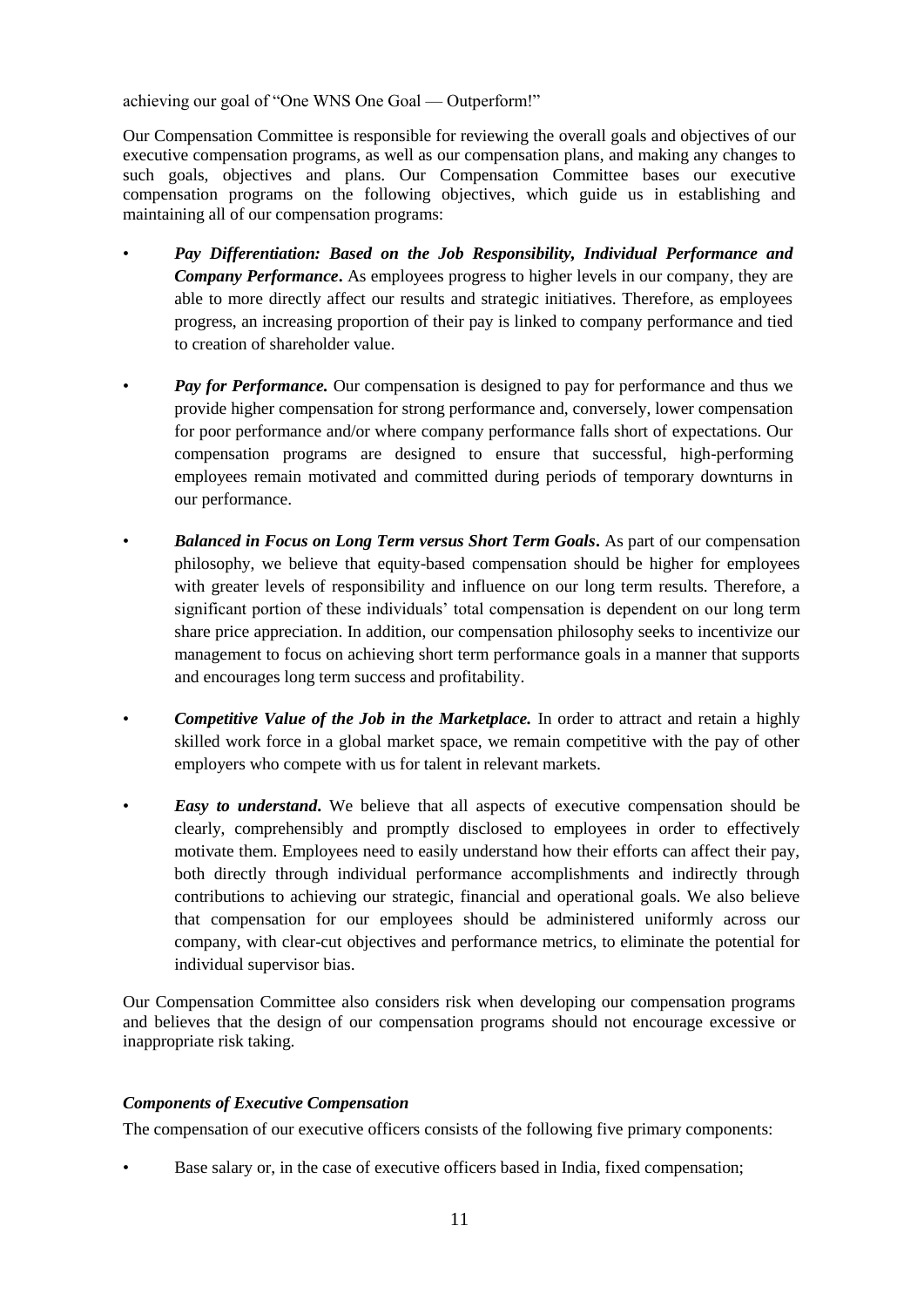- Cash bonus or variable incentive;
- Equity incentive grants of RSUs;
- Other benefits and perquisites; and
- Severance benefits.

The following is a discussion of our considerations in determining each of the compensation components for our executive officers.

## *Base Salary or Fixed Compensation*

Base salary is a fixed element of our employees' annual cash compensation, which is not tied to any performance criteria. We consider base salary an important part of an executive's compensation, and our Compensation Committee reviews each executive officer's base salary annually as well as at the time of a promotion or other change in responsibility. Any salary adjustments are usually approved early in the calendar year, effective as at April 1. The specific amount of salary for each executive officer depends on the executive's role, scope of responsibilities, experience and skills. Market practices are also considered in setting salaries. Base salaries are intended to assist us in attracting executives and recognizing differing levels of responsibility and contribution among executives.

## *Cash Bonus or Variable Incentive*

In addition to base salary, annual cash bonuses are another important piece of total compensation for our executives. Annual bonus opportunities are intended to support the achievement of our business strategies by tying a meaningful portion of compensation to the achievement of established objectives for the year. These objectives are discussed in more detail below. Annual bonus opportunities also are a key tool in attracting highly sought-after executives, and they add a variable component to our overall compensation structure.

### *Equity Incentive Grants of RSUs*

Our equity-based incentive program, through which we grant RSUs, is a key element of the total compensation for our executive officers. This equity-based incentive program is intended to attract and retain highly qualified individuals, align their long term interests with those of our shareholders, avoid short term focus and effectively execute our long term business strategies. Our equity-based compensation is subject to multi-year vesting requirements by which employee gains can either be realized through (i) the achievement of set performance criteria and continued employment through the vesting period, or, simply, (ii) continued employment through the vesting period.

### *Other Benefits and Perquisites*

We provide benefits to our executive officers that are generally available to other employees in the country in which the executive officer is located. We believe these benefits are consistent with the objectives of our compensation philosophy and allow our executive officers to work more efficiently. We also provide our executive officers with certain perquisites which we believe are reasonable and consistent with market trends in the countries in which our executive officers are located. Such benefits and perquisites are intended to be part of a competitive overall compensation program. Such benefits normally include medical and life insurance coverage, retirement benefits, reimbursement of telephone expenses, a car and related maintenance expenses, leased residential accommodation and other miscellaneous benefits which are customary in the location where the executive officer resides and are generally available to other employees in the country. All executive officers are covered by the directors' and officers'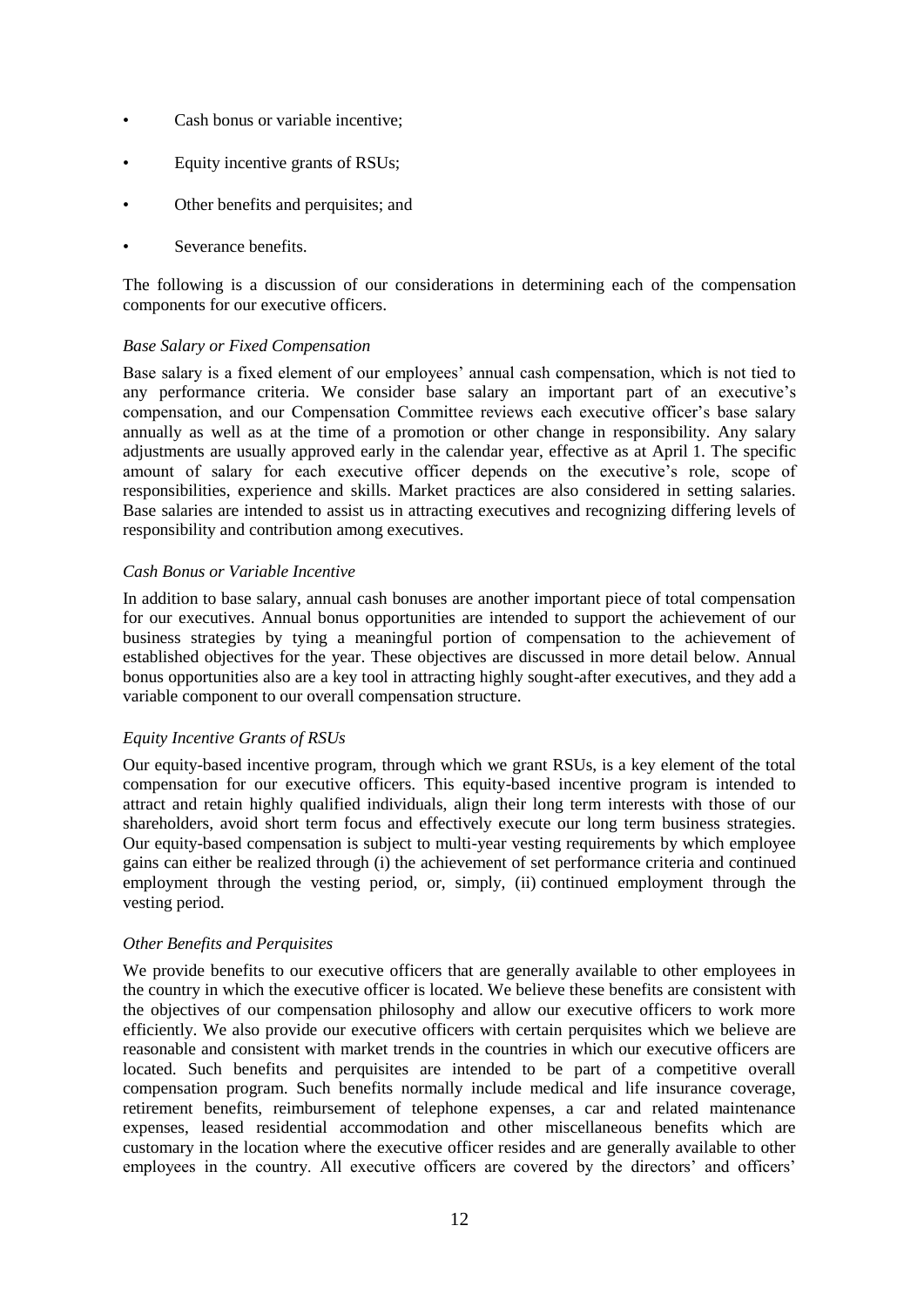liability insurance policy maintained by WNS.

# *Severance Benefits*

Under the terms of our employment agreements, we are sometimes obligated to pay severance or other enhanced benefits to our executive officers upon termination of their employment.

In addition we provide change in control severance protection to our executive officers and certain other officers. Our Compensation Committee believes that such protection is intended to preserve employee morale and productivity and encourage retention in the face of the disruptive impact of an actual or rumored change in control. In addition, for executive officers, the program is intended to align executive officers' and shareholders' interests by enabling executive officers to consider corporate transactions that are in the best interests of our shareholders and other constituents without undue concern over whether the transactions may jeopardize the executive officers' own employment.

Our executive officers globally have enhanced levels of benefits based on their job level, seniority and probable loss of employment after a change in control. Executive officers generally are paid severance for a longer period.

- *Accelerated vesting of equity awards*. All granted but unvested share options and RSUs would vest immediately and become exercisable by our executive officers subject to certain conditions set out in the applicable equity incentive plans.
- *Severance and notice payment.* Eligible terminated executive officers would receive severance and notice payments as reflected in their individual employment agreements.
- *Benefit continuation.* Eligible terminated executive officers would receive basic employee benefits such as health and life insurance and other perquisites as reflected in their individual employment agreements.

### *Our Assessment Process*

Our Compensation Committee has established a number of processes to assist it in ensuring that our executive compensation programs are achieving their objectives. Our Compensation Committee typically reviews each component of compensation at least every 12 months with the goal of allocating compensation between long term and currently paid compensation and between cash and non-cash compensation, and combining the compensation elements for each executive in a manner we believe best fulfills the objectives of our compensation programs.

Our Compensation Committee is responsible for reviewing the performance of each of our executives, approving the compensation level of each of our executives, establishing criteria for the grant of equity awards to our executives and other employees and approving such grants. Each of these tasks is generally performed annually by our Compensation Committee.

There are no predetermined individual or corporate performance factors or goals that are used by our Compensation Committee to establish the amounts or mix of any elements of compensation for the executive officers. Our Compensation Committee works closely with our Group Chief Executive Officer, discussing with him our company's overall performance and his evaluation of and compensation recommendations for our executive officers. From time to time, our Compensation Committee also seeks the advice and recommendations of an independent compensation consultant to benchmark certain components of WNS's compensation practices against those of its peers. The companies selected for such benchmarking include companies in similar industries and generally of similar sizes and market capitalizations. Where compensation information is not available for any specific management position for companies that provide business and technology services, our Compensation Committee reviews data corresponding to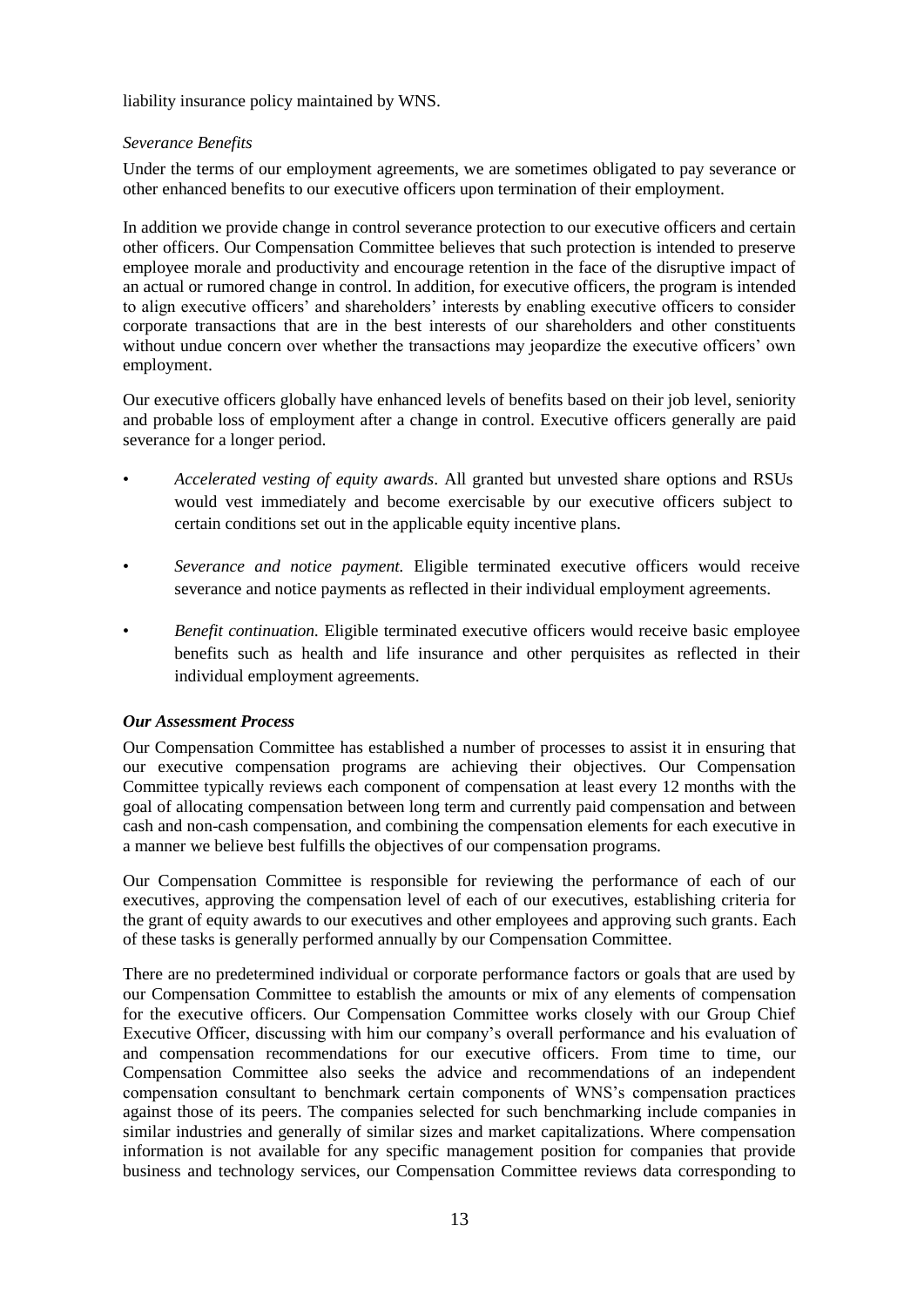the most comparable position and also considers the comparative experience of executives.

Our Compensation Committee then utilizes its judgment and experience in making all compensation determinations. Our Compensation Committee's determination of compensation levels is based upon what the members of the committee deem appropriate, considering information such as the factors listed above, as well as input from our Group Chief Executive Officer and, from time to time, information and advice provided by an independent compensation consultant.

Other processes that our Compensation Committee has established to assist in ensuring that our compensation programs operate in line with their objectives are:

- *Assessment of Company Performance:* Our Compensation Committee uses financial performance measures to determine a significant portion of the size of payouts under our cash bonus program. The financial performance measures, adopted on improving both top line (which refers to our revenue less repair payments as described in "Part  $I$  — Item 5. Operating and Financial Review and Prospects — Overview‖ of the Annual Report) and bottom line (which refers to our adjusted net income, or ANI, which is calculated as our profit excluding amortization of intangible assets and share-based compensation), are preestablished by our Compensation Committee annually at the beginning of the fiscal year. When the pre-determined financial measures are achieved, employees who are eligible for cash incentive bonuses receive amounts that are set for these targets. These measures reflect targets that are intended to be aggressive but attainable. The remainder of an individual's payout under our cash bonus program is determined by individual performance.
- *Assessment of Individual Performance:* Individual performance has a strong impact on the compensation of all employees, including our executive officers. The evaluation of an individual's performance determines a portion of the size of payouts under our cash bonus program and also influences any changes in base salary. At the beginning of each fiscal year, our Compensation Committee, along with our Group Chief Executive Officer, set the respective performance objectives for the fiscal year for the executive officers. The performance objectives are initially proposed by our Group Chief Executive Officer and modified, as appropriate, by our Compensation Committee based on the performance assessment conducted for the preceding fiscal year and also looking at goals for the current fiscal year. Every evaluation metric is supplemented with key performance indicators. At the end of the fiscal year, our Group Chief Executive Officer discusses individuals' respective achievement of the pre-established objectives as well as their contribution to our company's overall performance and other leadership accomplishments. This evaluation is shared with our Compensation Committee and then with our executive officers. After the discussion, our Compensation Committee, in discussion with our Group Chief Executive Officer, assigns a corresponding numerical performance rating that translates into specific payouts under our cash incentive bonus program and also influences any changes in base salary.

The Compensation Committee approves awards under our cash bonus or variable incentive program consistent with the achievement of applicable goals. The Committee on occasion makes exceptions to payments in strict accordance with achievement of goals based on unusual or extraordinary circumstances. Executive officers must be on the payroll of our company at the time of disbursement of the cash bonus to be eligible for payment under the program.

Although most of our compensation decisions are taken in the first quarter of the fiscal year, our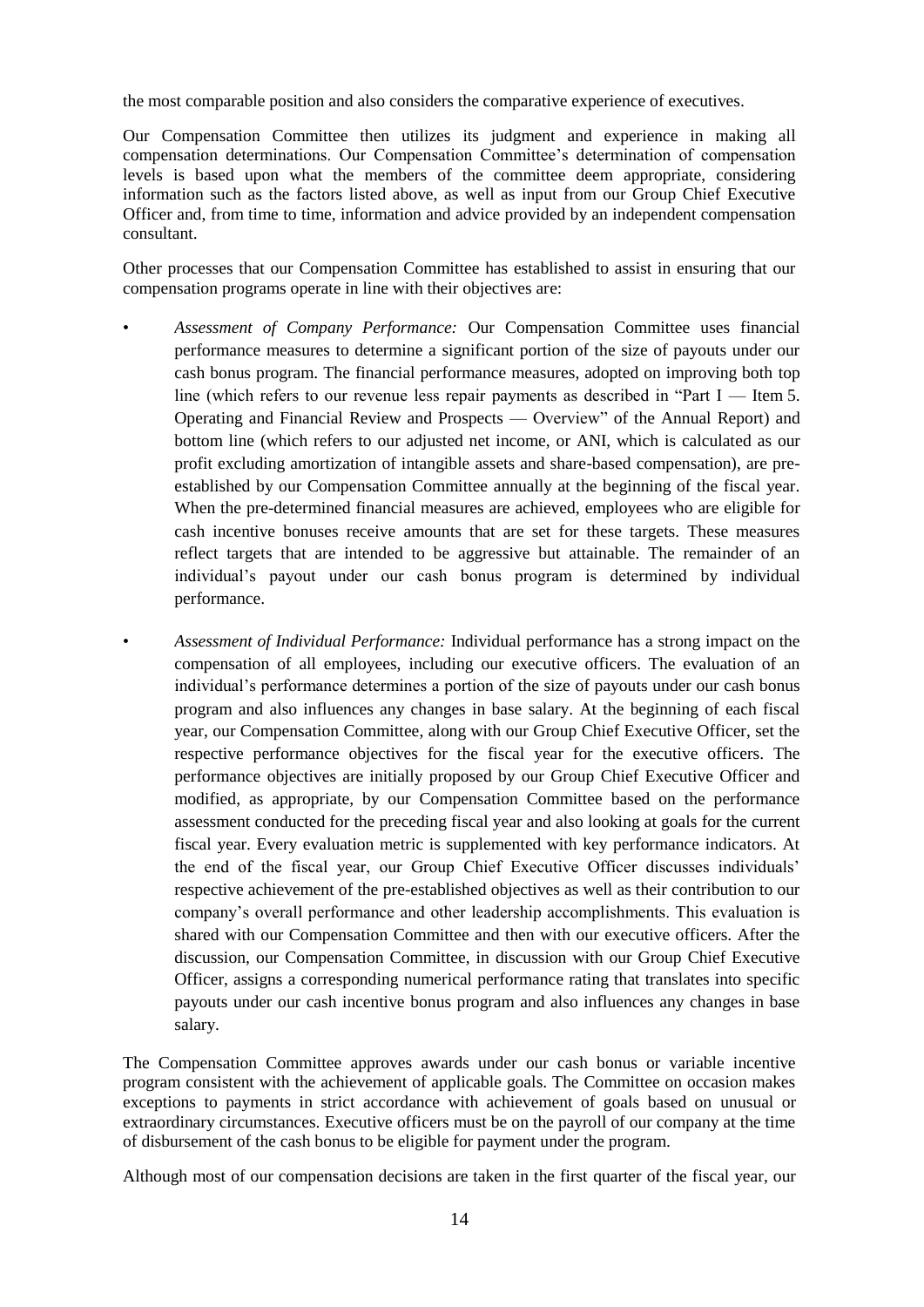compensation planning process neither begins nor ends with any particular Compensation Committee meeting. Compensation decisions are designed to promote our fundamental business objectives and strategy. Our Compensation Committee periodically reviews related matters such as succession planning, evaluation of management performance and consideration of the business environment and considers such matters in making compensation decisions.

# *Benchmarking and Use of Compensation Consultant for Fiscal 2012*

During fiscal 2012, our Compensation Committee reviewed compensation programs for our executive officers against publicly available compensation data, which was compiled directly by our external compensation consultant, Hewitt Associates (India) Private Limited, or AON Hewitt. The companies selected by AON Hewitt for its survey for benchmarking our executive officers' compensation included companies in similar industries and generally of similar sizes and market capitalizations.

The list of companies against which we benchmarked the compensation of our executive officers in fiscal 2012 included the following companies:

- Genpact Limited;
- EXL Service Holdings Inc.;
- First Source Solutions Limited;
- CapGemini;
- Infosys Technologies Limited;
- Mphasis Limited;
- Tata Consultancy Services Limited;
- Wipro Limited;
- IBM Global Process Services;
- Convergys Corporation; and
- InterGlobe Technologies.

Our Compensation Committee used the data derived by AON Hewitt primarily to ensure that our executive compensation programs are competitive. A selected subset of companies from those listed above that were found most closely comparable as benchmark for a particular position were considered to arrive at the compensation benchmark review of individual executive officers. Where compensation information was not publicly disclosed for a specific management position for companies that provide business and technology services, our Compensation Committee reviewed data corresponding to the most comparable position and also considered the comparative experience of the relevant executive officers.

There is enough flexibility in the existing compensation programs to respond and adjust to the evolving business environment. Accordingly, an individual's compensation elements could be changed by our Compensation Committee based on changes in job responsibilities of the executive. In addition to input from AON Hewitt's survey, our Compensation Committee also took into consideration our performance and industry indicators in deciding our compensation for fiscal 2012.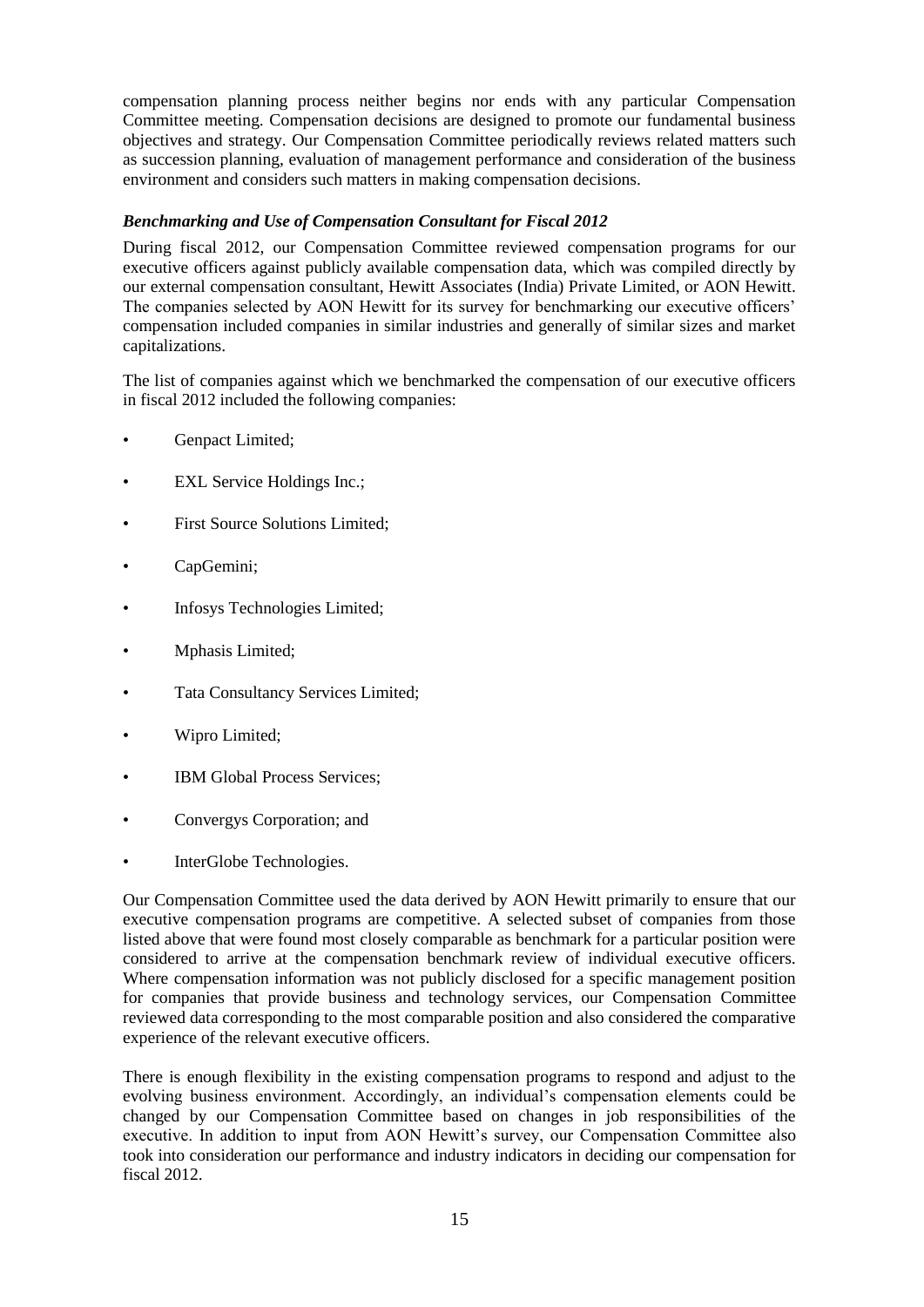Based on the elements listed above and in line with our compensation philosophy, in fiscal 2012 our Compensation Committee adjusted our executive compensation as described in ―—Executive Compensation for Fiscal 2012" below.

# *Executive Compensation for Fiscal 2012*

# *Total Compensation of Executive Officers*

The following table sets forth the total compensation paid or proposed to be paid to each of our Chief Executive Officer, Chief Financial Officer and other named executive officers for services rendered in fiscal 2012 (excluding grants of RSUs which are described below). The individual compensation of Messrs. Keshav R. Murugesh, Alok Misra and Swaminathan Rajamani are disclosed in the statutory / annual accounts of our subsidiary, WNS Global, filed with the Registrar of Companies in the state of India where its registered office is located. We are voluntarily disclosing the individual compensation of our other executive officers.

| <b>Name</b>           |               | <b>Base Salary</b> |    | <b>Benefits</b> | <b>Bonus</b> |               | <b>Total</b> |
|-----------------------|---------------|--------------------|----|-----------------|--------------|---------------|--------------|
| Keshav R. Murugesh    | \$            | 595,785            | \$ | 32,551          | \$320,422    | \$            | 948,758      |
| Alok Misra            | \$            | 315,766            | S  | 17,421          | \$140,469    | \$            | 473,656      |
| Johnson J. Selvadurai | <sup>\$</sup> | 302,934            | \$ | 91,105          | \$106,875    | \$            | 500,914      |
| Michael Garber        | S.            | 280,000            | \$ | 17,054          | 53,502<br>S. | \$            | 350,556      |
| <b>Ronald Strout</b>  | \$            | 225,000            | S  | 16,049          | 47,972<br>\$ | \$            | 289,021      |
| Swaminathan Rajamani  | \$.           | 135,707            | \$ | 7.666           | S<br>86,981  | \$            | 230,354      |
| <b>Total</b>          |               | 1,855,192          | \$ | 181,846         | \$756,221    | $\mathbf{\$}$ | 2,793,259    |

### **Note:**

With effect from June 28, 2012, Ronald Strout's employment agreement was terminated and he ceased to be Chief of Staff and Head Americas.

### *Base Salary or Fixed Compensation*

In reviewing base salaries for executive officers, our Compensation Committee considered local market conditions, market data, the executive officer's experience and responsibilities, the perceived risk of having to replace the named executive officer and the fact that the executive officers for fiscal 2012 had satisfactorily performed against their prior year's individual objectives.

Except for Mr. Alok Misra and Mr. Swaminathan Rajamani, as described below, our Compensation Committee has not increased the base salary from the prior year's level for any other executive officer.

- Mr. Keshav R. Murugesh, as Group Chief Executive Officer, had no increase in his base salary of \$625,825 for fiscal 2012.
- Mr. Alok Misra, as Group Chief Financial Officer, had his base salary revised to \$331,687 from \$312,597 in fiscal 2012. The salary revision was effective April 1, 2011.
- Mr. Johnson J. Selvadurai, as Managing Director, Europe, had no increase in his base salary of \$302,934 for fiscal 2012.
- Mr. Michael Garber, as Chief Sales and Marketing Officer, had no increase in his base salary of \$280,000 for fiscal 2012.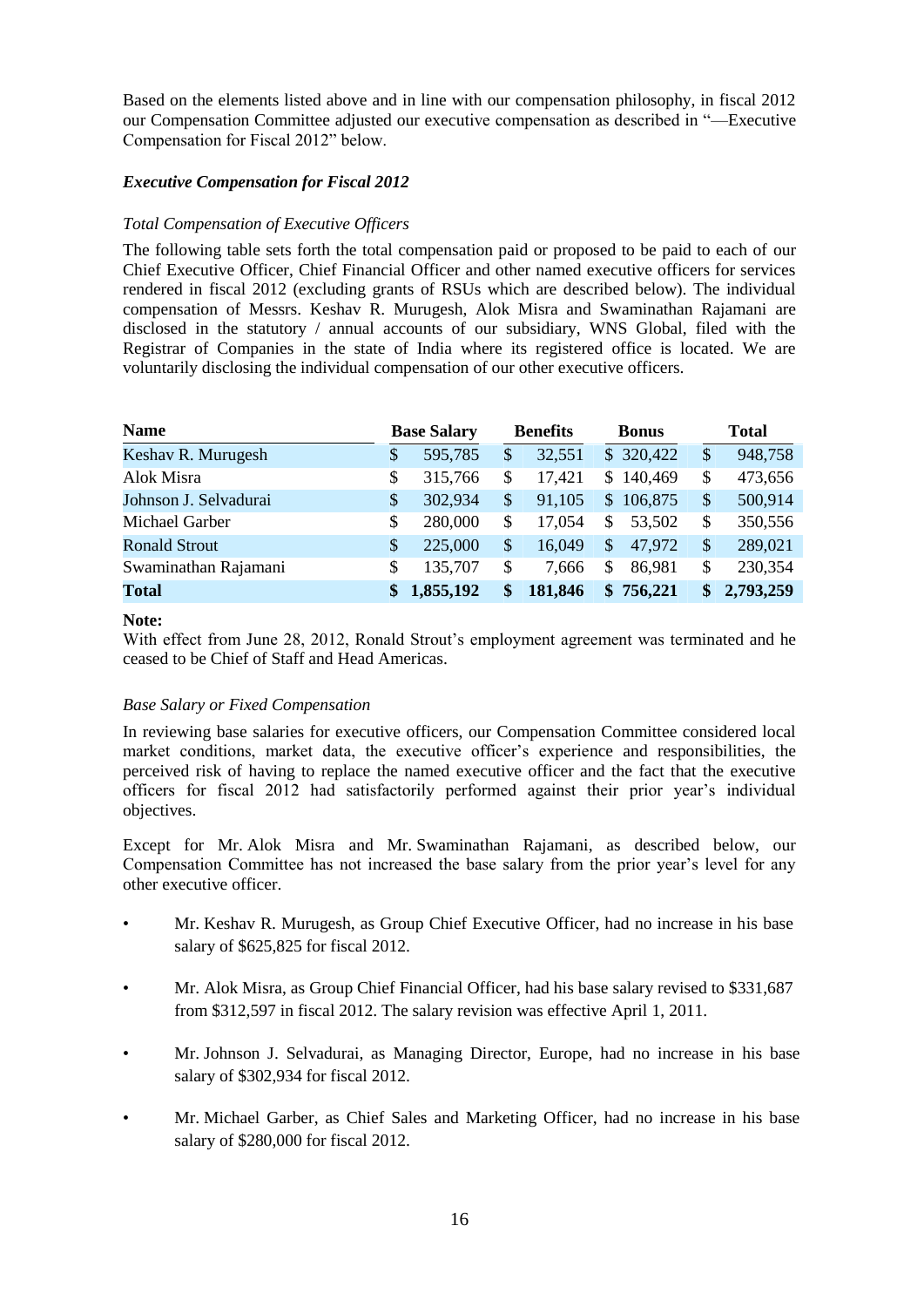- Mr. Ronald Strout, as Chief of Staff and Head Americas, had no increase in his base salary of \$225,000 for fiscal 2012.
- Mr. Swaminathan Rajamani, as Chief People Officer, had his base salary revised to \$156,456 from \$114,735 in fiscal 2012. The salary revision was effective August 1, 2011.

### *Cash Bonus or Variable Incentive*

Our Compensation Committee believes that the executive officers must work as a team and focus primarily on company goals rather than solely on individual goals. Our Compensation Committee believes that enhancing the long term value of our company requires increased revenue (both from existing and new clients), improved contribution and increased ANI. Finally our Compensation Committee believes it must also reward and encourage individual performance and therefore assigned certain weightages of the variable incentive to company and individual objectives, including company revenue, ANI, new client revenue and certain individual goals for various executive officers. Such bonuses are typically paid in April and/or May each year and the aggregate amount of all cash bonuses to be paid for fiscal 2012 do not exceed the aggregate cash incentive bonus pool approved by our Compensation Committee for the fiscal year *.* Our executive officers' variable incentive packages for fiscal 2012 are as described below:

Our Compensation Committee set Mr. Murugesh's target 2012 variable incentive at \$500,660 for 100% achievement of objectives. Our Compensation Committee assigned as Mr. Murugesh's performance objectives the achievement of target revenue less repair payments, ANI and individual qualitative objectives pertaining to matters such as implementation of our revised organization structure to enable new service offerings and technology-driven non-linear revenue growth, succession planning and preparation for our follow-on public offering. Based on actual performance against these various objectives, Mr. Murugesh earned 64% of his variable incentive amount on an overall basis.

Our Compensation Committee set Mr. Misra's target 2012 variable incentive at \$232,180 for 100% achievement of objectives. Our Compensation Committee assigned as Mr. Misra's performance objectives the achievement of target revenue less repair payments, ANI and individual qualitative objectives pertaining to matters such as tax rate reduction, providing certain critical management information system reports by defined deadlines, creation of shared service centers, and automation and reduction in function cost. Based on actual performance against these various objectives, Mr. Misra earned 60.5% of his variable incentive amount on an overall basis.

Our Compensation Committee set Mr. Selvadurai's target 2012 variable incentive at \$181,760 for 100% achievement of objectives. Our Compensation Committee assigned as Mr. Selvadurai's performance objectives the achievement of target revenue less repair payments, ANI, new client revenue from the public sector and individual qualitative objectives pertaining to matters such as execution of our near-shore delivery center strategy, creation of partnerships with public sector organizations and other objectives as assigned by the Group Chief Executive Officer from time to time. Based on actual performance against these various objectives, Mr. Selvadurai earned 52.5% of his variable incentive amount on an overall basis.

Our Compensation Committee set Mr. Garber's target 2012 variable incentive at \$140,000 for 100% achievement of objectives. Our Compensation Committee assigned as Mr. Garber's performance objectives the achievement of target revenue less repair payments, ANI, new client revenue and individual qualitative objectives pertaining to matters such as effective use of marketing, creation of a lead generation engine, attrition control, sales team hiring, leadership succession planning and introduction of large deals. Based on actual performance against these various objectives, Mr. Garber earned 35.5% of his variable incentive amount on an overall basis.

Our Compensation Committee set Mr. Strout's target 2012 variable incentive at \$115,000 for 100% achievement of objectives. Our Compensation Committee assigned as Mr. Strout's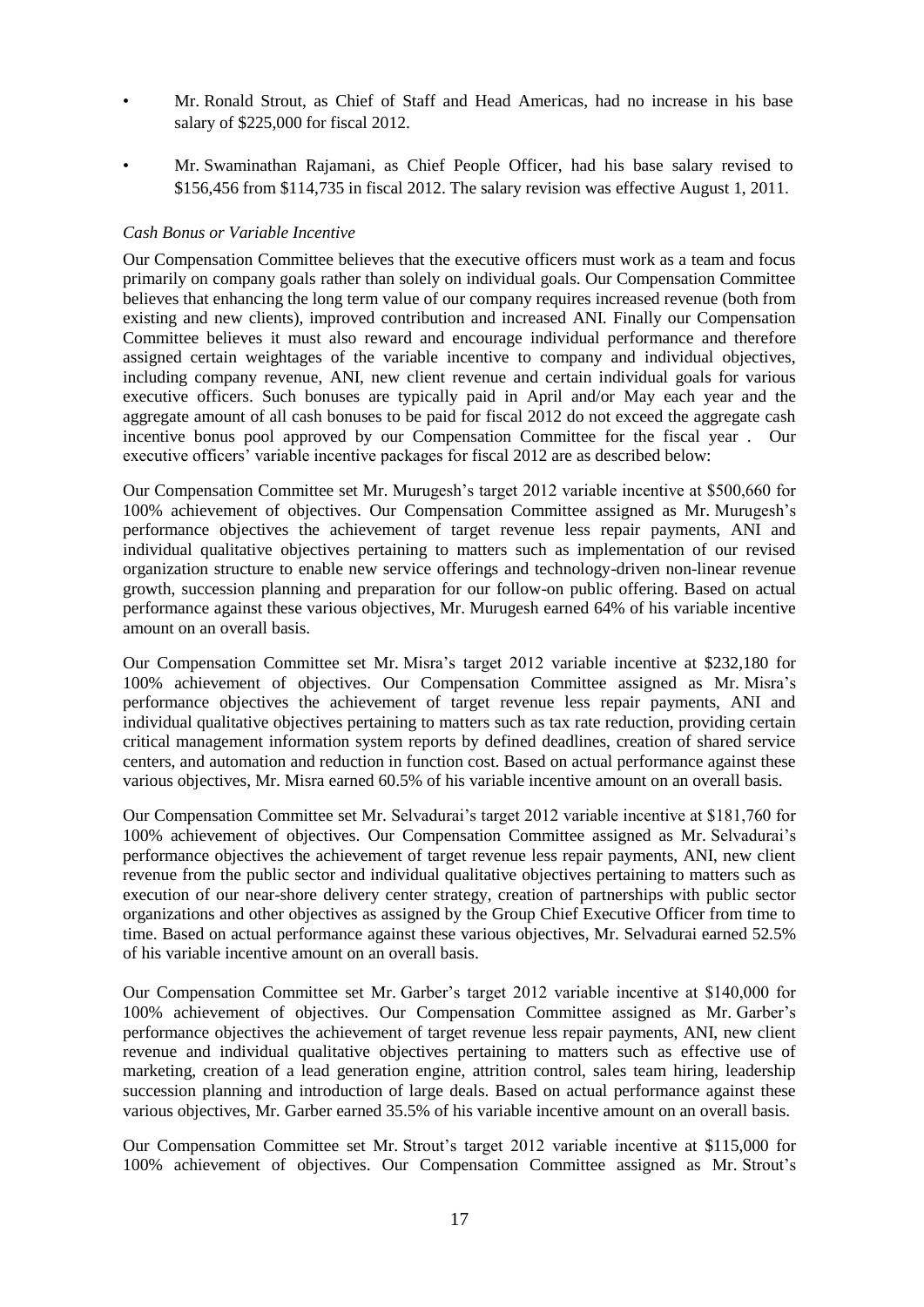performance objectives the achievement of target revenue less repair payments, ANI and individual qualitative objectives pertaining to matters such as implementation and performance of our US based delivery centers, growth of our US public sector business and other objectives as assigned by the Group Chief Executive Officer from time to time. Based on actual performance against these various objectives, Mr. Strout earned 38.8% of his variable incentive amount on an overall basis.

Our Compensation Committee set Mr. Swaminathan's target 2012 variable incentive at \$78,228 for 100% achievement of objectives. Our Compensation Committee assigned as Mr. Swaminathan's performance objectives the achievement of target revenue less repair payments, ANI and individual qualitative objectives pertaining to matters such as attrition control, sales team hiring, leadership succession planning, creation of human resources shared services, and automation and reduction in function cost. Based on actual performance against these various objectives, Mr. Swaminathan earned 63.5% of his variable incentive amount on an overall basis. Additionally, our Compensation Committee approved and paid Mr. Swaminathan a one-time incentive bonus of \$41,722 during the year.

#### *Equity Incentive Grants of RSUs*

During fiscal 2012, while we continued the equity incentive scheme that was introduced in fiscal 2011, which has a vesting schedule that is both based on continuity of employment and the performance of our company, we also introduced an additional equity incentive scheme which has a vesting schedule that is purely based on continuity of employment.

Consistent with our philosophy on equity grants to our executive officers, we awarded the following number of RSUs to our executive officers during fiscal 2012:

|                       |               |                          | <b>Grant Date</b> |                   |
|-----------------------|---------------|--------------------------|-------------------|-------------------|
|                       |               | <b>Total RSUs</b>        |                   |                   |
|                       |               | <b>Granted in Fiscal</b> | Fair Value (\$)   | <b>Expiration</b> |
| <b>Name</b>           | Date of Grant | 2012                     | (1)               | Date              |
| Keshav R. Murugesh    | 19-Apr-11     | 113,368                  | 9.99              | 18-Apr-21         |
|                       | 24-Feb-12     | 110,896                  | 10.86             | 23-Feb-22         |
| Alok Misra            | $11-Apr-11$   | 38,500                   | 10.06             | $10$ -Apr-21      |
|                       | 24-Feb-12     | 35,000                   | 10.86             | 23-Feb-22         |
| Johnson J. Selvadurai | $11-Apr-11$   | 11,000                   | 10.06             | $10$ -Apr-21      |
|                       | 24-Feb-12     | 20,000                   | 10.86             | 23-Feb-22         |
| Michael Garber        | $11-Apr-11$   | 11,000                   | 10.06             | $10$ -Apr-21      |
|                       | 24-Feb-12     | 15,000                   | 10.86             | 23-Feb-22         |
| <b>Ronald Strout</b>  | $11-Apr-11$   | 5,500                    | 10.06             | $10$ -Apr-21      |
|                       | 24-Feb-12     | 5,000                    | 10.86             | 23-Feb-22         |
| Swaminathan Rajamani  | $11-Apr-11$   | 16,500                   | 10.06             | $10$ -Apr-21      |
|                       | 24-Feb-12     | 35,000                   | 10.86             | 23-Feb-22         |
| <b>Total</b>          |               | 416,764                  |                   |                   |

#### **Note:**

- (1) The amounts shown under this column reflect the dollar amount of the aggregate grant date fair value of equity-based RSUs granted during the year. The grant date fair value is the fair value of the awards as derived under the Black-Scholes-Merton pricing model.
- (2) With effect from June 28, 2012, Ronald Strout's employment agreement was terminated and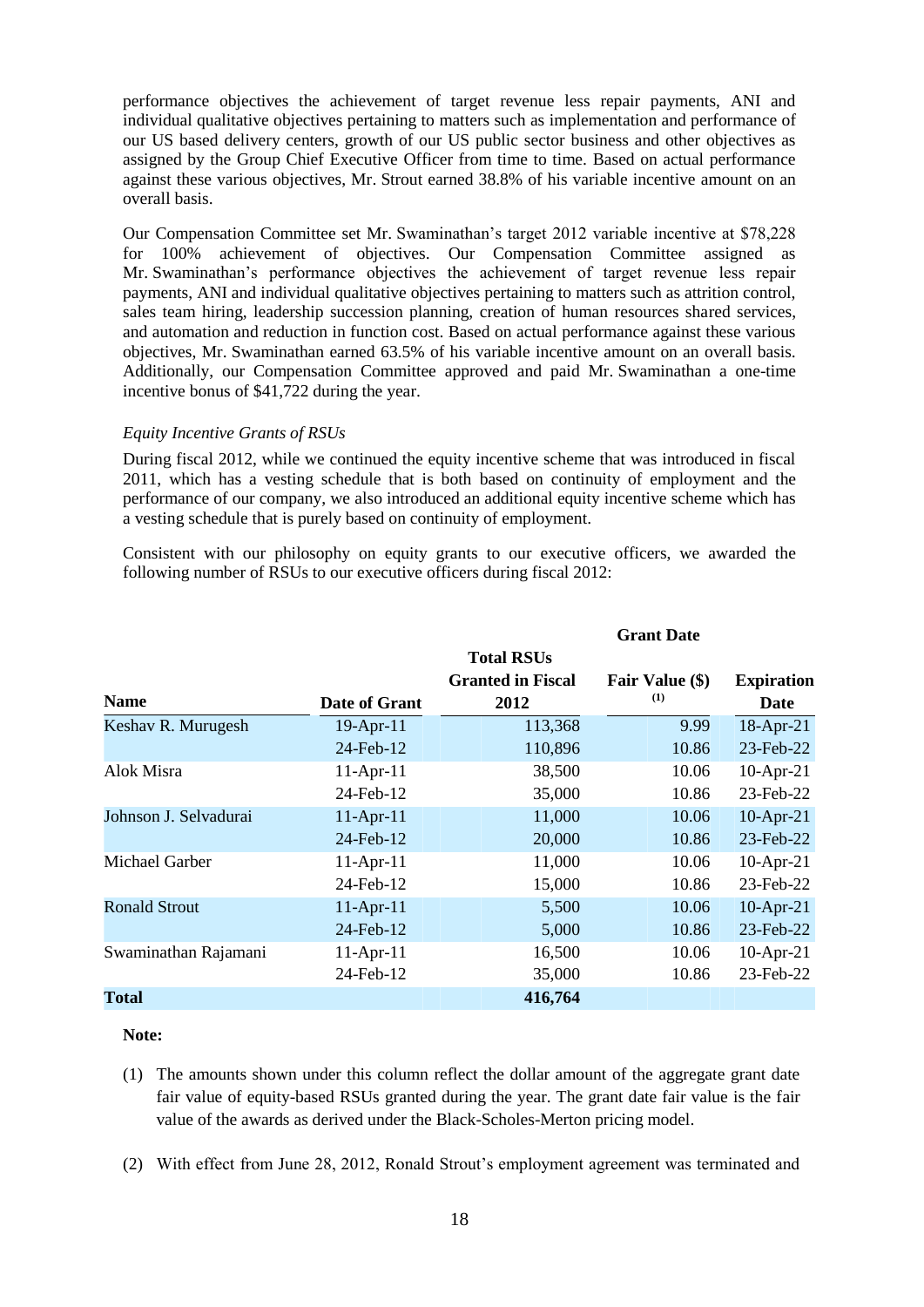he ceased to be Chief of Staff and Head Americas.

### *Other Benefits and Perquisites*

The retirement plans, health and welfare benefits provided to executive officers are the same plans/benefits available to all other employees of our company.

All directors and officers, including executive officers, are covered by the directors' and officers' liability insurance policy maintained by WNS.

WNS provided the following additional perquisites to certain executive officers in fiscal 2012 as summarized below:

|                      |                                 |               | <b>Health</b>    |                                  |                 |               |        |               |                | <b>National</b>  |                           |              |
|----------------------|---------------------------------|---------------|------------------|----------------------------------|-----------------|---------------|--------|---------------|----------------|------------------|---------------------------|--------------|
| <b>Name</b>          | <b>Provident</b><br><b>Fund</b> |               | <b>Insurance</b> | <b>Social</b><br><b>Security</b> | <b>Medicare</b> |               | 401(k) |               | <b>Pension</b> | <b>Insurance</b> |                           | <b>Total</b> |
| Keshav R.            |                                 |               |                  |                                  |                 |               |        |               |                |                  |                           |              |
| Murugesh             | \$<br>30,040                    | \$            | 2,511            |                                  |                 |               |        |               |                |                  | \$                        | 32,551       |
| Alok Misra           | \$<br>15,921                    | \$            | 1,500            |                                  |                 |               |        |               |                |                  | \$                        | 17,421       |
| Johnson J.           |                                 |               |                  |                                  |                 |               |        |               |                |                  |                           |              |
| Selvadurai           |                                 |               |                  |                                  |                 |               |        | \$            | 45,017         | \$<br>46,088     | $\boldsymbol{\mathsf{S}}$ | 91,105       |
| Michael Garber       |                                 |               |                  | \$<br>6,622                      | \$<br>4,832     | \$            | 5,600  |               |                |                  | \$                        | 17,054       |
| <b>Ronald Strout</b> |                                 |               |                  | \$<br>6,622                      | \$<br>4,927     | \$            | 4,500  |               |                |                  | \$                        | 16,049       |
| Swaminathan          |                                 |               |                  |                                  |                 |               |        |               |                |                  |                           |              |
| Rajamani             | \$<br>6,842                     | $\mathcal{S}$ | 824              |                                  |                 |               |        |               |                |                  | \$                        | 7,666        |
| Total                | \$<br>52,803                    | \$            | 4,835            | \$<br>13,244                     | \$<br>9,759     | $\mathbf{\$}$ | 10,100 | $\mathbf{\$}$ | 45,017         | \$<br>46,088     | \$                        | 181,846      |

### **Note:**

With effect from June 28, 2012, Ronald Strout's employment agreement was terminated and he ceased to be Chief of Staff and Head Americas.

### *Non-executive Director Compensation for Fiscal 2012*

#### *Total Compensation of Non-executive Directors*

The following table sets forth the compensation paid or proposed to be paid to our non-executive directors for services rendered in fiscal 2012 (excluding grants of RSUs which are described below):

|                    |                           |                |                 | <b>Fees for</b><br>non-  |               |
|--------------------|---------------------------|----------------|-----------------|--------------------------|---------------|
|                    |                           | <b>Sitting</b> | <b>Retainer</b> | executive                |               |
| <b>Name</b>        |                           | fees           | fees            | chairman                 | <b>Total</b>  |
| Eric B. Herr       | \$                        | 10,000         | \$<br>63,000    | \$<br>120,000            | \$<br>193,000 |
| Deepak S. Parekh   | \$                        | 1,000          | \$<br>58,000    |                          | \$<br>59,000  |
| Richard O. Bernays | \$                        | 9,000          | \$<br>63,000    |                          | \$<br>72,000  |
| Anthony A. Greener | \$                        | 8,000          | \$<br>63,000    | $\overline{\phantom{0}}$ | \$<br>71,000  |
| Albert Aboody      | $\boldsymbol{\mathsf{S}}$ | 8,000          | \$<br>63,000    |                          | \$<br>71,000  |
| <b>Total</b>       | \$                        | 36,000         | \$<br>310,000   | \$<br>120,000            | \$<br>466,000 |

#### *Equity Incentive Grants of RSUs to Directors*

The following table sets forth information concerning RSUs awarded to our directors in fiscal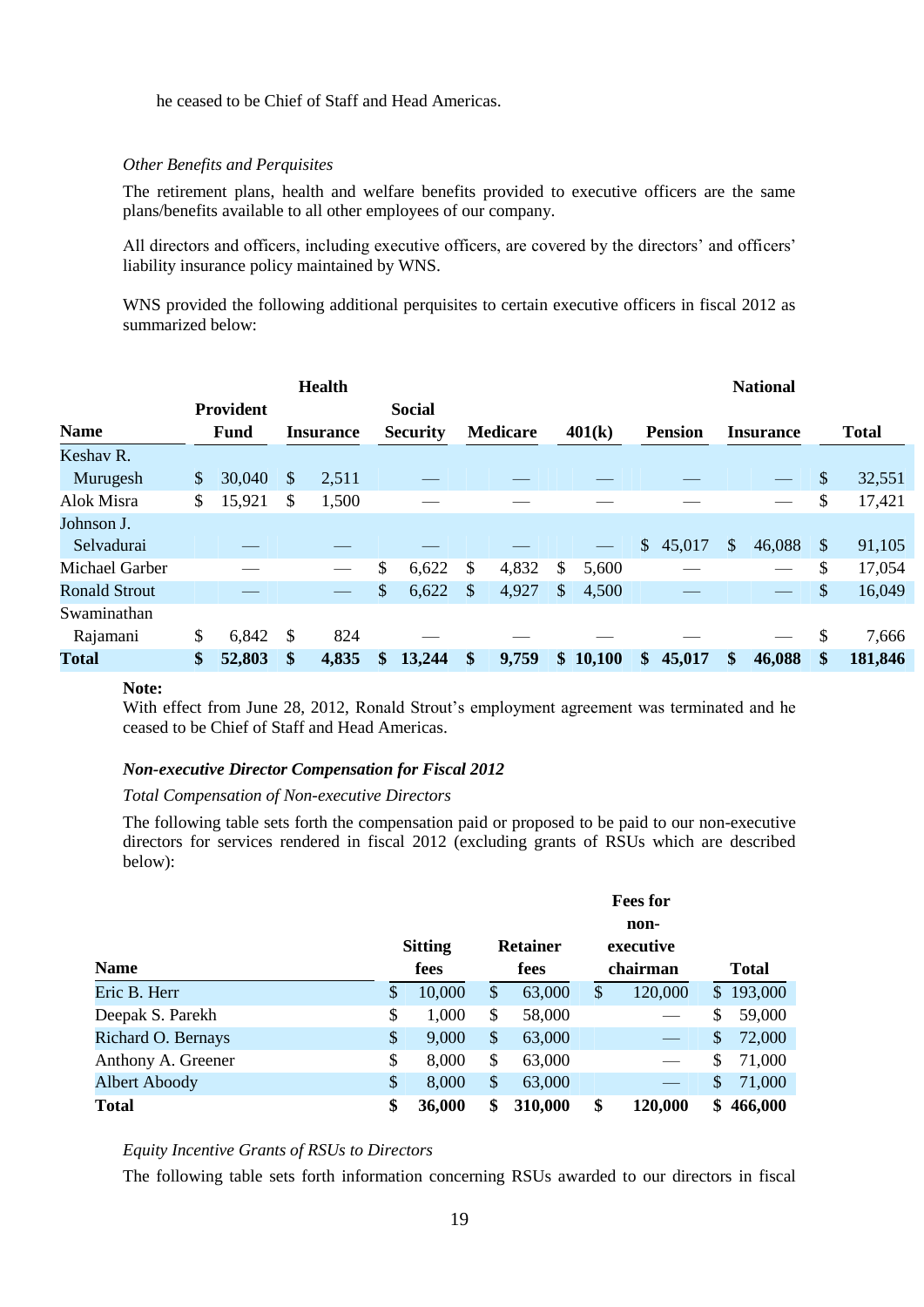### 2012. No options were granted in fiscal 2012.

|                    |                 | <b>Total RSUs</b>  | <b>Grant Date</b>                  |                   |
|--------------------|-----------------|--------------------|------------------------------------|-------------------|
|                    | Date of         | <b>Granted</b> in  | <b>Fair Value</b>                  | <b>Expiration</b> |
| <b>Name</b>        | Grant           | <b>Fiscal 2012</b> | $\left( \text{\$}\right) {}^{(1)}$ | Date              |
| Eric B. Herr       | 18-Jan-12       | 6,300              | 9.95                               | $17$ -Jan-22      |
| Keshav R. Murugesh | $19$ -Apr- $11$ | 113,368            | 9.99                               | $18-Apr-21$       |
|                    | 24-Feb-12       | 110,896            | 10.86                              | 23-Feb-22         |
| Deepak S. Parekh   | $18$ -Jan- $12$ | 5,800              | 9.95                               | $17$ -Jan-22      |
| Richard O. Bernays | $18$ -Jan- $12$ | 6,300              | 9.95                               | $17$ -Jan- $22$   |
| Anthony A. Greener | $18$ -Jan- $12$ | 6,300              | 9.95                               | $17$ -Jan-22      |
| Albert Aboody      | 18-Jan-12       | 6,300              | 9.95                               | $17-Jan-22$       |
| <b>Total</b>       |                 | 255,264            |                                    |                   |

#### **Note:**

(1) The amounts shown under this column reflect the dollar amount of the aggregate grant date fair value of equity-based RSUs granted during the year. The grant date fair value is the fair value of the awards as derived under the Black-Scholes-Merton pricing model.

Future grants of awards will continue to be determined by our Board of Directors or our Compensation Committee under the Amended and Restated 2006 Incentive Award Plan.

### **Employment Agreement of our Executive Director**

We entered into an employment agreement with Mr. Keshav R. Murugesh in February 2010 to serve as our Group Chief Executive Officer for a five-year term, which will renew automatically for three additional successive terms of three years each, unless either we or Mr. Murugesh elects not to renew the term. Under the agreement, Mr. Murugesh is entitled to receive compensation, health and other benefits and perquisites commensurate with his position. In addition, pursuant to the agreement, Mr. Murugesh was in February 2010 granted RSUs representing the right to receive an aggregate of 40,000 ordinary shares that vested immediately and 260,000 ordinary shares that will vest over a three-year period, subject to his continued employment with us through the vesting dates. If Mr. Murugesh's employment is terminated by us without cause (as defined in the employment agreement), he would be entitled to all accrued and unpaid salary, accrued and unused vacation and any unreimbursed expenses. Mr. Murugesh would also be entitled to vested benefits and other amounts due to him under our employee benefit plans.

If Mr. Murugesh's employment is terminated by us without cause or by Mr. Murugesh for good reason (each as defined in the employment agreement) and Mr. Murugesh executes and delivers a general release of claims against us which is not revoked by him, subject to his continued compliance with certain non-competition and confidentiality obligations, Mr. Murugesh would be entitled to receive severance payments and benefits from us as follows:

- 1. The following payments over the periods described below:
	- a. In the case where the termination occurs during the first year from the effective date of the employment agreement, he would be eligible to receive (i) his base salary for a period of 30 months from the effective date of termination in monthly installment in arrears; and (ii) the bonus for the period of 30 months on the basis of his target bonus as set in the year in which the termination occurs, such bonus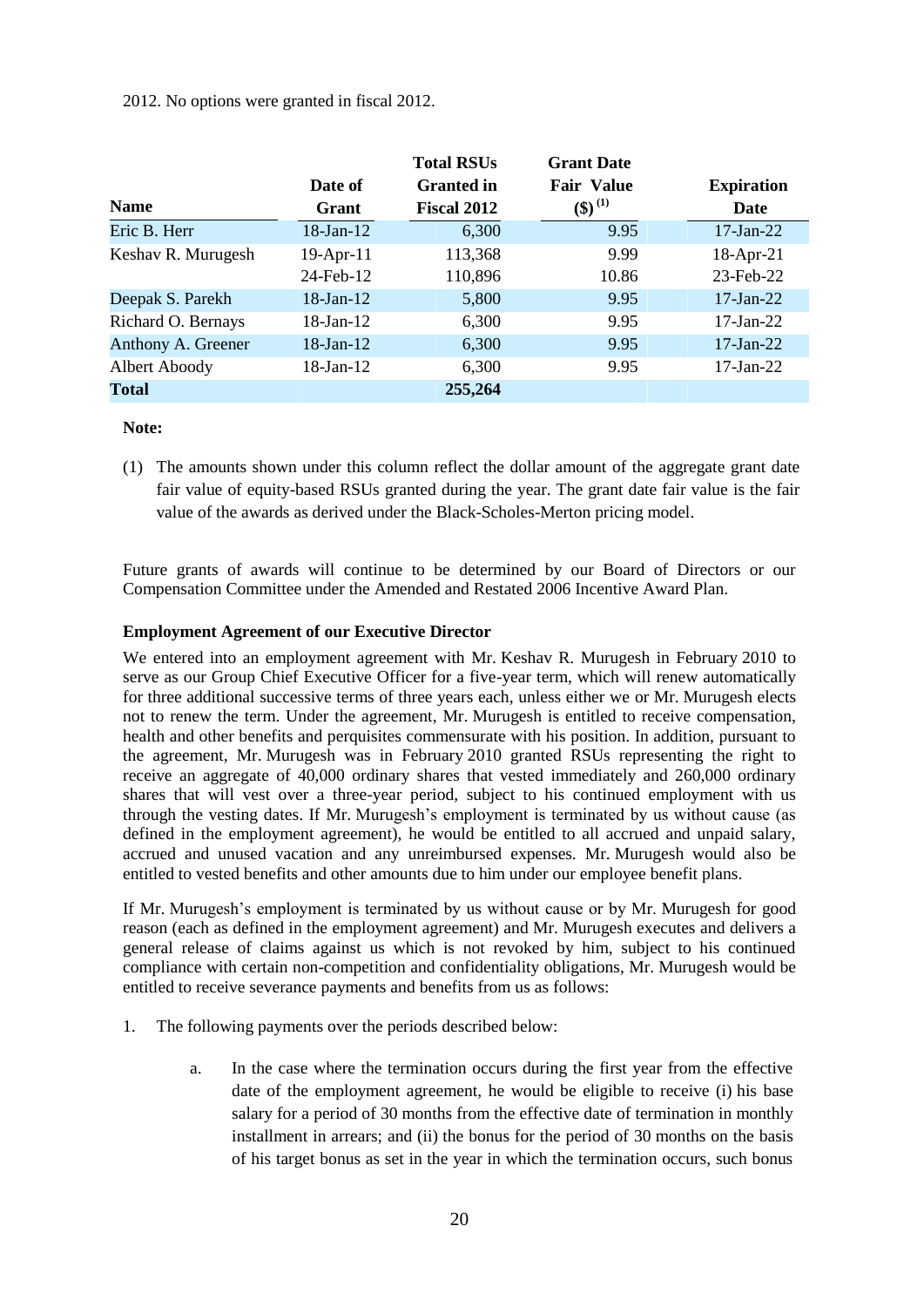shall be paid along with the payment of accrued obligations (as defined in the employment agreement);

- b. In the case where the termination occurs during second year from the effective date of the employment agreement, he would be eligible to receive (i) his base salary for a period of 18 months from the effective date of termination in monthly installment in arrears; and (ii) the bonus for the period of 18 months on the basis of target bonus as set in the year in which the termination occurs, such bonus would be paid along with the payment of accrued obligations (as defined in the employment agreement); and
- c. In the case where the termination occurs during the years after the second year from the effective date of the employment agreement, he would be eligible to receive (i) his base salary for a period of 12 months from the effective date of termination in monthly installment in arrears; and (ii) his target bonus for the year in which the termination occurs, such bonus would be paid along with the payment of accrued obligations (as defined in the employment agreement).
- 2. Automatic accelerated vesting of RSUs granted pursuant to the employment agreement, immediately on the date of termination.
- 3. Accelerated vesting (for each subsequent issue) of RSUs granted subsequent to the grants made under the employment agreement that would have vested with him through the next two vesting dates. Full accelerated vesting will occur in case of termination of employment for good reason or change in control (as defined in our Restated and Amended Incentive Award Plan).

If we experience a change in control while Mr. Murugesh is employed under the employment agreement, all of the share options and RSUs granted to Mr. Murugesh under the employment agreement will vest and the share options and RSUs would become exercisable on a fully accelerated basis.

### **Employee Benefit Plans**

### *2002 Stock Incentive Plan*

We adopted the 2002 Stock Incentive Plan on July 3, 2002 to help attract and retain the best available personnel to serve us and our subsidiaries as officers, directors and employees. We terminated the 2002 Stock Incentive Plan upon our adoption of our 2006 Incentive Award Plan effective upon the pricing of our initial public offering as described below. Upon termination of the 2002 Stock Incentive Plan, the shares that would otherwise have been available for the grant under the 2002 Stock Incentive Plan were effectively rolled over into the 2006 Incentive Award Plan which was amended and restated in 2009 and any awards outstanding remain in full force and effect in accordance with the terms of the 2002 Stock Incentive Plan.

*Administration*. The 2002 Stock Incentive Plan is administered by our Board of Directors, which may delegate its authority to a committee (in either case, the "Administrator"). The Administrator has complete authority, subject to the terms of the 2002 Stock Incentive Plan and applicable law, to make all determinations necessary or advisable for the administration of the 2002 Stock Incentive Plan.

*Eligibility.* Under the 2002 Stock Incentive Plan, the Administrator was authorized to grant share options to our officers, directors and employees, and those of our subsidiaries, subject to the terms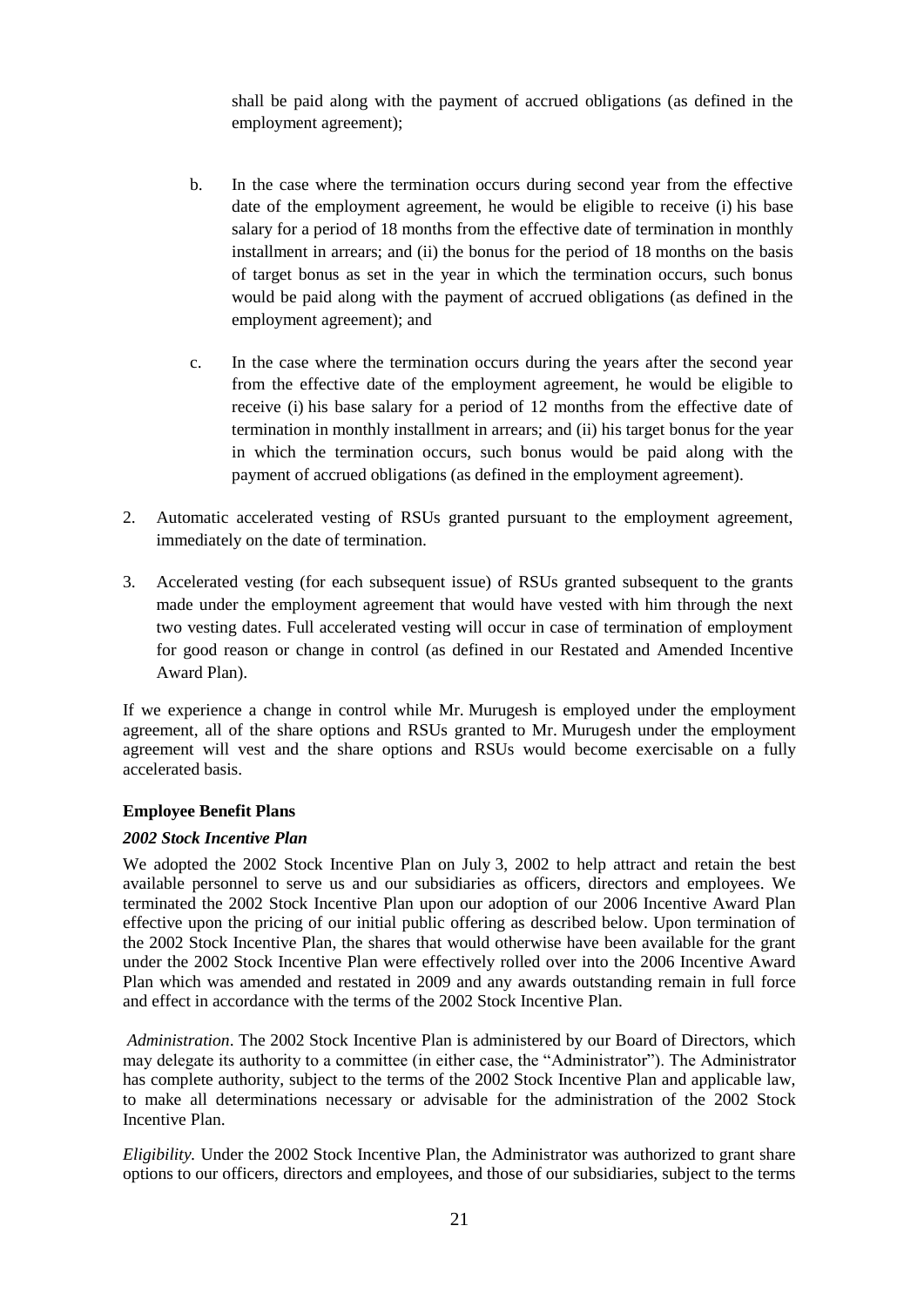and conditions of the 2002 Stock Incentive Plan.

*Share Options.* Share options vest and become exercisable as determined by the Administrator and set forth in individual share option agreements, but may not, in any event, be exercised later than ten years after their grant dates. In addition, share options may be exercised prior to vesting in some cases. Upon exercise, an option holder must tender the full exercise price of the share option in cash, check or other form acceptable to the Administrator, at which time the share options are generally subject to applicable income, employment and other withholding taxes. Share options may, in the sole discretion of the Administrator as set forth in applicable award agreements, continue to be exercisable for a period following an option holder's termination of service. Shares issued in respect of exercised share options may be subject to additional transfer restrictions. Any grants of share options under the 2002 Stock Incentive Plan to US participants were in the form of non-qualified share options. Option holders, other than option holders who are employees of our subsidiaries in India, are entitled to exercise their share options for shares or ADSs in our company.

*Corporate Transactions.* If we engage in a merger or similar corporate transaction, except as may otherwise be provided in an individual award agreement, outstanding share options will be terminated unless they are assumed by a successor corporation. In addition, the Administrator has broad discretion to adjust the 2002 Stock Incentive Plan and any share options thereunder to account for any changes in our capitalization.

*Amendment.* Our Board of Directors may amend or suspend the 2002 Stock Incentive Plan at any time, provided that any such amendment or suspension must not impact any holder of outstanding share options without such holder's consent.

*Transferability of Share Options.* Each share option may be exercised during the option holder's lifetime only by the option holder. No share option may be sold, pledged, assigned, hypothecated, transferred or disposed of by an option holder other than by express permission of the Administrator (only in the case of employees of non-Indian subsidiaries), by will or by the laws of descent and distribution.

*Number of Shares Authorized;* Outstanding Options. As of the date of termination of the 2002 Stock Incentive Plan on July 25, 2006, the day immediately preceding the date of pricing of our initial public offering, an aggregate of 6,082,042 of our ordinary shares had been authorized for grant under the 2002 Stock Incentive Plan, of which options to purchase 2,116,266 ordinary shares were issued and exercised and options to purchase 3,875,655 ordinary shares were issued and outstanding. Of the options to purchase 3,875,655 ordinary shares, options to purchase 3,374,447 ordinary shares have been exercised and options to purchase 155,137 ordinary shares remain outstanding as at June 30, 2012. Options granted under the 2002 Stock Incentive Plan that are forfeited, lapsed or canceled, settled in cash, that expire or are repurchased by us at the original purchase price would have been available for grant under the 2002 Stock Incentive Plan and would be effectively rolled over into our 2006 Incentive Award Plan which was amended and restated in 2009.

#### *Amended and Restated 2006 Incentive Award Plan*

We adopted our 2006 Incentive Award Plan on June 1, 2006. The purpose of the 2006 Incentive Award Plan is to promote the success and enhance the value of our company by linking the personal interests of the directors, employees and consultants of our company and our subsidiaries to those of our shareholders and by providing these individuals with an incentive for outstanding performance. The 2006 Incentive Award Plan is further intended to provide us with the ability to motivate, attract and retain the services of these individuals.

On February 13, 2009, we adopted the Amended and Restated 2006 Incentive Award Plan. The Amended and Restated 2006 Incentive Award Plan reflects, among other changes to our 2006 Incentive Award Plan, an increase in the number of ordinary shares and ADSs available for grant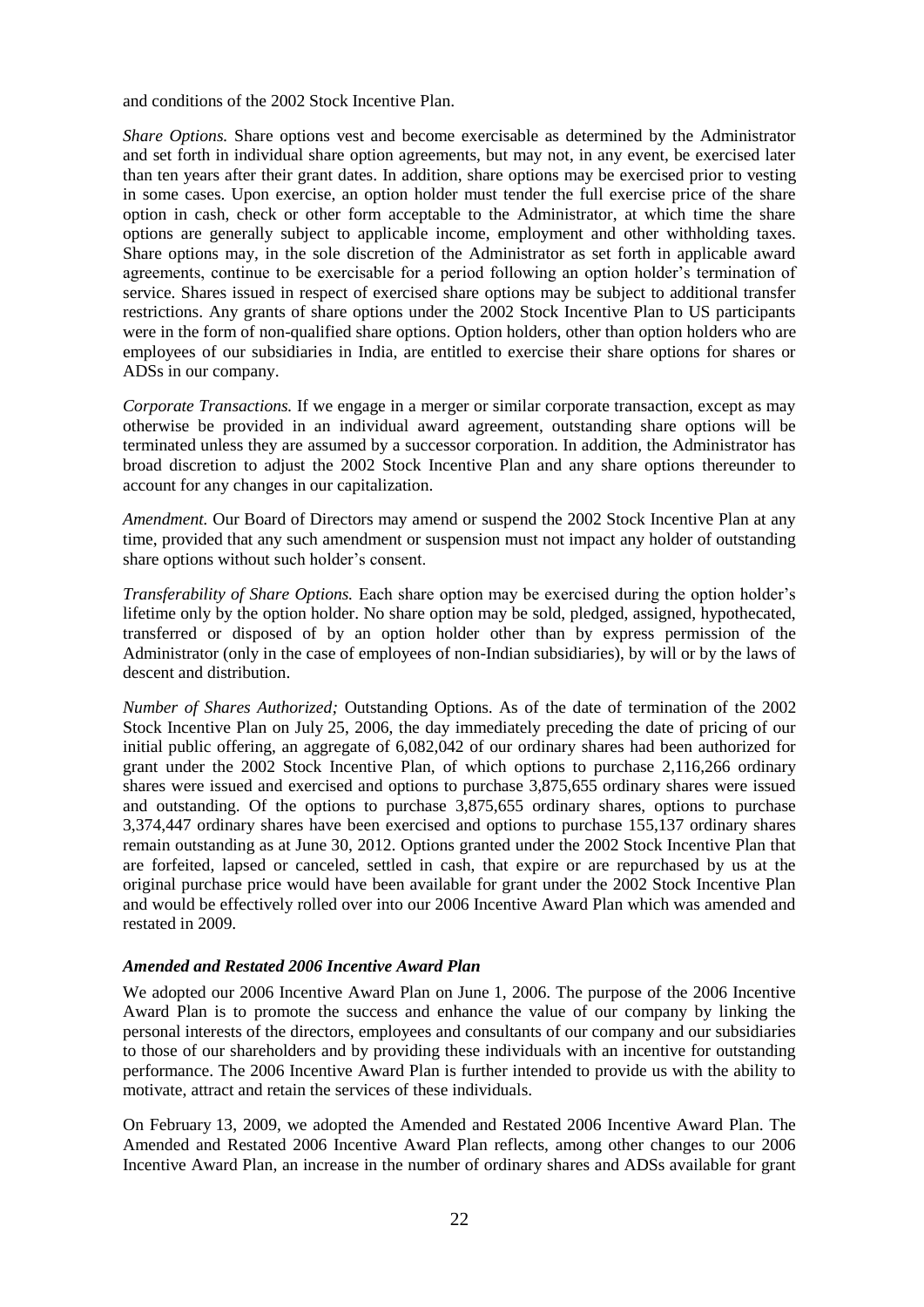under the plan from 3.0 million to 4.0 million shares/ADSs, subject to specified adjustments under the plan. On September 13, 2011, we adopted the Second Amended and Restated 2006 Incentive Award Plan that reflects an increase in the number of ordinary shares and ADSs available for granted under the plan to 6.2 million shares/ADSs, subject to specified adjustments under the plan. The increased number of ordinary shares/ ADSs available for grant under the Second Amended and Restated 2006 Incentive Award Plan is expected to meet our anticipated needs over the next 12 to 18 months from April 1, 2012.

*Shares Available for Awards.* Subject to certain adjustments set forth in the Amended and Restated 2006 Incentive Award Plan, the maximum number of shares that may be issued or awarded under the Amended and Restated 2006 Incentive Award Plan is equal to the sum of  $(x)$  6,200,000 shares,  $(y)$  any shares that remain available for issuance under the 2002 Stock Incentive Plan, and (z) any shares subject to awards under the 2002 Stock Incentive Plan which terminate, expire or lapse for any reason or are settled in cash on or after the effective date of our 2006 Incentive Award Plan. The maximum number of shares which may be subject to awards granted to any one participant during any calendar year is 500,000 shares and the maximum amount that may be paid to a participant in cash during any calendar year with respect to cashbased awards is \$10,000,000. To the extent that an award terminates or is settled in cash, any shares subject to the award will again be available for the grant. Any shares tendered or withheld to satisfy the grant or exercise price or tax withholding obligation with respect to any award will not be available for subsequent grant. Except as described below with respect to independent directors, no determination has been made as to the types or amounts of awards that will be granted to specific individuals pursuant to the Amended and Restated 2006 Incentive Award Plan.

*Administration.* The Amended and Restated 2006 Incentive Award Plan is administered by our Board of Directors, which may delegate its authority to a committee. We anticipate that our Compensation Committee will administer the Amended and Restated 2006 Incentive Award Plan, except that our Board of Directors will administer the plan with respect to awards granted to our independent directors. The plan administrator will determine eligibility, the types and sizes of awards, the price and timing of awards and the acceleration or waiver of any vesting restriction, provided that the plan administrator will not have the authority to accelerate vesting or waive the forfeiture of any performance-based awards.

*Eligibility.* Our employees, consultants and directors and those of our subsidiaries are eligible to be granted awards, except that only employees of our company and our qualifying corporate subsidiaries are eligible to be granted options that are intended to qualify as "incentive share" options" under Section 422 of the Code.

#### *Awards*

*Options:* The plan administrator may grant options on shares. The per share option exercise price of all options granted pursuant to the Amended and Restated 2006 Incentive Award Plan will not be less than 100% of the fair market value of a share on the date of grant. No incentive share option may be granted to a grantee who owns more than 10% of our outstanding shares unless the exercise price is at least 110% of the fair market value of a share on the date of grant. To the extent that the aggregate fair market value of the shares subject to an incentive share option become exercisable for the first time by any option holder during any calendar year exceeds \$100,000, such excess will be treated as a non-qualified option. The plan administrator will determine the methods of payment of the exercise price of an option, which may include cash, shares or other property acceptable to the plan administrator (and may involve a cashless exercise of the option). The plan administrator shall designate in the award agreement evidencing each share option grant whether such share option shall be exercisable for shares or ADSs. The award agreement may, in the sole discretion of the plan administrator, permit the option holder to elect, at the time of exercise, whether to receive shares or ADSs in respect of the exercised share option or a portion thereof. The term of options granted under the Amended and Restated 2006 Incentive Award Plan may not exceed ten years from the date of grant. However, the term of an incentive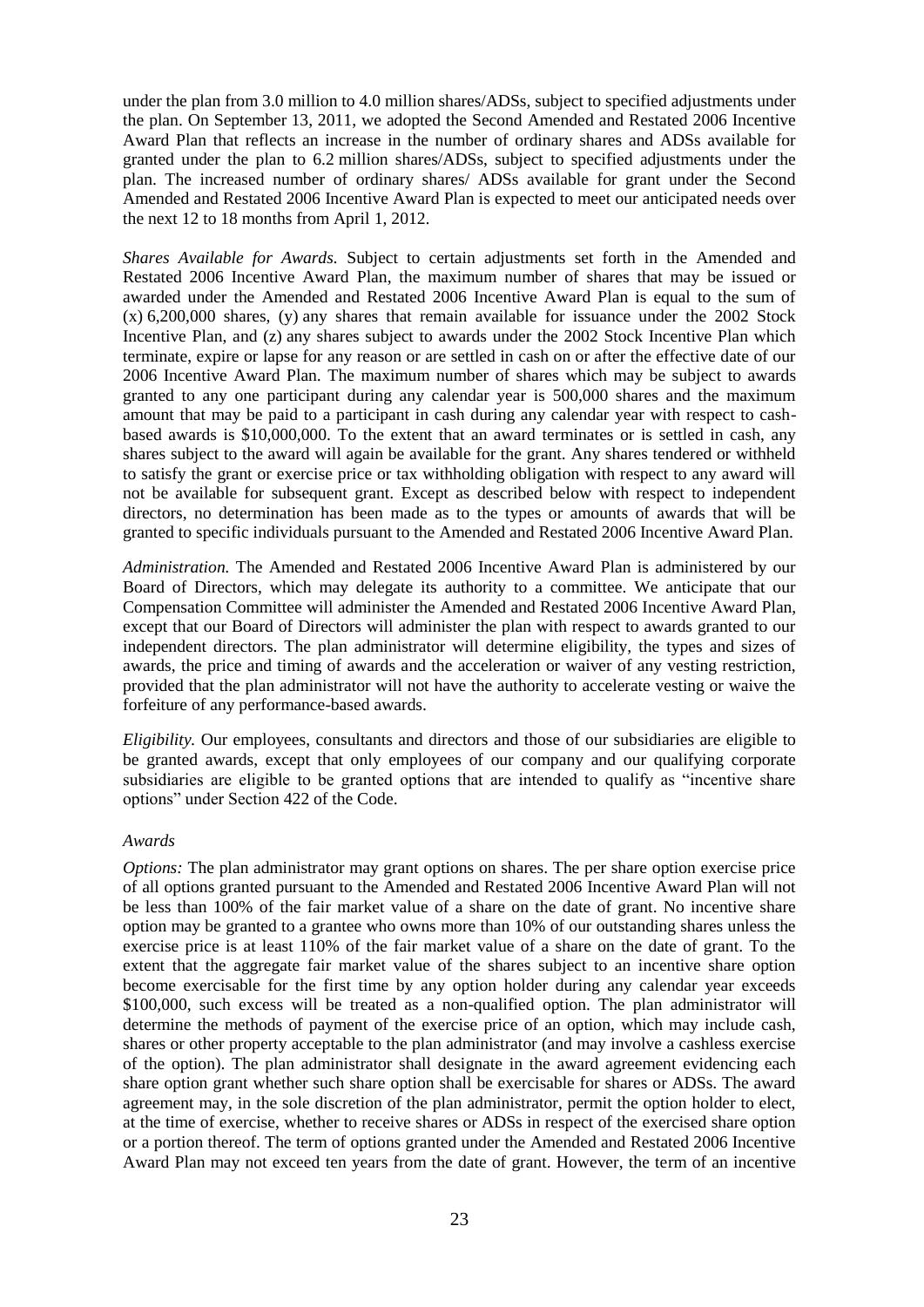share option granted to a person who owns more than 10% of our outstanding shares on the date of grant may not exceed five years. Under the Amended and Restated 2006 Incentive Award Plan, the number of awards to be granted to our independent directors will be determined by our Board of Directors or our Compensation Committee.

*Restricted Shares.* The plan administrator may grant shares subject to various restrictions, including restrictions on transferability, limitations on the right to vote and/or limitations on the right to receive dividends.

*Share Appreciation Rights*. The plan administrator may grant share appreciation rights representing the right to receive payment of an amount equal to the excess of the fair market value of a share on the date of exercise over the fair market value of a share on the date of grant. The term of share appreciation rights granted may not exceed ten years from the date of grant. The plan administrator may elect to pay share appreciation rights in cash, in shares or in a combination of cash and shares.

*Performance Shares and Performance Shares Units*. The plan administrator may grant awards of performance shares denominated in a number of shares and/or awards of performance share units denominated in unit equivalents of shares and/or units of value, including dollar value of shares. These awards may be linked to performance criteria measured over performance periods as determined by the plan administrator.

*Share Payments*. The plan administrator may grant share payments, including payments in the form of shares or options or other rights to purchase shares. Share payments may be based upon specific performance criteria determined by the plan administrator on the date such share payments are made or on any date thereafter.

*Deferred Shares*. The plan administrator may grant awards of deferred shares linked to performance criteria determined by the plan administrator. Shares underlying deferred share awards will not be issued until the deferred share awards have vested, pursuant to a vesting schedule or upon the satisfaction of any vesting conditions or performance criteria set by the plan administrator. Recipients of deferred share awards generally will have no rights as shareholders with respect to such deferred shares until the shares underlying the deferred share awards have been issued.

*Restricted Share Units*. The plan administrator may grant RSUs, subject to various vesting conditions. On the maturity date, we will transfer to the participant one unrestricted, fully transferable share for each vested RSU scheduled to be paid out on such date. The plan administrator will specify the purchase price, if any, to be paid by the participant for such shares. Generally, a participant will have to be employed by us on the date of payment of vested RSUs to be eligible to receive the payment of shares issuable upon vesting of the RSUs.

*Performance Bonus Awards*. The plan administrator may grant a cash bonus payable upon the attainment of performance goals based on performance criteria and measured over a performance period determined appropriate by the plan administrator. Any such cash bonus paid to a "covered" employee" within the meaning of Section 162(m) of the Code may be a performance-based award as described below.

*Performance-Based Awards*. The plan administrator may grant awards other than options and share appreciation rights to employees who are or may be "covered employees," as defined in Section  $162(m)$  of the Code, that are intended to be performance-based awards within the meaning of Section 162(m) of the Code in order to preserve the deductibility of these awards for federal income tax purposes. Participants are only entitled to receive payment for performancebased awards for any given performance period to the extent that pre-established performance goals set by the plan administrator for the period are satisfied. The plan administrator will determine the type of performance-based awards to be granted, the performance period and the performance goals. Generally, a participant will have to be employed by us on the date the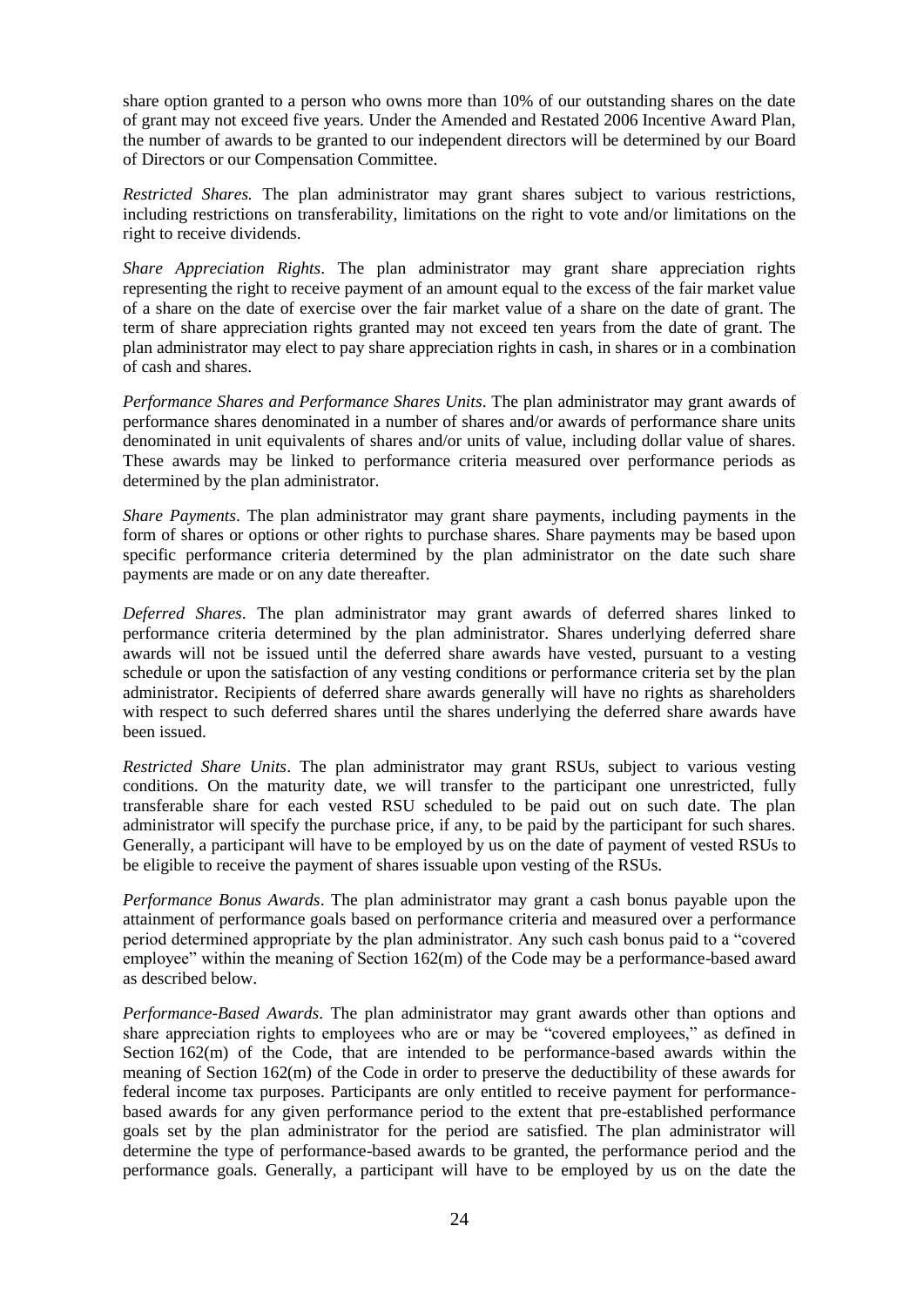performance-based award is paid to be eligible for a performance-based award for any period.

*Adjustments*. In the event of certain changes in our capitalization, the plan administrator has broad discretion to adjust awards, including without limitation, (i) the aggregate number and type of shares that may be issued under the Amended and Restated 2006 Incentive Award Plan, (ii) the terms and conditions of any outstanding awards, and (iii) the grant or exercise price per share for any outstanding awards under such plan to account for such changes. The plan administrator also has the authority to cash out, terminate or provide for the assumption or substitution of outstanding awards in the event of a corporate transaction.

*Change in Control*. In the event of a change in control of our company in which outstanding awards are not assumed by the successor, such awards will generally become fully exercisable and all forfeiture restrictions on such awards will lapse. Upon, or in anticipation of, a change in control, the plan administrator may cause any awards outstanding to terminate at a specific time in the future and give each participant the right to exercise such awards during such period of time as the plan administrator, in its sole discretion, determines.

*Vesting of Full Value Awards*. Full value awards (generally, any award other than an option or share appreciation right) will vest over a period of at least three years (or, in the case of vesting based upon attainment of certain performance goals, over a period of at least one year). However, full value awards that result in the issuance of an aggregate of up to 5% to the total issuable shares under the Amended and Restated 2006 Incentive Award Plan may be granted without any minimum vesting periods. In addition, full value awards may vest on an accelerated basis in the event of a participant's death, disability, or retirement, or in the event of our change in control or other special circumstances.

*Non-transferability*. Awards granted under the Amended and Restated 2006 Incentive Award Plan are generally not transferable.

*Withholding.* We have the right to withhold, deduct or require a participant to remit to us an amount sufficient to satisfy federal, state, local or foreign taxes (including the participant's employment tax obligations) required by law to be withheld with respect to any tax concerning the participant as a result of the Amended and Restated 2006 Incentive Award Plan.

*Termination or Amendment*. Unless terminated earlier, the Amended and Restated 2006 Incentive Award Plan will remain in effect for a period of ten years from the effective date of the 2006 Incentive Award Plan, after which no award may be granted under the Amended and Restated 2006 Incentive Award Plan. With the approval of our Board of Directors, the plan administrator may terminate or amend the Amended and Restated 2006 Incentive Award Plan at any time. However, shareholder approval will be required for any amendment (i) to the extent required by applicable law, regulation or stock exchange rule, (ii) to increase the number of shares available under the Amended and Restated 2006 Incentive Award Plan, (iii) to permit the grant of options or share appreciation rights with an exercise price below fair market value on the date of grant, (iv) to extend the exercise period for an option or share appreciation right beyond ten years from the date of grant, or (v) that results in a material increase in benefits or a change in eligibility requirements. Any amendment or termination must not materially adversely affect any participant without such participant's consent.

*Outstanding Awards.* As at June 30, 2012, options or RSUs to purchase an aggregate of 3,848,984 ordinary shares were outstanding, out of which options or RSUs to purchase 1,207,360 ordinary shares were held by all our directors and executive officers as a group. The exercise prices of these options range from \$15.32 to \$35.30 and the expiration dates of these options range from July 24, 2016 to March 12, 2022. The weighted average grant date fair value of RSUs granted during fiscal 2012, 2011 and 2010 were \$10.80, \$9.09 and \$10.28 per ADS, respectively. There were no grants of RSUs during fiscal 2006 and 2005. There is no purchase price for the RSUs.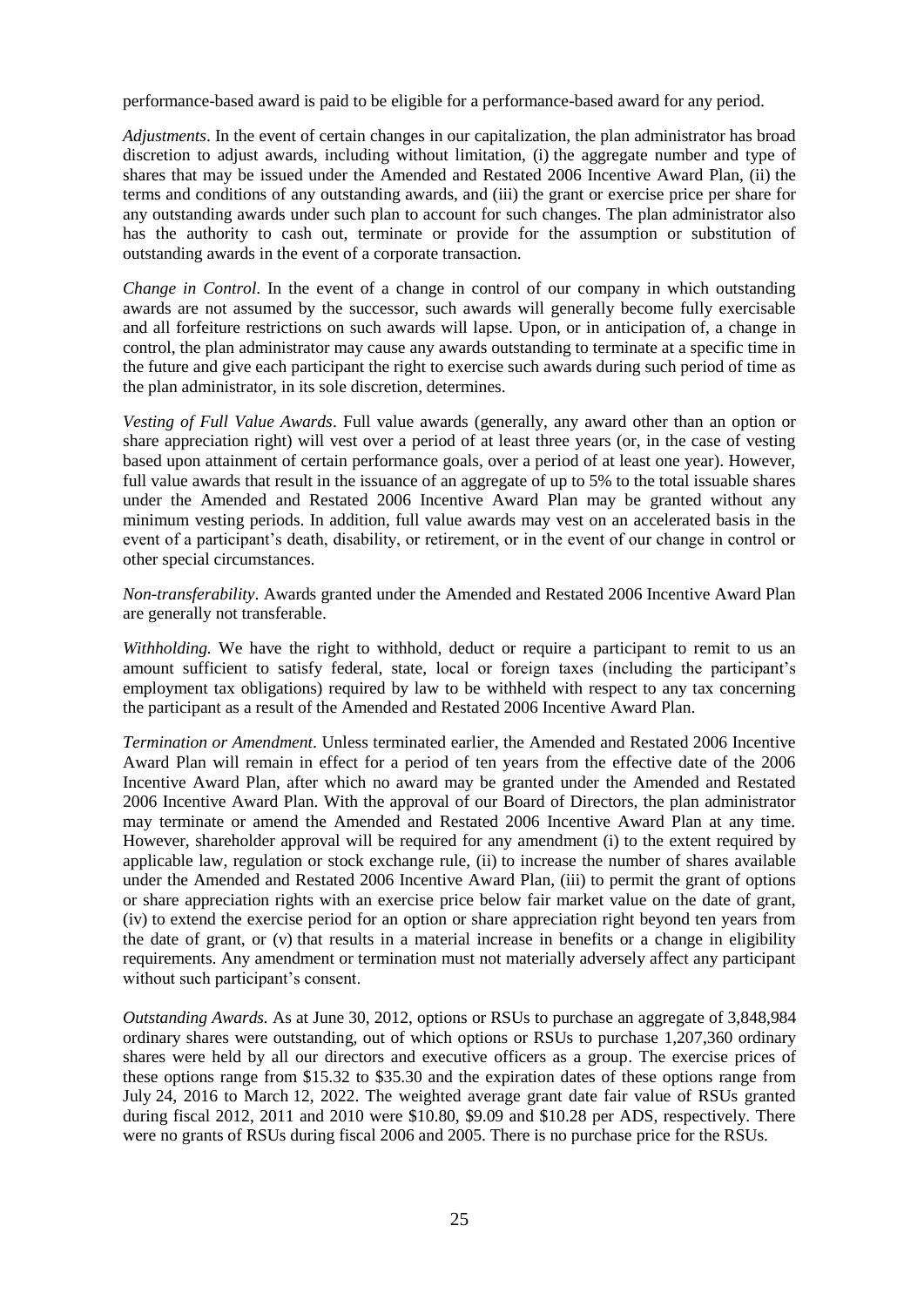### **Other Employee Benefits**

We also maintain other employee benefit plans in the form of certain statutory and incentive plans covering substantially all of our employees. For fiscal 2012, the total amount accrued by us to provide for pension, retirement or similar benefits was \$8.5 million.

# *Provident Fund*

In accordance with Indian, the Philippines and Sri Lankan laws, all of our employees in these countries are entitled to receive benefits under the respective government provident fund, a defined contribution plan to which both we and the employee contribute monthly at a predetermined rate (for India and Sri Lanka, currently 12% of the employee's base salary and for the Philippines peso 100/-per month for every employee). These contributions are made to the respective government provident fund and we have no further obligation under this fund apart from our monthly contributions. We contributed an aggregate of \$5.5 million, \$5.7 million and \$5.7 million in each of fiscal 2012, 2011 and 2010, respectively, to the government provident fund.

## *US Savings Plan*

Eligible employees in the US participate in a savings plan, or the US Savings Plan, pursuant to Section 401(k) of the United States Internal Revenue Code of 1986, as amended, or the Code. The US Savings Plan allows our employees to defer a portion of their annual earnings on a pre-tax basis through voluntary contributions there under. The US Savings Plan provides that we can make optional contributions up to the maximum allowable limit under the Code.

## *UK Pension Scheme*

Eligible employees in the UK contribute to a defined contribution pension scheme operated in the UK. The assets of the scheme are held separately from ours in an independently administered fund. The pension expense represents contributions payable to the fund by us.

# *Gratuity*

In accordance with Indian, the Philippines and Sri Lankan laws, we provide for gratuity liability pursuant to a defined benefit retirement plan covering all our employees in India, the Philippines and Sri Lanka. Our gratuity plan provides for a lump sum payment to eligible employees on retirement, death, incapacitation or on termination of employment (provided such employee has worked for at least five years with our company) which is computed on the basis of employee's salary and length of service with us (subject to a maximum of approximately \$19,658 per employee in India). In India, we provide the gratuity benefit through determined contributions pursuant to a non-participating annuity contract administered and managed by the Life Insurance Corporation of India, or LIC, and Aviva Life Insurance Company Private Limited. Under this plan, the obligation to pay gratuity remains with us although LIC and Aviva Life Insurance Company Private Limited administer the plan. We contributed an aggregate of \$1.2 million, \$0.7 million and \$0.1 million in fiscal 2012, 2011 and 2010, respectively, to LIC and Aviva Life Insurance Company Private Limited.

### *Compensated Absence*

Our liability for compensated absences is determined on an accrual basis for the entire unused vacation balance standing to the credit of each employee as at year-end and were charged to income in the year in which they accrue.

# **C. Board Practices**

# **Composition of the Board of Directors**

Our Memorandum and Articles of Association provide that our Board of Directors consists of not less than three directors and such maximum number as our directors may determine from time to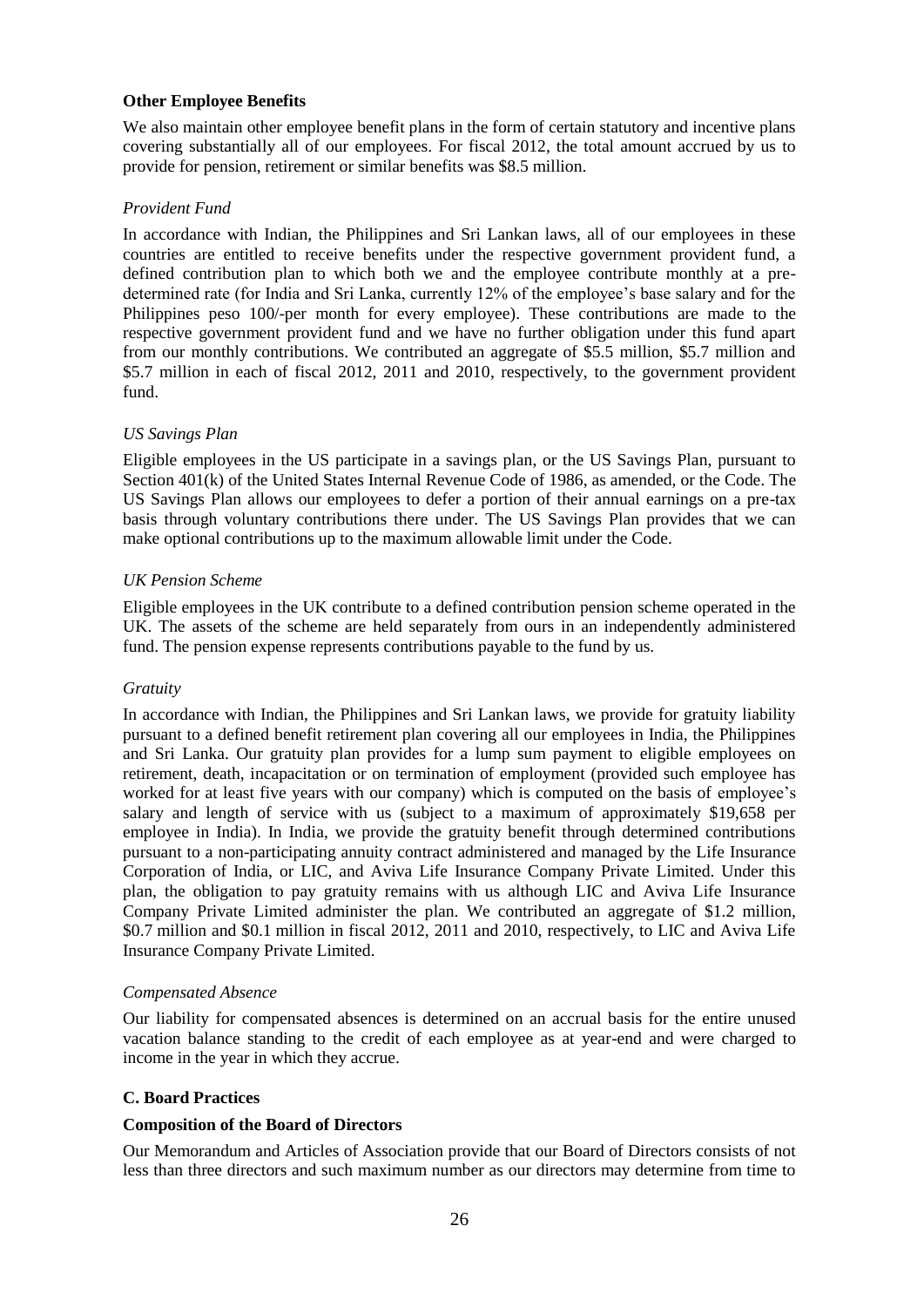time. Our Board of Directors currently consists of seven directors. Messrs. Herr, Bernays, Aboody and Sir Anthony satisfy the "independence" requirements of the NYSE rules.

All directors hold office until the expiry of their term of office, their resignation or removal from office for gross negligence or criminal conduct by a resolution of our shareholders or until they cease to be directors by virtue of any provision of law or they are disqualified by law from being directors or they become bankrupt or make any arrangement or composition with their creditors generally or they become of unsound mind. The term of office of the directors is divided into three classes:

- Class I, whose term will expire at the annual general meeting to be held in fiscal 2014;
- Class II, whose term will expire at the annual general meeting to be held in fiscal 2015; and
- Class III, whose term will expire at the annual general meeting to be held in fiscal 2013.

Our directors for fiscal 2012 are classified as follows:

- Class I: Sir Anthony A. Greener and Mr. Richard O. Bernays;
- Class II: Mr. Keshav R. Murugesh and Mr. Albert Aboody; and
- Class III: Mr. Jeremy Young, Mr. Eric B. Herr and Mr. Deepak S. Parekh.

The appointments of Messrs. Jeremy Young, Eric Herr and Deepak Parekh will expire at this Annual General Meeting. We are seeking shareholders' approval for re-election of Messrs. Eric Herr and Jeremy Young. Mr. Deepak Parekh has chosen not to stand for re-election and hence his term of directorship will expire at this Annual General Meeting.

At each annual general meeting after the initial classification or special meeting in lieu thereof, the successors to directors whose terms will then expire serve from the time of election until the third annual meeting following election or special meeting held in lieu thereof. Any additional directorships resulting from an increase in the number of directors will be distributed among the three classes so that, as nearly as possible, each class will consist of one-third of the directors. This classification of the Board of Directors may have the effect of delaying or preventing changes in control of management of our company.

There are no family relationships among any of our directors or executive officers. The employment agreement governing the services of one of our directors provide for benefits upon termination of employment as described above.

Our Board of Directors held thirteen meetings in fiscal 2012.

### **Board Leadership Structure and Board Oversight of Risk**

Different individuals currently serve in the roles of Chairman of the Board and Group Chief Executive Officer of our company. Our Board believes that splitting the roles of Chairman of the Board and Group Chief Executive Officer is currently the most appropriate leadership structure for our company. This leadership structure will bring in greater efficiency as a result of vesting two important leadership roles in separate individuals and increased independence for the Board of Directors.

### **Board"s Role in Risk Oversight**

Our Board of Directors is primarily responsible for overseeing our risk management processes. The Board of Directors receives and reviews periodic reports from the Head of Risk Management and Audit as considered appropriate regarding our company's assessment of risks. The Board of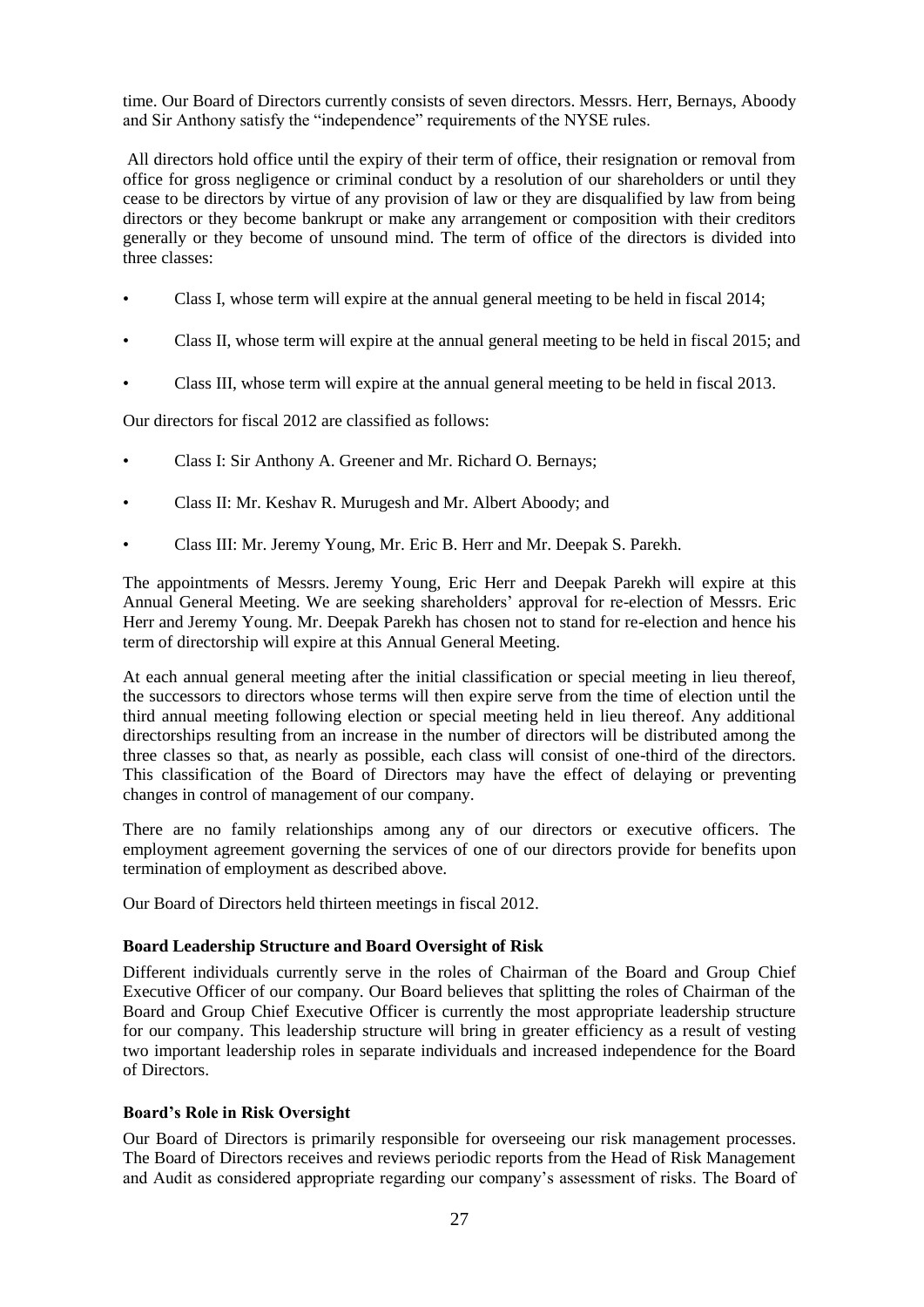Directors focuses on the most significant risks facing our company and our company's general risk management strategy, and also ensures that risks undertaken by our company are consistent with the Board's appetite for risk. While the Board oversees our company's risk management, management is responsible for day-to-day risk management processes. We believe this division of responsibilities is the most effective approach for addressing the risks facing our company and that our Board leadership structure supports this approach.

The Audit Committee has special responsibilities with respect to financial risks, and regularly reports to the full Board of Directors on these issues. Among other responsibilities, the Audit Committee reviews the company's policies with respect to contingent liabilities and risks that may be material to our company, our company's policies and procedures designed to promote compliance with laws, regulations, and internal policies and procedures, and major legislative and regulatory developments which could materially impact our company.

The Compensation Committee also plays a role in risk oversight as it relates to our company's compensation policies and practices. Among other responsibilities, the Compensation Committee designs and evaluates our company's executive compensation policies and practices so that our company's compensation programs promote accountability among employees and the interests of employees are properly aligned with the interests of our shareholders.

## **Committees of the Board**

Our Board of Directors has three standing committees: an Audit Committee, a Compensation Committee and a Nominating and Corporate Governance Committee.

### *Audit Committee*

The Audit Committee comprises four directors: Messrs. Albert Aboody (Chairman), Eric B. Herr, Richard O. Bernays and Sir Anthony A. Greener. Each of Messrs. Aboody, Herr, Bernays and Sir Anthony A. Greener satisfies the "independence" requirements of Rule 10A-3 of the Exchange Act and the NYSE listing standards. The principal duties and responsibilities of our Audit Committee are as follows:

- to serve as an independent and objective party to monitor our financial reporting process and internal control systems;
- to review and appraise the audit efforts of our independent accountants and exercise ultimate authority over the relationship between us and our independent accountants; and
- to provide an open avenue of communication among the independent accountants, financial and senior management and the Board of Directors.

The Audit Committee has the power to investigate any matter brought to its attention within the scope of its duties. It also has the authority to retain counsel and advisors to fulfill its responsibilities and duties. Messrs. Aboody and Herr serve as our Audit Committee financial experts, within the requirements of the rules promulgated by the Commission relating to listedcompany audit committees.

We have posted our Audit Committee charter on our website at*www.wns.com.* **Information contained in our website does not constitute a part of this Proxy Statement.**

The Audit Committee held six meetings in fiscal 2012.

### *Compensation Committee*

The Compensation Committee comprises four directors: Messrs. Richard O. Bernays (Chairman), Eric B. Herr, Deepak S. Parekh and Sir Anthony A. Greener. Each of Messrs. Bernays, Herr and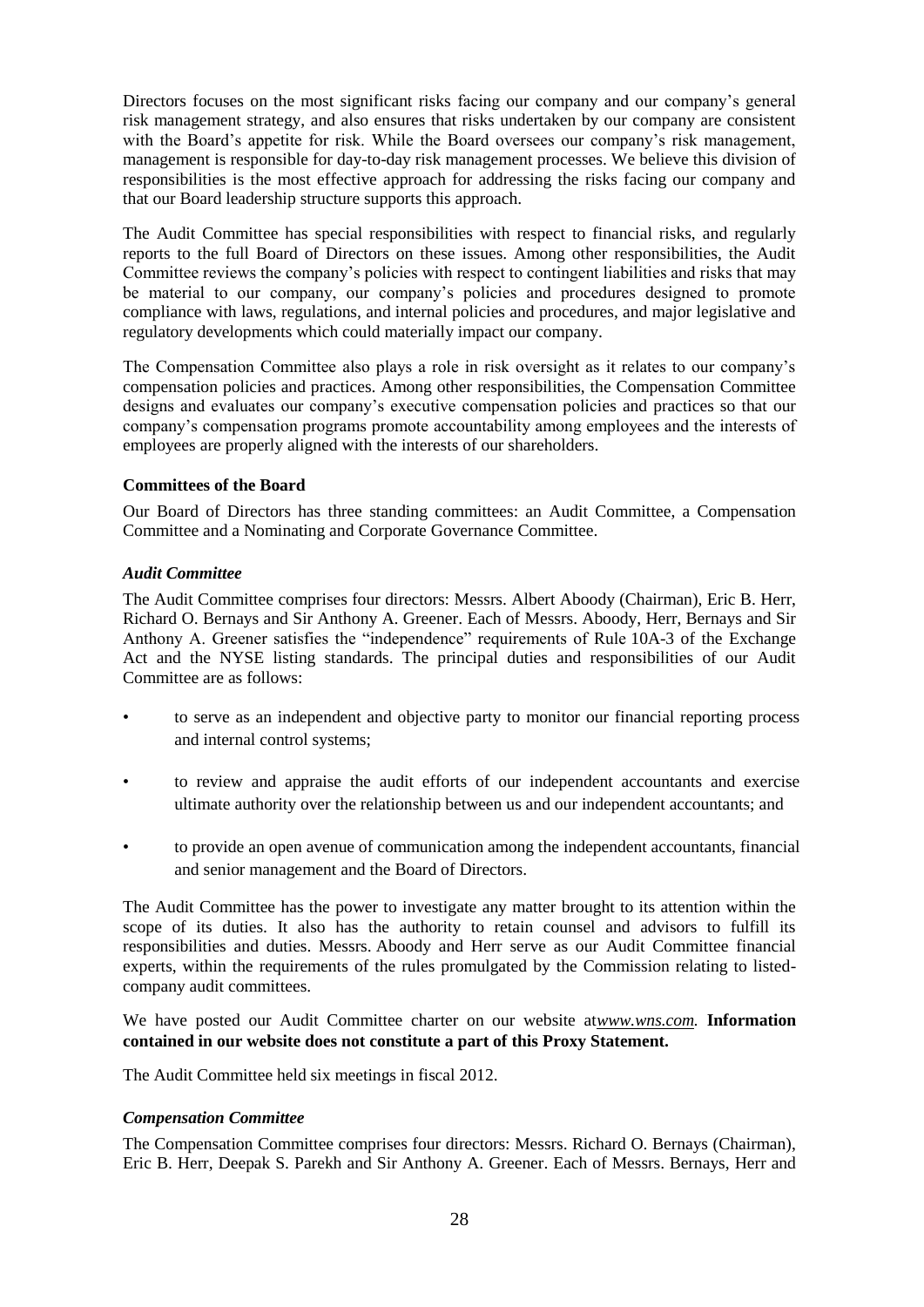Sir Anthony satisfies the "independence" requirements of the NYSE listing standards. Effective June 1, 2010, Mr. Parekh entered into a consulting arrangement with another party. Our Board of Directors decided not to consider Mr. Parekh as an independent director under the NYSE listing standards from the effectiveness of such arrangement. Accordingly, our Board of Directors has determined that effective June 1, 2010, our Compensation Committee is no longer fully independent, whereupon we decided to follow our home country (Jersey, Channel Islands) practice, which does not impose a committee independent requirement. The scope of this committee's duties includes determining the compensation of our executive officers and other key management personnel. The Compensation Committee also administers the 2002 Stock Incentive Plan and the Amended and Restated 2006 Incentive Award Plan, reviews performance appraisal criteria and sets standards for and decides on all employee shares options allocations when delegated to do so by our Board of Directors.

We have posted our Compensation Committee charter on our website at *www.wns.com.* **Information contained in our website does not constitute a part of this Proxy Statement.**

The Compensation Committee held five meetings in fiscal 2012.

#### *Nominating and Corporate Governance Committee*

The Nominating and Corporate Governance Committee comprises four directors: Messrs. Deepak S. Parekh (Chairman), Eric B. Herr, Richard O. Bernays and Sir Anthony A. Greener. Each of Messrs. Herr and Bernays and Sir Anthony satisfies the "independence" requirements of the NYSE listing standards. Effective June 1, 2010 Mr. Parekh entered into a consulting arrangement with another party. Our Board of Directors decided not to consider Mr. Parekh as an independent director under the NYSE listing standards from date of the effectiveness of such arrangement. Accordingly, our Board of Directors has determined that effective June 1, 2010, our Nominating and Corporate Governance Committee is no longer full independent, whereupon we decided to elect to follow our home country (Jersey, Channel Islands) practice, which does not impose a committee independence requirement. The principal duties and responsibilities of the nominating and governance committee are as follows:

- to assist the Board of Directors by identifying individuals qualified to become board members and members of board committees, to recommend to the Board of Directors nominees for the next annual meeting of shareholders, and to recommend to the Board of Directors nominees for each committee of the Board of Directors;
- to monitor our corporate governance structure; and
- to periodically review and recommend to the Board of Directors any proposed changes to the corporate governance guidelines applicable to us.

### We have posted our Nominating and Corporate Governance Committee charter on our website at *www.wns.com.* **Information contained in our website does not constitute a part of this Proxy Statement.**

The Nominating and Corporate Governance Committee uses its judgment to identify well qualified individuals who are willing and able to serve on our Board of Directors. Pursuant to its charter, the Nominating and Corporate Governance Committee may consider a variety of criteria in recommending candidates for election to our board, including an individual's personal and professional integrity, ethics and values; experience in corporate management, such as serving as an officer or former officer of a publicly held company, and a general understanding of marketing, finance and other elements relevant to the success of a publicly-traded company in today's business environment; experience in our company's industry and with relevant social policy concerns; experience as a board member of another publicly held company; academic expertise in an area of our company's operations; and practical and mature business judgment, including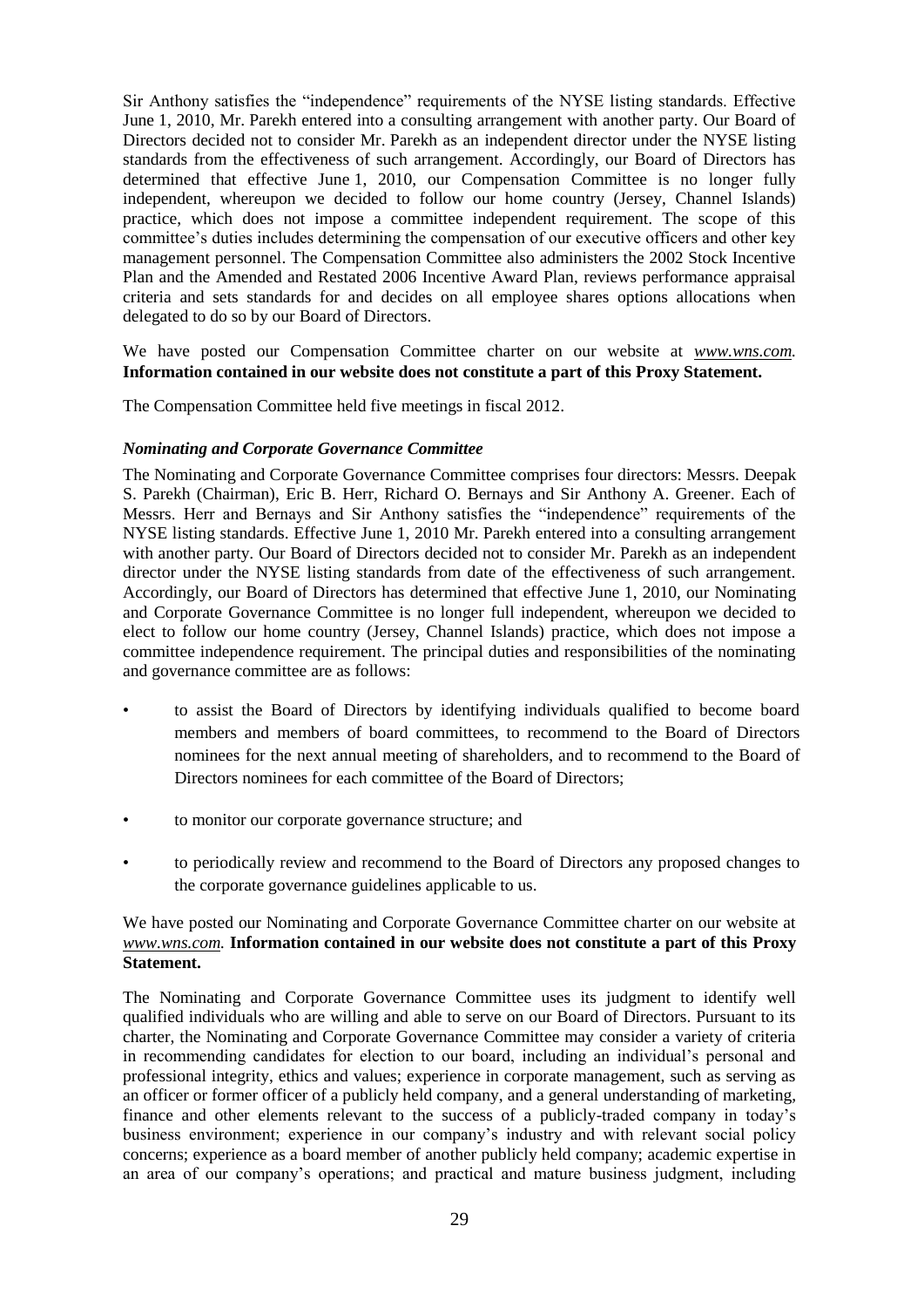ability to make independent analytical inquiries.

While the Nominating and Corporate Governance Committee does not have a formal policy with respect to the consideration of diversity in identifying director nominees, it nevertheless considers director nominees with a diverse range of backgrounds, skills, national origins, values, experiences, and occupations.

The Nominating and Corporate Governance Committee held five meetings in fiscal 2012.

### **Executive Sessions**

Our non-executive directors meet regularly in executive session without executive directors or management present. The purpose of these executive sessions is to promote open and candid discussion among the non-executive directors. Mr. Eric B. Herr has presided over all executive sessions. Our non-executive directors held two executive sessions in fiscal 2012.

Shareholders and other interested parties may communicate directly with the presiding director or with our non-executive directors as a group by writing to the following address: WNS (Holdings) Limited, Attention: Non-Executive Directors, Gate 4, Godrej & Boyce Complex, Pirojshanagar, Vikhroli (W), Mumbai 400 079, India.

### **D. Employees**

For a description of our employees, see "Part  $I$  — Item 4. Information on the Company — Business Overview — Human Capital" of the Annual Report.

### **E. Share Ownership**

The following table sets forth information with respect to the beneficial ownership of our ordinary shares as at June 30, 2012 by each of our directors and all our directors and executive officers as a group. As used in this table, beneficial ownership means the sole or shared power to vote or direct the voting or to dispose of or direct the sale of any security. A person is deemed to be the beneficial owner of securities that can be acquired within 60 days upon the exercise of any option, warrant or right. Ordinary shares subject to options, warrants or rights that are currently exercisable or exercisable within 60 days are deemed outstanding for computing the ownership percentage of the person holding the options, warrants or rights, but are not deemed outstanding for computing the ownership percentage of any other person. The amounts and percentages as at June 30, 2012 are based on an aggregate of 50,138,634 ordinary shares outstanding as at that date.

|                                   | <b>Number of Ordinary Shares</b><br><b>Beneficially Owned</b> |                |  |  |  |  |
|-----------------------------------|---------------------------------------------------------------|----------------|--|--|--|--|
| <b>Name</b>                       | <b>Number</b>                                                 | <b>Percent</b> |  |  |  |  |
| <b>Directors</b>                  |                                                               |                |  |  |  |  |
| Eric B. Herr                      | 47,535                                                        | 0.09%          |  |  |  |  |
| Keshav R. Murugesh <sup>(1)</sup> | 215,395                                                       | 0.43%          |  |  |  |  |
| Jeremy Young <sup>(2)</sup>       | 14,519,144                                                    | 28.96%         |  |  |  |  |
| Deepak S. Parekh                  | 33,535                                                        | 0.07%          |  |  |  |  |
| Richard O. Bernays                | 33,535                                                        | 0.07%          |  |  |  |  |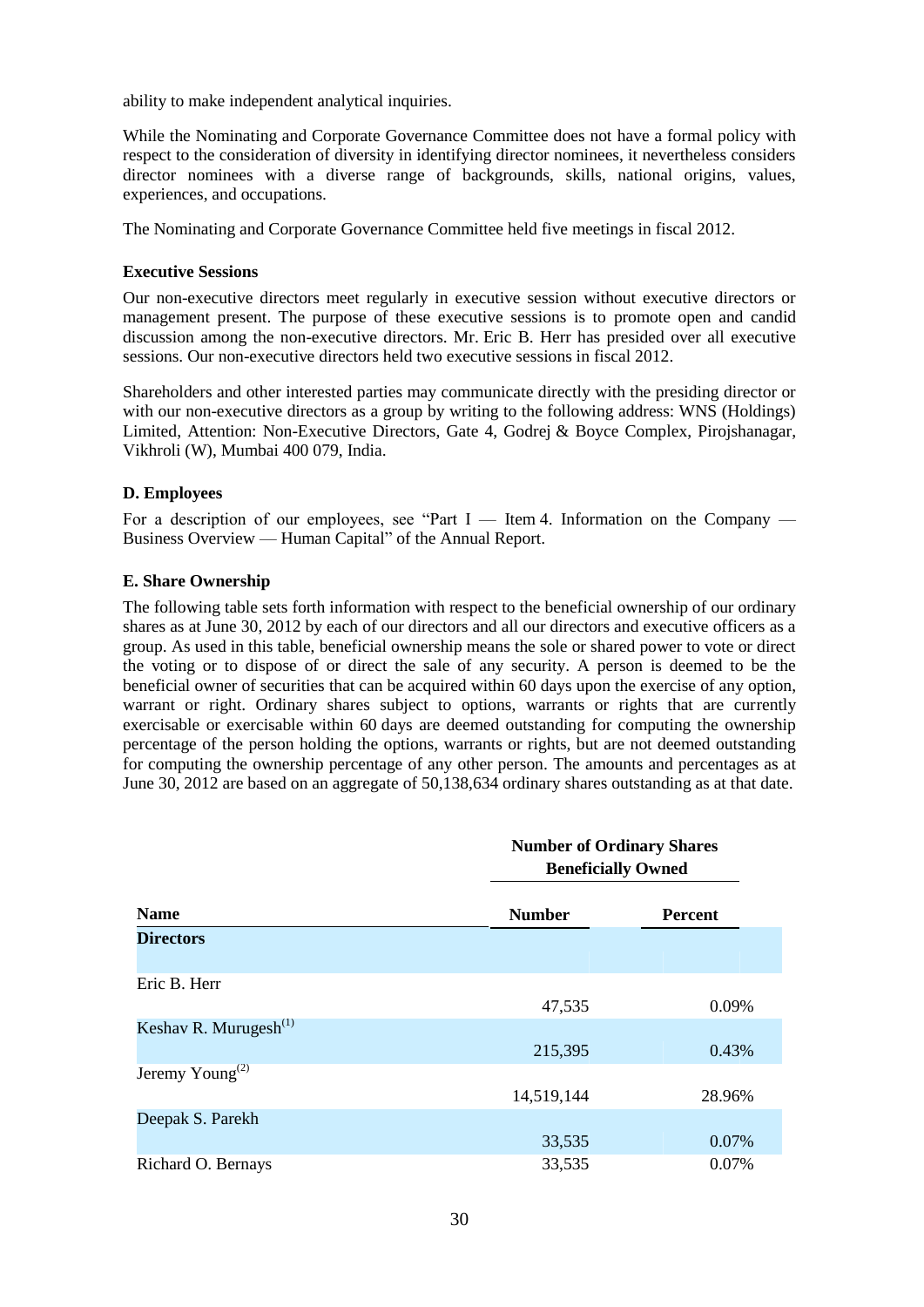| Anthony A. Greener                            |            |        |
|-----------------------------------------------|------------|--------|
|                                               | 22,863     | 0.05%  |
| Albert Aboody                                 |            |        |
|                                               | 5,018      | 0.01%  |
| <b>Executive Officers</b>                     |            |        |
| Alok Misra                                    |            |        |
|                                               | 136,173    | 0.27%  |
| Johnson J. Selvadurai <sup>(3)</sup>          |            |        |
|                                               | 347,444    | 0.69%  |
| Michael Garber                                |            |        |
|                                               | 6,000      | 0.01%  |
| Swaminathan Rajamani                          |            |        |
|                                               | 7,000      | 0.01%  |
| All our directors and executive officers as a |            |        |
| group (eleven persons) $^{(4)}$               | 15,373,642 | 30.66% |

### **Notes:**

- (1) Of the 215,395 shares beneficially owned by Keshav R. Murugesh 19,856 shares are held jointly with his wife Shamini K. Murugesh in the form of ADSs.
- (2) Jeremy Young is a director of our company and a Managing Director and member of Warburg Pincus LLC. All shares indicated as owned by Mr. Young were a result of his affiliation with the Warburg Pincus entities. Mr. Young disclaims beneficial ownership of all shares held by the Warburg Pincus entities.
- (3) Of the 347,444 shares beneficially owned by Johnson J. Selvadurai, 251,666 shares are indirectly held via a trust which is controlled by Mr. Selvadurai.
- (4) Includes the shares beneficially owned by Jeremy Young, nominee director of Warburg Pincus, because of his affiliation with the Warburg Pincus entities. Mr. Young disclaims beneficial ownership of all shares held by the Warburg Pincus entities.

The following table sets forth information concerning options and RSUs held by our directors and executive officers as at June 30, 2012.

|                  |                                                                           |              | <b>Option Summary</b>    |                                                                           |                          | <b>RSU Summary</b><br>Number of                                                                    |                                                                                                     |                         |                                                                                     |  |  |
|------------------|---------------------------------------------------------------------------|--------------|--------------------------|---------------------------------------------------------------------------|--------------------------|----------------------------------------------------------------------------------------------------|-----------------------------------------------------------------------------------------------------|-------------------------|-------------------------------------------------------------------------------------|--|--|
| <b>Name</b>      | Number of<br>shares<br>underlying<br>unexercised<br>but vested<br>options |              | <b>Exercise</b><br>price | Number of<br>shares<br>underlying<br>options<br>(that have<br>not vested) | <b>Exercise</b><br>price | Number of<br>shares<br>underlying<br><b>RSUs held</b><br>that<br>have vested<br>but<br>unexercised | shares<br>underlying<br><b>RSUs that</b><br>will vest<br>within 60<br>days from<br>Jun. 30,<br>2012 | <b>Vesting</b><br>dates | Number of<br>shares<br>underlying<br><b>RSUs</b> held<br>that<br>have not<br>vested |  |  |
| <b>Directors</b> |                                                                           |              |                          |                                                                           |                          |                                                                                                    |                                                                                                     |                         |                                                                                     |  |  |
| Eric B. Herr     | 14,000                                                                    | -S           | 20.00                    |                                                                           |                          |                                                                                                    |                                                                                                     |                         | 32,924                                                                              |  |  |
|                  | 2,000                                                                     | $\mathbb{S}$ | 22.98                    |                                                                           |                          |                                                                                                    |                                                                                                     |                         |                                                                                     |  |  |
| Keshav Murugesh  |                                                                           |              |                          |                                                                           |                          | 179,576                                                                                            | 15,963                                                                                              | $13$ -Aug- $12$         | 376,525                                                                             |  |  |
| Jeremy Young     |                                                                           |              |                          |                                                                           |                          |                                                                                                    |                                                                                                     |                         |                                                                                     |  |  |
| Deepak S. Parekh | 14,000                                                                    | \$           | 20.00                    |                                                                           |                          |                                                                                                    |                                                                                                     |                         | 11,424                                                                              |  |  |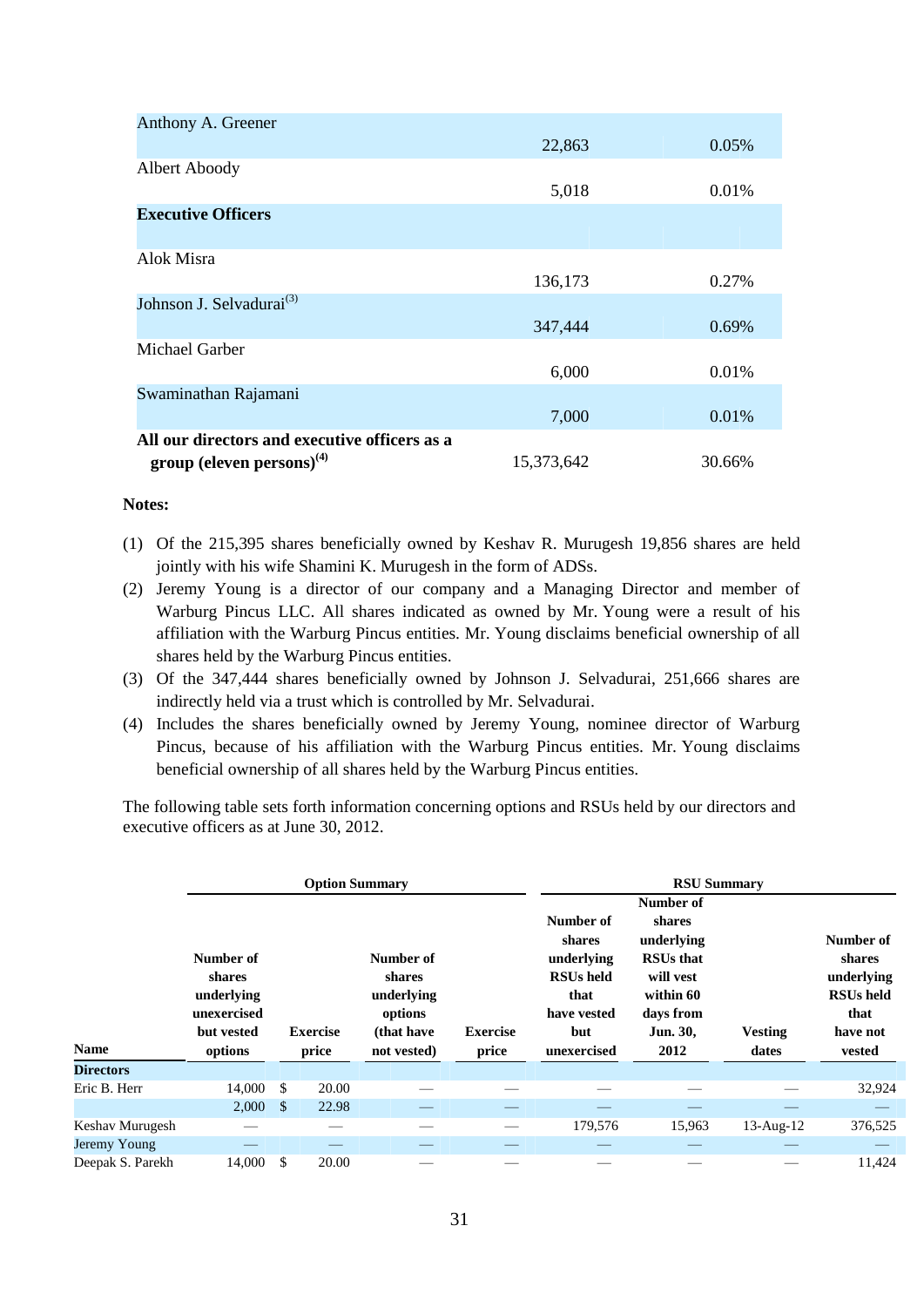|        | \$           | 22.98                 |       |         |       |                 |        |
|--------|--------------|-----------------------|-------|---------|-------|-----------------|--------|
| 14,000 | \$           | 28.87                 |       |         |       |                 | 11,924 |
| 2,000  | \$           | 22.98                 |       |         |       |                 |        |
|        |              |                       |       |         |       |                 |        |
| 14,000 | \$           | 28.48                 |       |         |       |                 | 11,924 |
| 2,000  | \$           | 22.98                 |       |         |       |                 |        |
|        |              |                       |       |         | 1806  | $15$ -Jul- $12$ | 17,343 |
|        |              |                       |       |         |       |                 |        |
|        | \$           | 15.32                 |       | 116,913 | 6,000 | 13-Aug-12       | 87,500 |
|        |              |                       |       |         |       |                 |        |
| 20,000 | $\mathbb{S}$ | 20.00                 |       | 58,551  | 4,000 | $13$ -Aug- $12$ | 43,000 |
|        |              |                       |       |         |       |                 |        |
|        |              |                       |       |         |       |                 |        |
| 8,227  | $\mathbb{S}$ | 27.75                 |       |         |       |                 |        |
|        |              |                       |       | 6,000   |       |                 | 42,000 |
|        |              |                       |       |         |       |                 |        |
|        |              |                       |       | 7,000   |       |                 | 66,500 |
|        | 5,000        | 2,000<br>13,260<br>\$ | 30.21 |         |       |                 |        |

### **MAJOR SHAREHOLDERS AND RELATED PARTY TRANSACTIONS**

#### **A. Major Shareholders**

The following table sets forth information regarding beneficial ownership of our ordinary shares as at June 30, 2012 held by each person who is known to us to have 5.0% or more beneficial share ownership based on an aggregate of 50,138,634 ordinary shares outstanding as of that date. Beneficial ownership is determined in accordance with the rules of the Commission and includes shares over which the indicated beneficial owner exercises voting and/or investment power or receives the economic benefit of ownership of such securities. Ordinary shares subject to options currently exercisable or exercisable within 60 days are deemed outstanding for the purposes of computing the percentage ownership of the person holding the options but are not deemed outstanding for the purposes of computing the percentage ownership of any other person.

|                                                      |                           | <b>Percentage</b>   |
|------------------------------------------------------|---------------------------|---------------------|
|                                                      | <b>Number of Shares</b>   | <b>Beneficially</b> |
| <b>Name of Beneficial Owner</b>                      | <b>Beneficially Owned</b> | Owned $(1)$         |
| Warburg Pincus <sup>(2)</sup>                        |                           |                     |
|                                                      | 14,519,144                | 28.96%              |
| $FMR LLC^{(3)}$                                      |                           |                     |
|                                                      | 6,354,465                 | 12.67%              |
| Columbia Wanger Asset Management, LLC <sup>(4)</sup> |                           |                     |
|                                                      | 6,103,983                 | 12.17%              |
| Nalanda India Fund Limited <sup>(5)</sup>            |                           |                     |
|                                                      | 5,211,410                 | 10.39%              |

### **Notes:**

(1) Based on an aggregate of 50,138,634 ordinary shares outstanding as at June 30, 2012.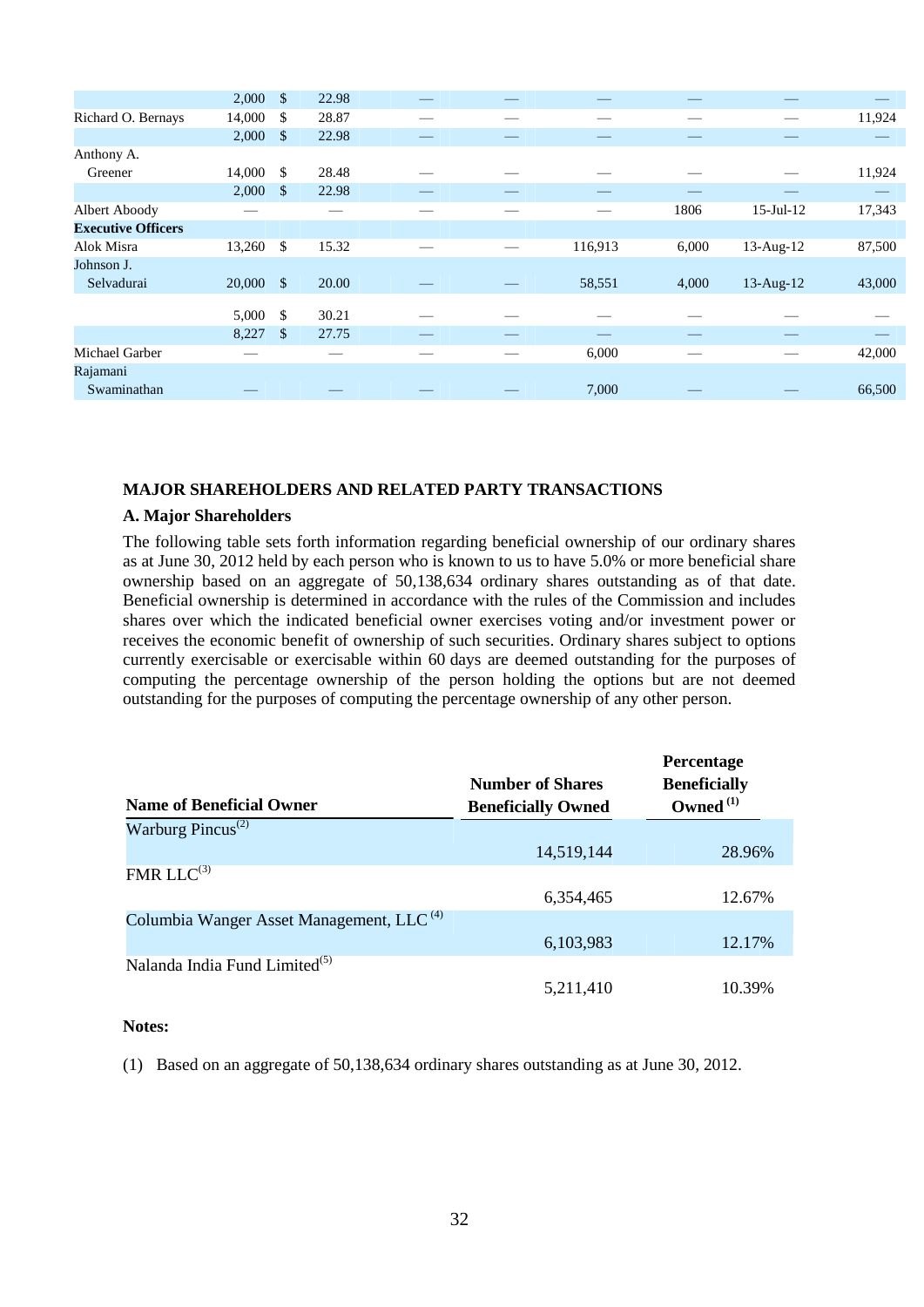- (2) Information is based on Amendment No. 1 to a report on Schedule 13G jointly filed with the Commission on March 30, 2012 by (i) Warburg Pincus Private Equity VIII, L.P., a Delaware limited partnership ("WP VIII" and, together with its two affiliated partnerships, Warburg Pincus Netherlands Private Equity VIII C.V. I, a company formed under the laws of the Netherlands ("WP VIII CV I"), and WP-WPVIII Investors, L.P., a Delaware limited partnership ("WP-WPVIII Investors"), the "WP VIII Funds"); (ii) Warburg Pincus International Partners, L.P., a Delaware limited partnership ("WPIP" and, together with its two affiliated partnerships, Warburg Pincus Netherlands International Partners I C.V., a company formed under the laws of the Netherlands ("WPIP I CV"), and WP-WPIP Investors L.P., a Delaware limited partnership ("WP-WPIP Investors"), the "WPIP Funds"); (iii) Warburg Pincus Partners LLC, a New York limited liability company ("WPP LLC"), the general partner of WP VIII, WPIP, WP VIII CV I and WPIP I CV, and the sole member of certain Delaware limited liability companies affiliated with the WP VIII Funds and the WPIP Funds; (iv) Warburg Pincus & Co., a New York general partnership ("WP"), the managing member of WPP LLC; (v) Warburg Pincus LLC, a New York limited liability company  $($ "WP LLC"), which manages the WP VIII Funds and the WPIP Funds; and  $(vi)$  Messrs. Charles R. Kaye and Joseph P. Landy, each a United States citizen and a Managing General Partner of WP and Co-President and Managing Member of WP LLC, and who may be deemed to control the WP VIII Funds, the WPIP Funds, WPP LLC, WP LLC and WP.
- (3) Information is based on Amendment No. 5 to a report on Schedule 13G jointly filed with the Commission on February 14, 2011 by FMR LLC, Edward C. Johnson 3d, Fidelity Management & Research Company and Fidelity Mid Cap Stock Fund. Edward C. Johnson 3d is the Chairman of FMR LLC. Fidelity Management & Research Company, a wholly owned subsidiary of FMR LLC, is the investment adviser to Fidelity Mid Cap Stock Fund.
- (4) Information is based on Amendment No. 4 to a report on Schedule 13G filed with the Commission on February 10, 2012 by Columbia Wanger Asset Management, LLC.
- (5) Information is based on a report on Schedule 13G filed with the Commission on February 2, 2011 by Nalanda India Fund Limited.

The following summarizes the significant changes in the percentage ownership held by our major shareholders during the past three years:

- In February 2012, Warburg Pincus sold 6,847,500 of its ADSs (representing 6,847,500) ordinary shares) in our company, reducing its overall ownership from approximately 47.8% to approximately 29.0%, as described in Amendment No. 1 to a report on Schedule 13G jointly filed with the Commission on March 30, 2012.
- FMR LLC reported its percentage ownership of our ordinary shares to be 12.641% (based on the then number of our ordinary shares reported as outstanding at that time) in Amendment No. 4 to a report on Schedule 13G jointly filed with the Commission on February 16, 2010 and 15.00% (based on the then number of our ordinary shares reported as outstanding at that time) in Amendment No. 5 to a report on Schedule 13G jointly filed with the Commission on February 14, 2011.
- Columbia Wanger Asset Management, L.P. reported its percentage ownership of our ordinary shares to be 12.2% (based on the then number of our ordinary shares reported as outstanding at that time) in Amendment No. 2 to a report on Schedule 13G filed with the Commission on February 10, 2010 and 13.4% (based on the then number of our ordinary shares reported as outstanding at that time) in Amendment No. 3 to a report on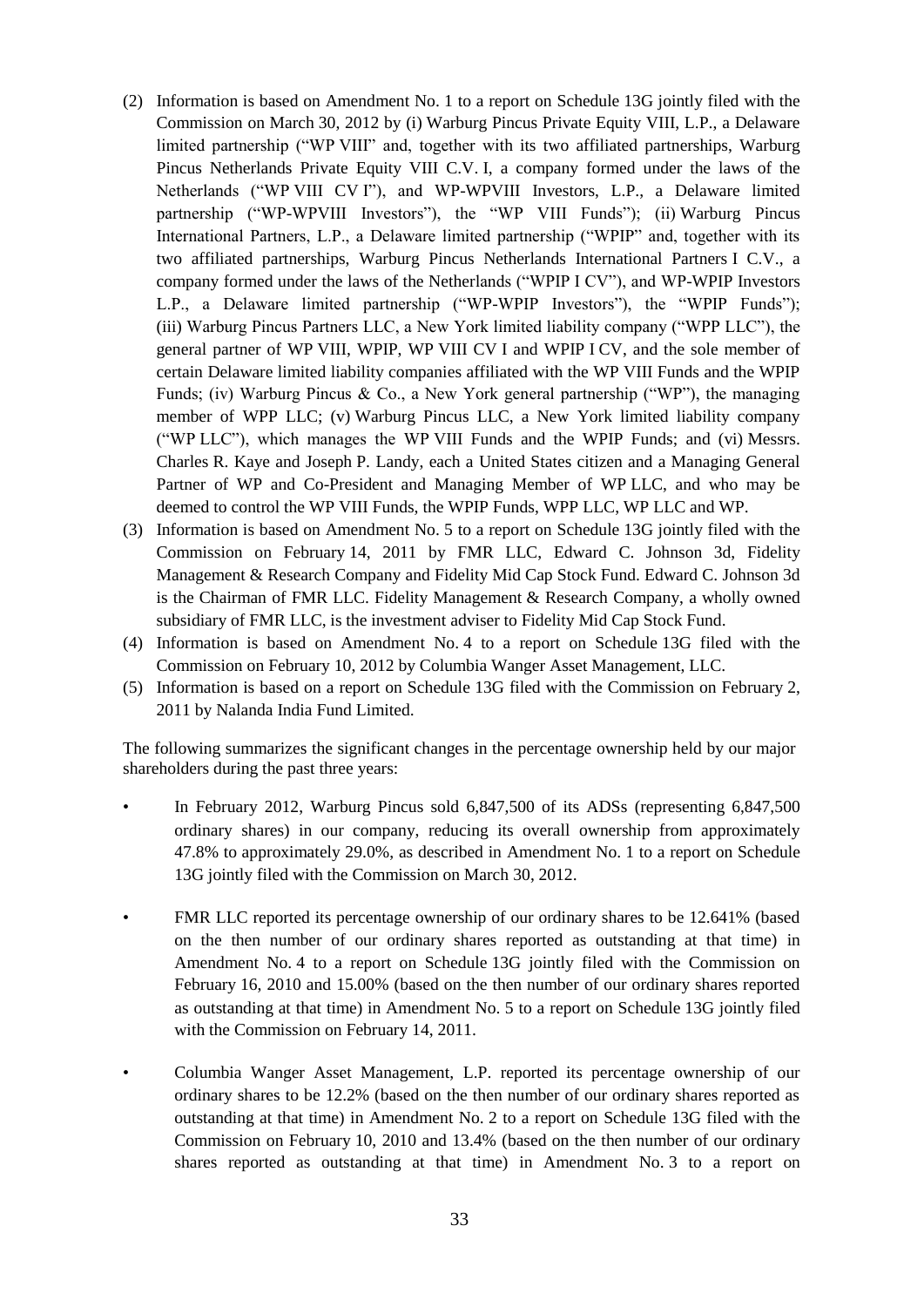Schedule 13G filed with the Commission on February 11, 2011. Columbia Wanger Asset Management, LLC reported its percentage ownership of our ordinary shares to be 13.7% (based on the then number of our ordinary shares reported as outstanding at that time) in Amendment No. 4 to a report on Schedule 13G filed with the Commission on February 10, 2012.

- Nalanda India Fund Limited reported its percentage ownership of our ordinary shares to be 12.3% (based on the then number of our ordinary shares reported as outstanding at that time) in reports on Schedule 13G filed with the Commission on February 10, 2009 and January 13, 2010 and 11.76% (based on the then number of our ordinary shares reported as outstanding at that time) in reports on Schedule 13G filed with the Commission on February 2, 2011.
- Tiger Global Management, LLC reported that it divested its entire 6.6% ownership of our ordinary shares in Amendment No. 2 to a report on Schedule 13G filed with the Commission on February 12, 2010.

None of our major shareholders have different voting rights from our other shareholders.

As at June 30, 2012, 14,573,215 of our ordinary shares, representing 29.07% of our outstanding ordinary shares, were held by a total of 24 holders of record with addresses in the US. As at the same date, 34,979,896 of our ADSs (representing 34,979,896 ordinary shares), representing 69.77% of our outstanding ordinary shares, were held by one registered holder of record with addresses in and outside of the US. Since certain of these ordinary shares and ADSs were held by brokers or other nominees, the number of record holders in the US may not be representative of the number of beneficial holders or where the beneficial holders are resident. All holders of our ordinary shares are entitled to the same voting rights.

We have entered into a Registration Rights Agreement dated October 12, 2011, or the Registration Rights Agreement, pursuant to which we have granted, subject to certain conditions, to Warburg Pincus certain demand registration rights. These demand rights entitle these shareholders to require us to use our reasonable efforts to prepare and file, on not more than two occasions, a shelf registration statement on Form F-3 or, if we are not eligible to file a registration statement on Form F-3, a non-shelf registration statement on Form F-1, under the Securities Act. The request for registration must cover at least that number of shares with an aggregate proposed offering price, net of underwriting commissions, of at least US\$2 million. Pursuant to the Registration Rights Agreement, we have also granted, subject to certain conditions, to Warburg Pincus certain piggy-back registration rights entitling these shareholders to sell their ordinary shares in a registered offering of our company. In connection with an underwritten offering pursuant to a registration under the Registration Rights Agreement, if, in the opinion of the managing underwriter, it is appropriate because of marketing and other factors, to limit the number of shares to be included in the offering, then only that number of shares which the managing underwriter believes could be included in the offering would be included, with any shares proposed to be sold by our company having priority of inclusion in the offering. We are entitled in certain circumstances, including the existence of material non-public information, to defer filing a registration statement pursuant to a demand request or suspend any sales pursuant to an effective registration statement.

We have agreed to bear the expenses incurred in connection with such registrations, excluding underwriting discounts and commissions and selling shareholders' legal fees. We have also agreed, under certain circumstances, to indemnify these shareholders and the underwriters in connection with such registrations. These shareholders have agreed to indemnify us and the underwriters in connection with any such registrations provided that their obligation to indemnify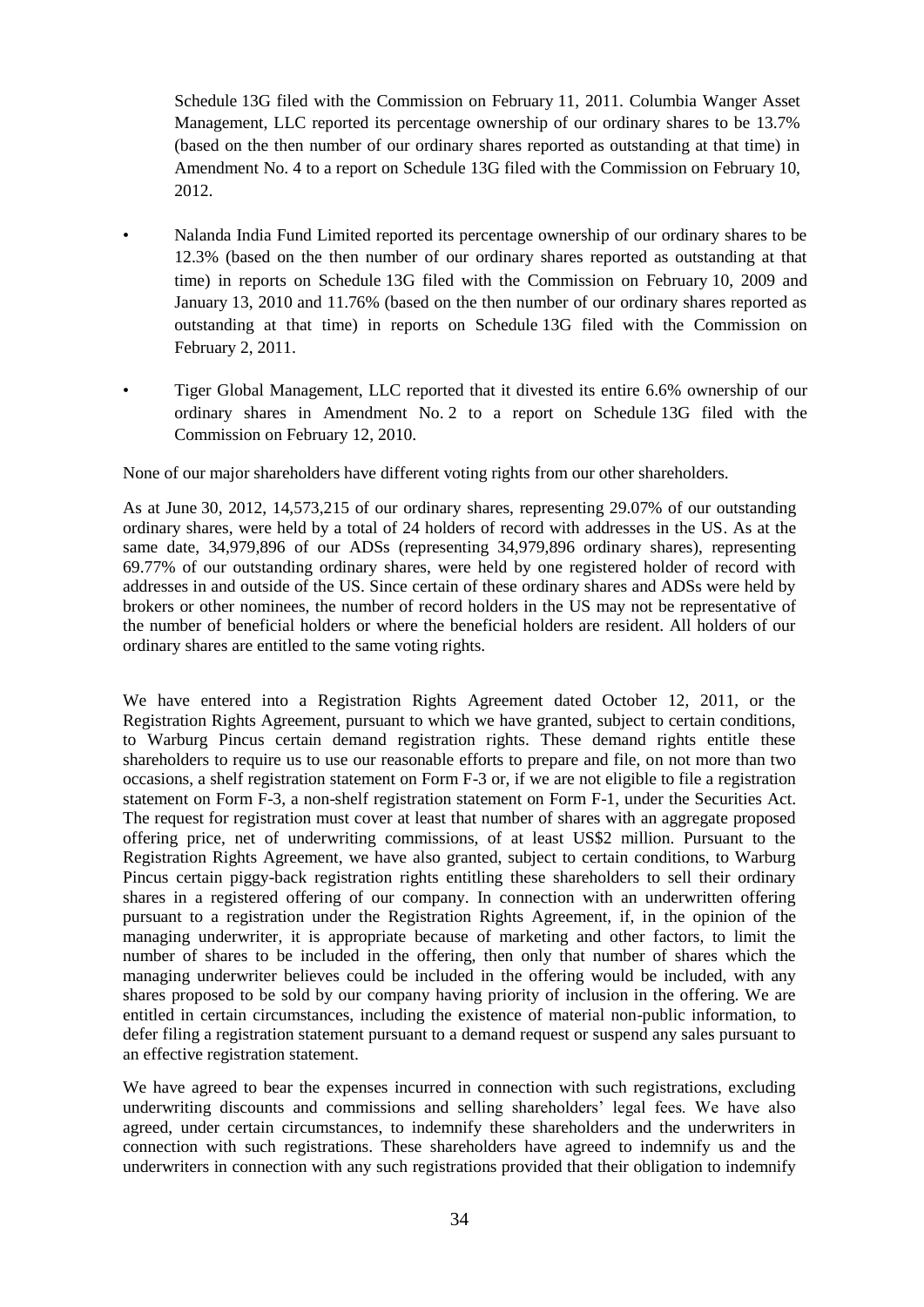is limited to the amount of sale proceeds received by them.

Pursuant to the terms of the Registration Rights Agreement, we are prohibited from entering into any merger, consolidation or reorganization in which our company will not be the surviving corporation unless the successor corporation agrees to assume the obligations and duties of the company under the Registration Rights Agreement.

These registration rights will expire at the earlier of the date on which these shareholders cease to own any "registrable shares" (as defined in the Registration Rights Agreement) and the sixth anniversary of the Registration Rights Agreement. The ordinary shares owned by these shareholders cease to be "registrable shares" when they are able to sell freely their shares without any restriction pursuant to Rule 144 of the Securities Act.

We have filed the shelf registration statement on Form F-3 (File No. 333-177250) on October 12, 2011 and amended it on November 22, 2011 pursuant to the Registration Rights Agreement.

### **B. Related Party Transactions**

(Amounts in thousands)

Since fiscal 2003, we have entered into agreements with certain investee companies of one of our principal shareholders, Warburg Pincus, to provide business process outsourcing services. These investee companies are companies in which Warburg Pincus has 10% or more beneficial share ownership. In fiscal 2012, 2011 and 2010, these investee companies in the aggregate accounted for \$3,954, \$3,752 and \$2,625, respectively. We have also entered into agreements with certain other investee companies of Warburg Pincus under which we receive certain enterprise resource planning services from them. In fiscal 2012, 2011 and 2010, these investee companies in the aggregate accounted for \$nil, \$20 and \$nil in expenses, respectively.

On January 1, 2005, we entered into an agreement with Datacap Software Private Limited, or Datacap, pursuant to which Datacap granted us the license to use its proprietary IT-enabled services software program. Johnson J. Selvadurai, our Managing Director — Europe, is a principal shareholder of Datacap. In fiscal 2012, 2011 and 2010, we paid \$nil, \$1 and \$5, respectively, for the license under the agreement. In fiscal 2012, 2011 and 2010, we paid Datacap \$29, \$nil and \$2, respectively, for purchases of computers and software.

In the fiscal 2011, we paid \$55 to SIFE India, a non-profit company at which Mr. Keshav R. Murugesh, our director, held directorship.

In the fiscal 2012, we paid \$8 to HDFC Ergo General Insurance Company Limited towards travel insurance for the employees of our company, where our director, Mr. Deepak S. Parekh, is the Chairman of the Board of Directors.

In March 2008, we entered into an agreement with Singapore Telecommunications Limited, or Singtel, for the provision of lease line services. Our director, Mr. Deepak S. Parekh, was an executive director of Singtel until July 2010. In fiscal 2012, 2011 and 2010 we paid Singtel \$nil, \$161 and \$319, respectively, for such services.

In fiscal 2012, 2011 and 2010, we paid \$5, \$nil and \$4, respectively, to The Indian Hotels Company Limited towards hiring of accommodation and related services. Our director, Mr. Deepak S. Parekh, is a director of The Indian Hotels Company Limited.

## **Principal Accountant Fees and Services**

Grant Thornton India LLP has served as our independent public accountant for the fiscal year ended March 31, 2012. Prior to fiscal 2011, Ernst & Young served as our independent public accountant for fiscal year ended March 31, 2010 and the subsequent interim reporting period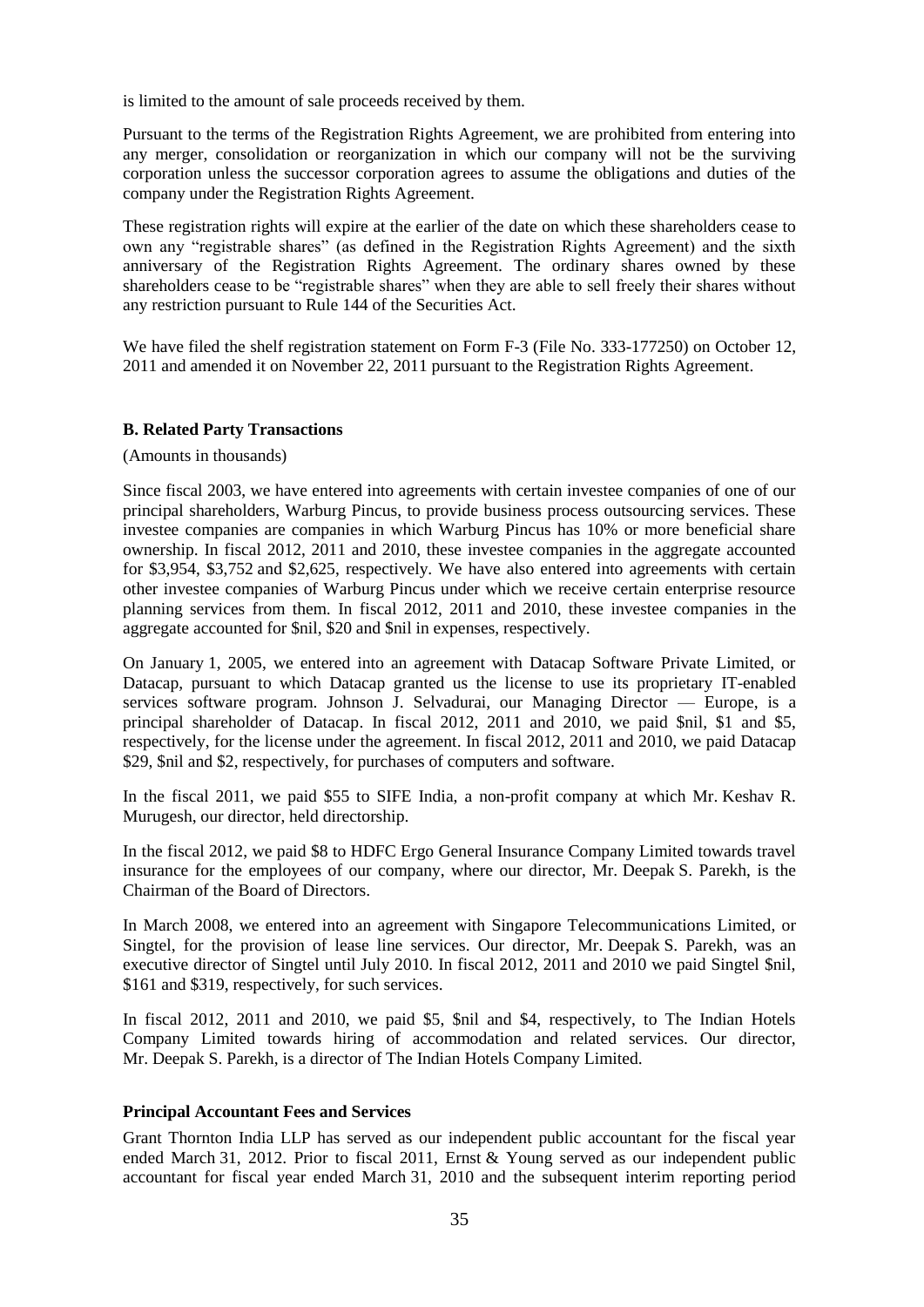through August 31, 2010. The following table shows the fees we paid or accrued for the audit and other services provided by Grant Thornton India LLP for the years ended March 31, 2012 and March 31, 2011, and the fees we paid or accrued for the audit and other services provided by our former independent auditor, Ernst & Young for the interim reporting period from March 31, 2010 through August 31, 2010.

|                    |           | <b>Fiscal</b> |  |              |  |  |
|--------------------|-----------|---------------|--|--------------|--|--|
|                    | 2012      | $2011^{(1)}$  |  | $2011^{(2)}$ |  |  |
| Audit fees         | \$374,000 | \$499,000     |  | 200,000      |  |  |
| Audit-related fees | 261,700   | 28,250        |  | 101.000      |  |  |
| Tax fees           | 6,000     | 6,000         |  |              |  |  |

### **Notes:**

- (1) Fees of Grant Thornton India LLP.
- (2) Fees of Ernst & Young.

*Audit fees.* This category consists of fees billed for the audit of financial statements, quarterly review of financial statements and other audit services, which are normally provided by the independent auditors in connection with statutory and accounting matters that arose during, or as a result of, the audit or the review of interim financial statements and include the group audit; statutory audits required by non-US jurisdictions; comfort letters and consents; attest services; and assistance with and review of documents filed with the Commission.

*Audit-related fees.* This category consists of fees billed for assurance and related services that are reasonably related to the performance of the audit or review of our financial statements or that are traditionally performed by the external auditor, and include service tax certifications, advisory services relating to financial reporting in interactive data format (XBRL) and SAS 70 audits.

*Tax fees.* This category includes fees billed for tax compliance services, including tax consultations, such as assistance and representation in connection with tax audits and appeals, tax advice related to mergers and acquisitions, and requests for rulings or technical advice from taxing authorities and tax planning services.

### **Audit Committee Pre-approval Process**

Our Audit Committee reviews and pre-approves the scope and the cost of all audit and permissible non-audit services performed by our independent auditor. All of the services provided by Grant Thornton India LLP during the last fiscal year have been pre-approved by our Audit Committee.

# **STOCK PERFORMANCE GRAPH**

The stock performance graph below shall not be deemed incorporated by reference by any general statement incorporating by reference this Proxy Statement into any filing under the U.S. Securities Act of 1933, as amended, or under the Exchange Act (collectively, the "Acts"), except to the extent the Company specifically incorporates this information by reference, and shall not otherwise be deemed filed under such Acts. This graph below compares the total shareholder return of the Company's ADSs, each represented by one ordinary share, with the S&P 500 Index, the NYSE Composite Index and our peer group index over a period from July 26, 2006 to March 31, 2012. Our peer group index is constructed based on the following selected peer group of companies: Infosys Technologies Limited, Wipro Limited, Cognizant Technology Solutions Corporation, Tata Consultancy Services Limited (trading on the Bombay Stock Exchange and